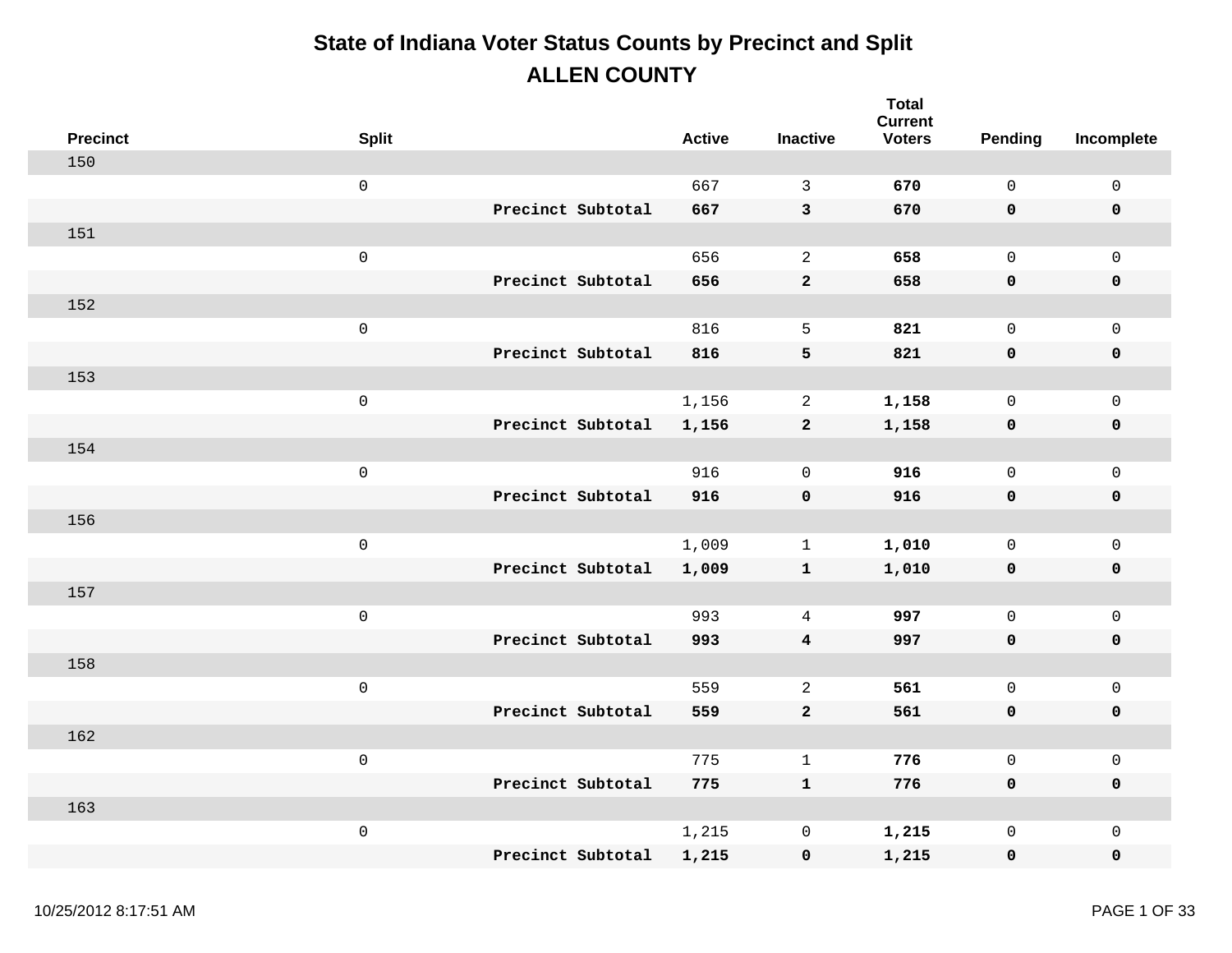| <b>Precinct</b> | <b>Split</b>        |                   | <b>Active</b>  | <b>Inactive</b> | <b>Total</b><br><b>Current</b><br><b>Voters</b> | Pending             | Incomplete          |
|-----------------|---------------------|-------------------|----------------|-----------------|-------------------------------------------------|---------------------|---------------------|
| 164             |                     |                   |                |                 |                                                 |                     |                     |
|                 | $\mathsf{O}\xspace$ |                   | 264            | $\mathbf{1}$    | 265                                             | $\mathsf{O}$        | $\mathsf 0$         |
|                 |                     | Precinct Subtotal | 264            | ${\bf 1}$       | 265                                             | $\mathbf 0$         | $\pmb{0}$           |
| 165             |                     |                   |                |                 |                                                 |                     |                     |
|                 | $\mathsf{O}\xspace$ |                   | $7\phantom{.}$ | $\mathbf 0$     | $7\phantom{.}$                                  | $\mathsf{O}\xspace$ | $\mathsf{O}$        |
|                 |                     | Precinct Subtotal | 7 <sup>7</sup> | $\pmb{0}$       | $7\phantom{.}$                                  | $\mathbf 0$         | $\pmb{0}$           |
| 166             |                     |                   |                |                 |                                                 |                     |                     |
|                 | $\mathsf 0$         |                   | 1,265          | $\overline{a}$  | 1,267                                           | $\mathbf 0$         | $\mathsf{O}$        |
|                 |                     | Precinct Subtotal | 1,265          | $\overline{a}$  | 1,267                                           | 0                   | 0                   |
| 168             |                     |                   |                |                 |                                                 |                     |                     |
|                 | $\mathsf{O}\xspace$ |                   | 1,077          | $\mathbf 0$     | 1,077                                           | $\mathbf 0$         | $\mathsf{O}\xspace$ |
|                 |                     | Precinct Subtotal | 1,077          | $\pmb{0}$       | 1,077                                           | $\mathbf 0$         | $\pmb{0}$           |
| 169             |                     |                   |                |                 |                                                 |                     |                     |
|                 | $\mathsf 0$         |                   | 1,011          | 2               | 1,013                                           | $\mathbf 0$         | $\mathsf 0$         |
|                 |                     | Precinct Subtotal | 1,011          | $\mathbf{2}$    | 1,013                                           | 0                   | $\mathbf 0$         |
| 170             |                     |                   |                |                 |                                                 |                     |                     |
|                 | $\mathsf{O}\xspace$ |                   | 1,029          | $\overline{2}$  | 1,031                                           | $\mathbf 0$         | $\mathsf{O}\xspace$ |
|                 |                     | Precinct Subtotal | 1,029          | $\mathbf{2}$    | 1,031                                           | 0                   | 0                   |
| 171             |                     |                   |                |                 |                                                 |                     |                     |
|                 | $\mathsf 0$         |                   | 798            | $\mathbf{1}$    | 799                                             | $\mathbf 0$         | $\mathsf{O}$        |
|                 |                     | Precinct Subtotal | 798            | $\mathbf{1}$    | 799                                             | 0                   | 0                   |
| 172             |                     |                   |                |                 |                                                 |                     |                     |
|                 | $\mathsf{O}\xspace$ |                   | 1,107          | $\mathbf 1$     | 1,108                                           | $\mathsf{O}$        | $\mathsf{O}$        |
|                 |                     | Precinct Subtotal | 1,107          | $\mathbf{1}$    | 1,108                                           | 0                   | 0                   |
| 174             |                     |                   |                |                 |                                                 |                     |                     |
|                 | $\mathsf{O}\xspace$ |                   | 532            | 2               | 534                                             | $\mathsf{O}$        | $\mathsf{O}\xspace$ |
|                 |                     | Precinct Subtotal | 532            | $\overline{a}$  | 534                                             | 0                   | 0                   |
| 175             |                     |                   |                |                 |                                                 |                     |                     |
|                 | $\mathsf{O}\xspace$ |                   | 807            | $\mathsf 0$     | 807                                             | $\mathsf{O}$        | $\mathsf{O}$        |
|                 |                     | Precinct Subtotal | 807            | 0               | 807                                             | 0                   | 0                   |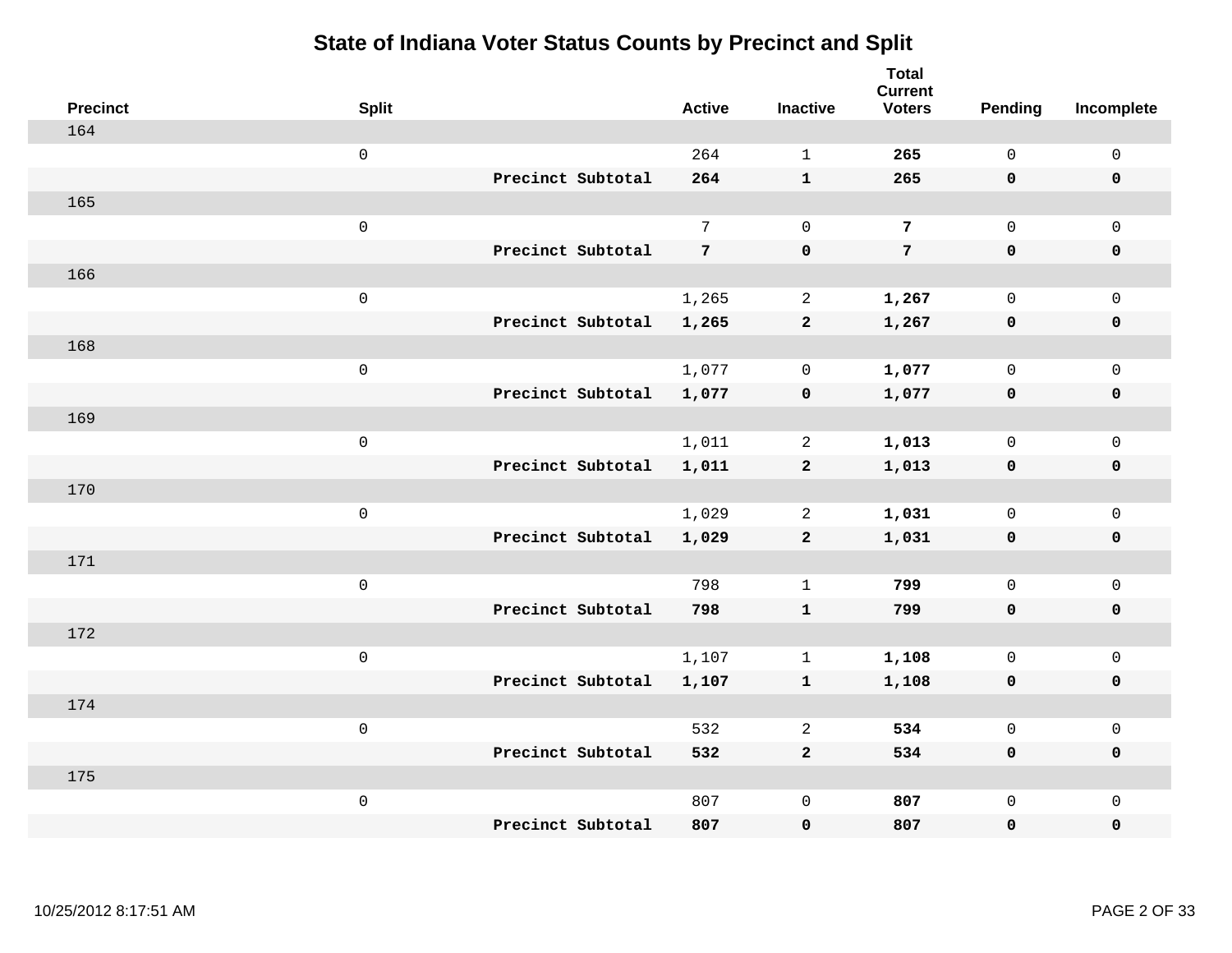| <b>Precinct</b> | <b>Split</b>        | <b>Active</b> | <b>Inactive</b>    | <b>Total</b><br><b>Current</b><br><b>Voters</b> | <b>Pending</b> | Incomplete          |
|-----------------|---------------------|---------------|--------------------|-------------------------------------------------|----------------|---------------------|
| 176             |                     |               |                    |                                                 |                |                     |
|                 | $\mathsf{O}\xspace$ | 919           | $\Omega$           | 919                                             | $\mathbf 0$    | $\mathsf 0$         |
|                 | Precinct Subtotal   | 919           | $\mathbf 0$        | 919                                             | $\mathbf 0$    | $\mathbf 0$         |
| 177             |                     |               |                    |                                                 |                |                     |
|                 | $\mathsf 0$         | 778           | $\overline{a}$     | 780                                             | $\mathsf{O}$   | $\mathbf 0$         |
|                 | Precinct Subtotal   | 778           | $\mathbf{2}$       | 780                                             | $\mathbf 0$    | $\mathbf 0$         |
| 178             |                     |               |                    |                                                 |                |                     |
|                 | $\mathsf 0$         | 1,099         | $\mathbf 0$        | 1,099                                           | $\mathbf 0$    | $\mathsf 0$         |
|                 | Precinct Subtotal   | 1,099         | $\mathbf 0$        | 1,099                                           | $\mathbf 0$    | $\mathbf 0$         |
| 179             |                     |               |                    |                                                 |                |                     |
|                 | $\mathsf 0$         | 998           | $\mathbf{1}$       | 999                                             | $\mathsf{O}$   | $\mathsf 0$         |
|                 | Precinct Subtotal   | 998           | $\mathbf 1$        | 999                                             | $\mathbf 0$    | $\mathbf 0$         |
| 180             |                     |               |                    |                                                 |                |                     |
|                 | $\mathsf 0$         | 962           | $\mathbf 0$        | 962                                             | $\mathbf 0$    | $\mathbf 0$         |
|                 | Precinct Subtotal   | 962           | $\mathbf 0$        | 962                                             | $\mathbf 0$    | $\mathbf 0$         |
| 181             |                     |               |                    |                                                 |                |                     |
|                 | $\mathsf 0$         | 759           | $\mathbf 0$        | 759                                             | $\mathsf{O}$   | $\mathsf{O}\xspace$ |
|                 | Precinct Subtotal   | 759           | $\mathbf 0$        | 759                                             | $\mathbf 0$    | $\mathbf 0$         |
| 183             |                     |               |                    |                                                 |                |                     |
|                 | $\mathsf 0$         | 912           | $\mathbf 0$        | 912                                             | $\mathbf 0$    | $\mathsf{O}\xspace$ |
|                 | Precinct Subtotal   | 912           | $\mathbf 0$        | 912                                             | 0              | $\mathbf 0$         |
| 184             |                     |               |                    |                                                 |                |                     |
|                 | $\mathsf 0$         | 810           | $\mathbf 0$        | 810                                             | $\mathbf 0$    | $\mathsf{O}\xspace$ |
|                 | Precinct Subtotal   | 810           | $\pmb{\mathsf{O}}$ | 810                                             | $\mathbf 0$    | $\mathbf 0$         |
| 185             |                     |               |                    |                                                 |                |                     |
|                 | $\mathbf 0$         | 1,124         | 0                  | 1,124                                           | 0              | $\mathsf 0$         |
|                 | Precinct Subtotal   | 1,124         | $\mathbf 0$        | 1,124                                           | $\mathbf 0$    | $\mathbf 0$         |
| 186             |                     |               |                    |                                                 |                |                     |
|                 | $\mathsf 0$         | 1,353         | $\mathbf{1}$       | 1,354                                           | $\mathsf{O}$   | $\mathbf 0$         |
|                 | Precinct Subtotal   | 1,353         | $\mathbf{1}$       | 1,354                                           | 0              | $\pmb{0}$           |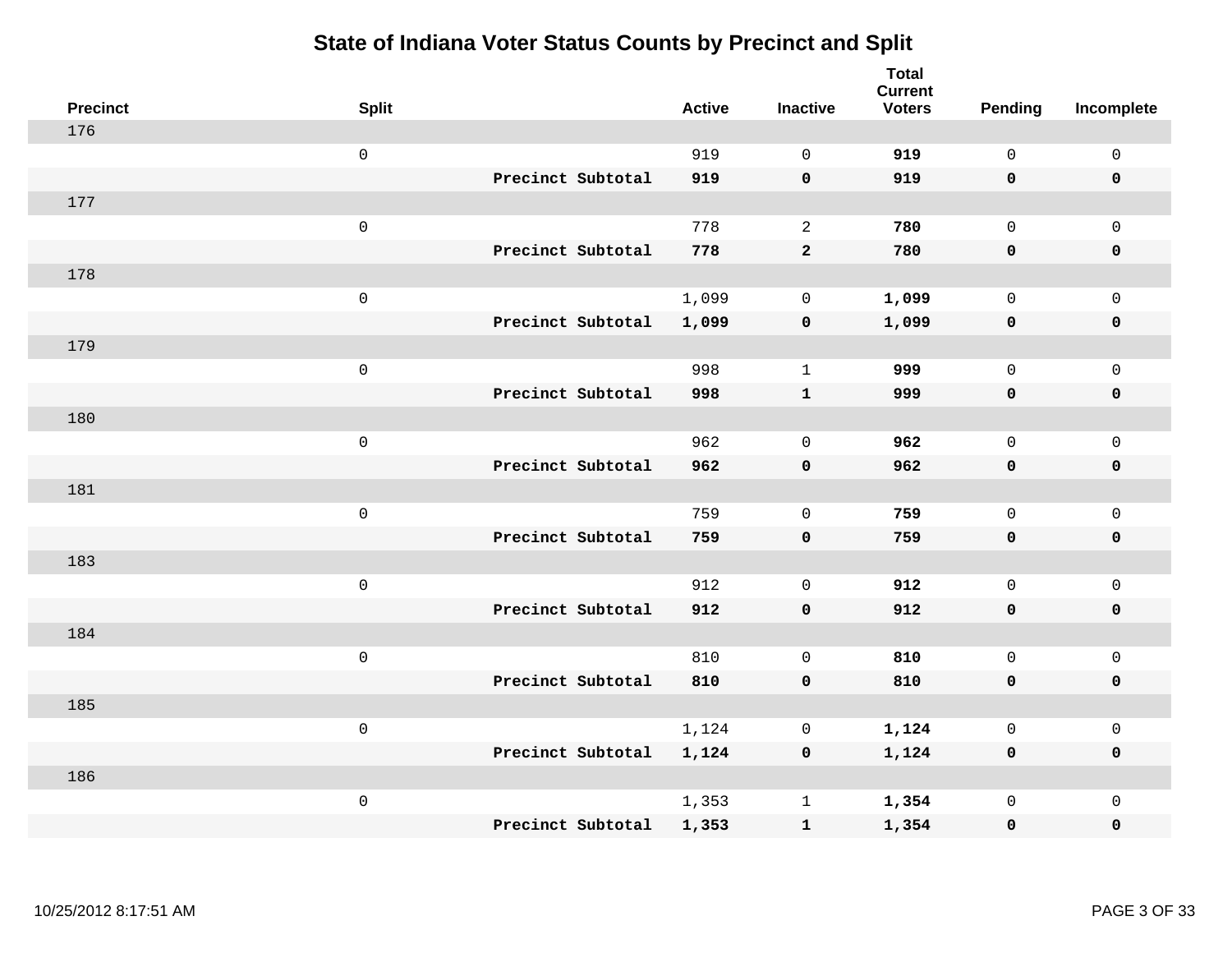| <b>Precinct</b> | <b>Split</b>        |                   | <b>Active</b> | <b>Inactive</b> | <b>Total</b><br><b>Current</b><br><b>Voters</b> | <b>Pending</b> | Incomplete          |
|-----------------|---------------------|-------------------|---------------|-----------------|-------------------------------------------------|----------------|---------------------|
| 187             |                     |                   |               |                 |                                                 |                |                     |
|                 | $\mathsf{O}$        |                   | 854           | 3               | 857                                             | $\mathbf 0$    | $\mathsf{O}\xspace$ |
|                 |                     | Precinct Subtotal | 854           | $\mathbf{3}$    | 857                                             | $\mathbf 0$    | $\mathbf 0$         |
| 188             |                     |                   |               |                 |                                                 |                |                     |
|                 | $\mathsf{O}$        |                   | 1,024         | $\mathbf{1}$    | 1,025                                           | $\mathbf 0$    | $\mathsf{O}$        |
|                 |                     | Precinct Subtotal | 1,024         | $\mathbf{1}$    | 1,025                                           | $\mathbf 0$    | 0                   |
| 189             |                     |                   |               |                 |                                                 |                |                     |
|                 | $\mathsf{O}\xspace$ |                   | 1,155         | $\mathbf 0$     | 1,155                                           | $\mathbf 0$    | $\mathsf{O}\xspace$ |
|                 |                     | Precinct Subtotal | 1,155         | $\mathbf 0$     | 1,155                                           | $\mathbf 0$    | $\pmb{0}$           |
| 190             |                     |                   |               |                 |                                                 |                |                     |
|                 | $\mathsf{O}\xspace$ |                   | 1,414         | $\mathsf{O}$    | 1,414                                           | $\mathbf 0$    | $\mathsf{O}\xspace$ |
|                 |                     | Precinct Subtotal | 1,414         | $\mathbf 0$     | 1,414                                           | $\mathbf 0$    | 0                   |
| 192             |                     |                   |               |                 |                                                 |                |                     |
|                 | $\mathbf 0$         |                   | 971           | $\mathbf 0$     | 971                                             | $\mathbf 0$    | $\mathsf{O}\xspace$ |
|                 |                     | Precinct Subtotal | 971           | $\mathbf 0$     | 971                                             | $\mathbf 0$    | 0                   |
| 193             |                     |                   |               |                 |                                                 |                |                     |
|                 | $\mathsf{O}\xspace$ |                   | 102           | $\mathbf 0$     | 102                                             | $\mathsf{O}$   | $\mathsf{O}\xspace$ |
|                 |                     | Precinct Subtotal | 102           | $\mathbf 0$     | 102                                             | $\mathbf 0$    | 0                   |
| 194             |                     |                   |               |                 |                                                 |                |                     |
|                 | $\mathbf 0$         |                   | 1,221         | $\mathbf{1}$    | 1,222                                           | $\mathbf 0$    | $\mathsf{O}$        |
|                 |                     | Precinct Subtotal | 1,221         | $\mathbf{1}$    | 1,222                                           | 0              | 0                   |
| 195             |                     |                   |               |                 |                                                 |                |                     |
|                 | $\mathbf 0$         |                   | 1,205         | $\mathbf 0$     | 1,205                                           | $\mathsf{O}$   | $\mathsf{O}\xspace$ |
|                 |                     | Precinct Subtotal | 1,205         | $\mathbf 0$     | 1,205                                           | 0              | 0                   |
| 196             |                     |                   |               |                 |                                                 |                |                     |
|                 | $\mathbf 0$         |                   | 10            | $\overline{0}$  | 10                                              | $\mathbf{0}$   | $\mathsf{O}$        |
|                 |                     | Precinct Subtotal | 10            | $\pmb{0}$       | 10                                              | 0              | 0                   |
| 197             |                     |                   |               |                 |                                                 |                |                     |
|                 | $\mathbf 0$         |                   | 504           | $\mathbf 0$     | 504                                             | $\mathsf{O}$   | $\mathsf{O}$        |
|                 |                     | Precinct Subtotal | 504           | 0               | 504                                             | 0              | 0                   |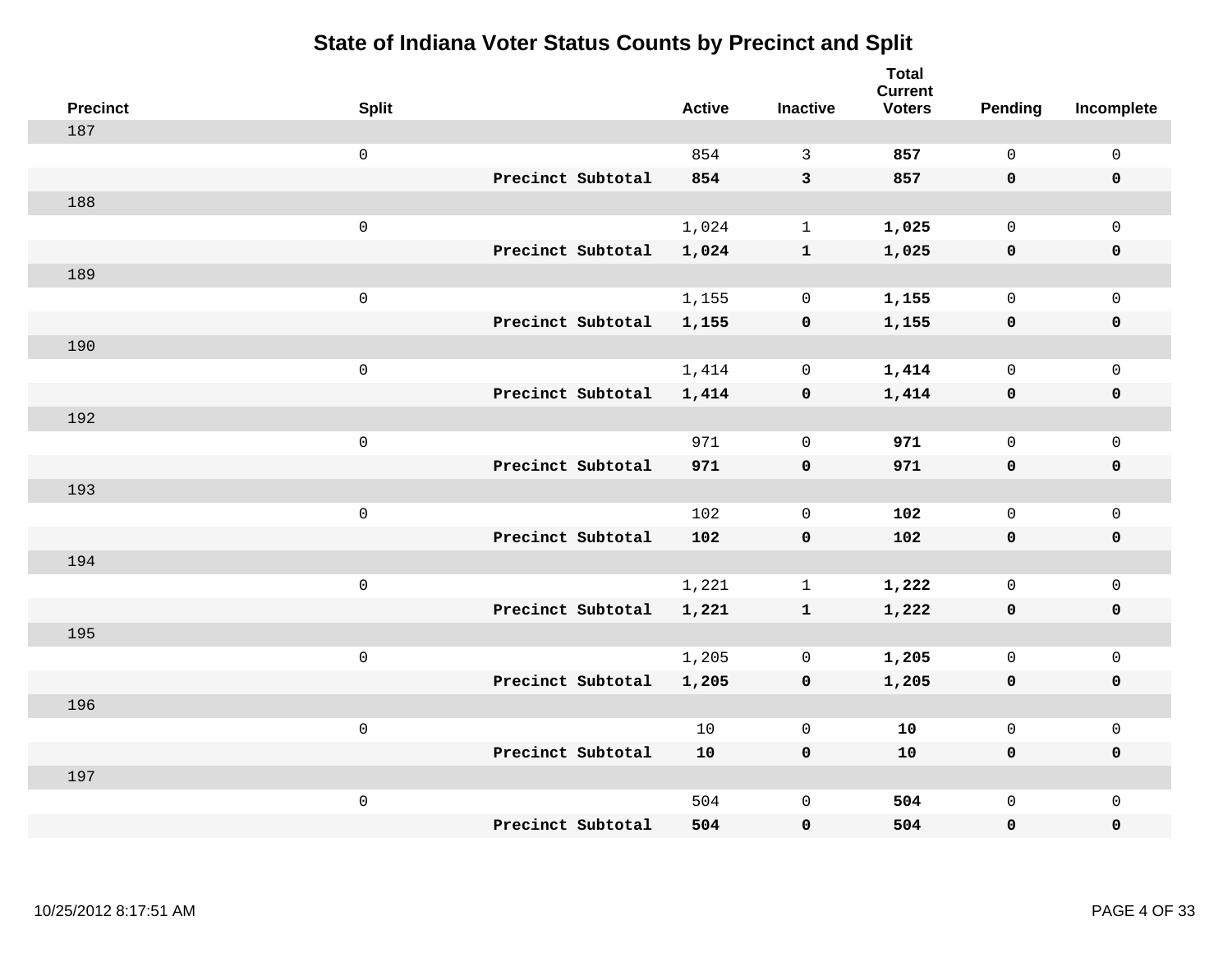| <b>Precinct</b> | <b>Split</b>        |                   | <b>Active</b> | <b>Inactive</b> | <b>Total</b><br><b>Current</b><br><b>Voters</b> | <b>Pending</b> | Incomplete          |
|-----------------|---------------------|-------------------|---------------|-----------------|-------------------------------------------------|----------------|---------------------|
| 200             |                     |                   |               |                 |                                                 |                |                     |
|                 | $\mathsf{O}\xspace$ |                   | 690           | $\Omega$        | 690                                             | $\mathsf{O}$   | $\mathsf{O}\xspace$ |
|                 |                     | Precinct Subtotal | 690           | $\mathbf 0$     | 690                                             | $\mathbf 0$    | $\mathbf 0$         |
| 203             |                     |                   |               |                 |                                                 |                |                     |
|                 | $\mathsf{O}\xspace$ |                   | 1,002         | 2               | 1,004                                           | $\mathbf 0$    | $\mathsf{O}$        |
|                 |                     | Precinct Subtotal | 1,002         | $\mathbf{2}$    | 1,004                                           | $\mathbf 0$    | 0                   |
| 204             |                     |                   |               |                 |                                                 |                |                     |
|                 | $\mathsf{O}\xspace$ |                   | 1,122         | $\mathbf 0$     | 1,122                                           | $\mathbf 0$    | $\mathsf{O}\xspace$ |
|                 |                     | Precinct Subtotal | 1,122         | $\mathbf 0$     | 1,122                                           | $\mathbf 0$    | $\pmb{0}$           |
| 205             |                     |                   |               |                 |                                                 |                |                     |
|                 | $\mathsf{O}\xspace$ |                   | 771           | $\mathbf 0$     | 771                                             | $\mathbf 0$    | $\mathsf{O}$        |
|                 |                     | Precinct Subtotal | 771           | $\mathbf 0$     | 771                                             | 0              | 0                   |
| 207             |                     |                   |               |                 |                                                 |                |                     |
|                 | $\mathsf{O}\xspace$ |                   | 1,334         | $\mathbf{3}$    | 1,337                                           | $\mathbf 0$    | $\mathsf{O}\xspace$ |
|                 |                     | Precinct Subtotal | 1,334         | $\mathbf{3}$    | 1,337                                           | 0              | 0                   |
| 209             |                     |                   |               |                 |                                                 |                |                     |
|                 | $\mathsf 0$         |                   | 618           | 2               | 620                                             | $\mathbf 0$    | $\mathsf{O}\xspace$ |
|                 |                     | Precinct Subtotal | 618           | $\mathbf{2}$    | 620                                             | 0              | 0                   |
| 210             |                     |                   |               |                 |                                                 |                |                     |
|                 | $\mathsf{O}\xspace$ |                   | 966           | $\mathbf{1}$    | 967                                             | $\mathsf{O}$   | $\mathsf{O}$        |
|                 |                     | Precinct Subtotal | 966           | $\mathbf{1}$    | 967                                             | $\mathbf 0$    | 0                   |
| 211             |                     |                   |               |                 |                                                 |                |                     |
|                 | $\mathsf{O}\xspace$ |                   | 691           | $\mathbf{1}$    | 692                                             | $\mathsf{O}$   | $\mathsf{O}$        |
|                 |                     | Precinct Subtotal | 691           | $\mathbf{1}$    | 692                                             | 0              | 0                   |
| 212             |                     |                   |               |                 |                                                 |                |                     |
|                 | $\mathsf 0$         |                   | 645           | 2               | 647                                             | $\mathbf 0$    | $\mathsf{O}$        |
|                 |                     | Precinct Subtotal | 645           | $\mathbf{2}$    | 647                                             | 0              | 0                   |
| 213             |                     |                   |               |                 |                                                 |                |                     |
|                 | $\mathsf 0$         |                   | 1,379         | 6               | 1,385                                           | $\mathsf{O}$   | $\mathsf{O}$        |
|                 |                     | Precinct Subtotal | 1,379         | 6               | 1,385                                           | 0              | 0                   |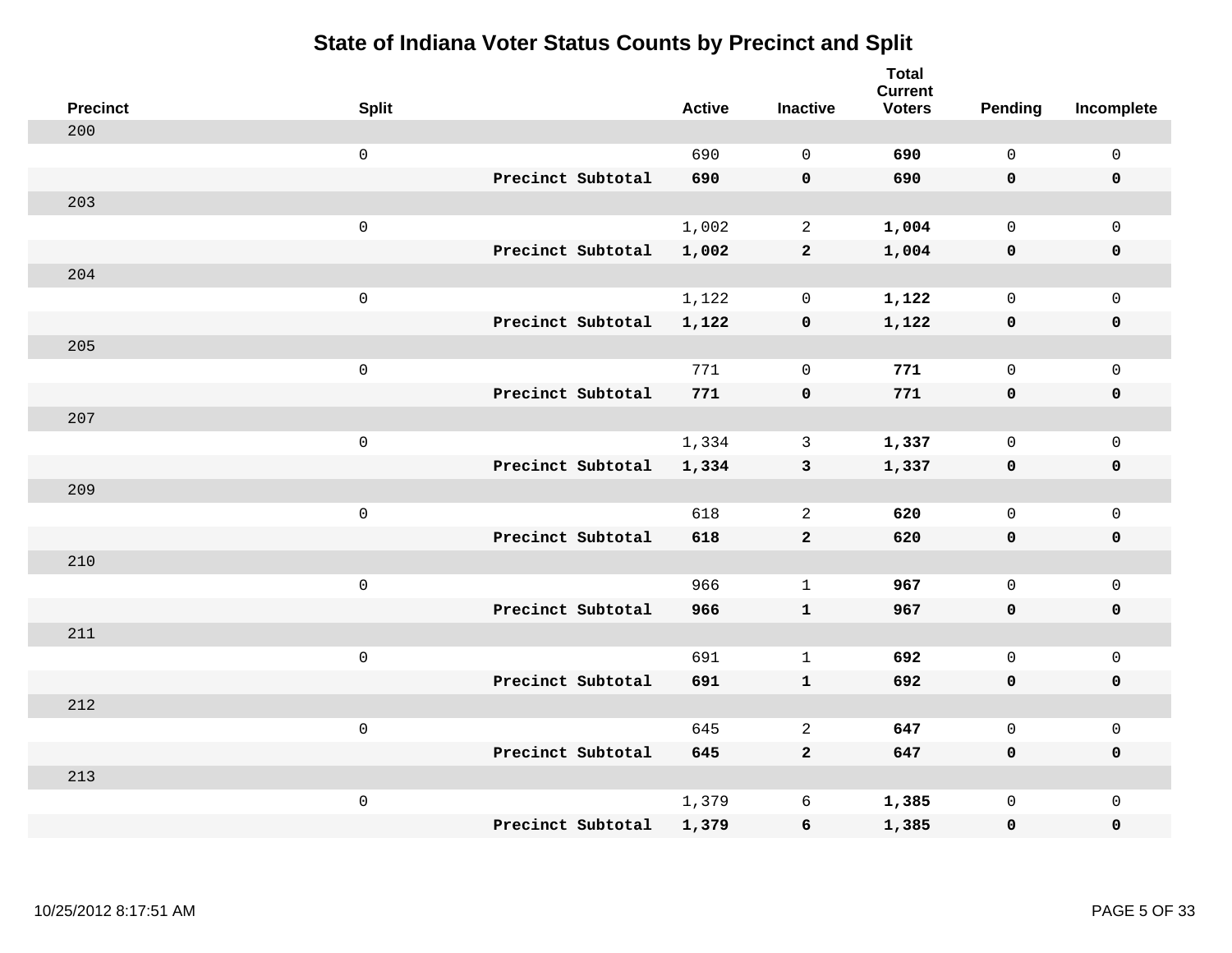| <b>Precinct</b> | <b>Split</b>        |                   | <b>Active</b> | <b>Inactive</b>  | <b>Total</b><br><b>Current</b><br><b>Voters</b> | <b>Pending</b> | Incomplete          |
|-----------------|---------------------|-------------------|---------------|------------------|-------------------------------------------------|----------------|---------------------|
| 214             |                     |                   |               |                  |                                                 |                |                     |
|                 | $\mathsf{O}\xspace$ |                   | 582           | $7\phantom{.0}$  | 589                                             | $\mathbf 0$    | $\mathsf 0$         |
|                 |                     | Precinct Subtotal | 582           | $7\phantom{.0}$  | 589                                             | $\mathbf 0$    | $\mathbf 0$         |
| 217             |                     |                   |               |                  |                                                 |                |                     |
|                 | $\mathsf 0$         |                   | 1,296         | $\mathbf{3}$     | 1,299                                           | $\mathsf{O}$   | $\mathbf 0$         |
|                 |                     | Precinct Subtotal | 1,296         | $\mathbf{3}$     | 1,299                                           | 0              | $\pmb{0}$           |
| 218             |                     |                   |               |                  |                                                 |                |                     |
|                 | $\mathsf 0$         |                   | 1,020         | 2                | 1,022                                           | $\mathbf 0$    | $\mathsf 0$         |
|                 |                     | Precinct Subtotal | 1,020         | $\overline{a}$   | 1,022                                           | $\mathbf 0$    | $\mathbf 0$         |
| 255             |                     |                   |               |                  |                                                 |                |                     |
|                 | $\mathsf 0$         |                   | 1,015         | $\mathbf{1}$     | 1,016                                           | $\mathbf 0$    | $\mathsf 0$         |
|                 |                     | Precinct Subtotal | 1,015         | $\mathbf{1}$     | 1,016                                           | $\mathbf 0$    | $\pmb{0}$           |
| 256             |                     |                   |               |                  |                                                 |                |                     |
|                 | $\mathsf 0$         |                   | 1,029         | $\mathbf{1}$     | 1,030                                           | $\mathbf 0$    | $\mathbf 0$         |
|                 |                     | Precinct Subtotal | 1,029         | $\mathbf{1}$     | 1,030                                           | 0              | $\mathbf 0$         |
| 257             |                     |                   |               |                  |                                                 |                |                     |
|                 | $\mathsf 0$         |                   | 858           | $\overline{4}$   | 862                                             | $\mathsf{O}$   | $\mathsf 0$         |
|                 |                     | Precinct Subtotal | 858           | $\boldsymbol{4}$ | 862                                             | 0              | 0                   |
| 258             |                     |                   |               |                  |                                                 |                |                     |
|                 | $\mathsf 0$         |                   | 744           | 2                | 746                                             | $\mathbf 0$    | $\mathsf{O}\xspace$ |
|                 |                     | Precinct Subtotal | 744           | $\mathbf{2}$     | 746                                             | 0              | $\mathbf 0$         |
| 259             |                     |                   |               |                  |                                                 |                |                     |
|                 | $\mathsf 0$         |                   | 682           | $\mathbf 0$      | 682                                             | $\mathbf 0$    | $\mathsf{O}\xspace$ |
|                 |                     | Precinct Subtotal | 682           | $\mathbf 0$      | 682                                             | $\mathbf 0$    | $\mathbf 0$         |
| 260             |                     |                   |               |                  |                                                 |                |                     |
|                 | $\mathsf 0$         |                   | 1,098         | 4                | 1,102                                           | 0              | $\mathsf 0$         |
|                 |                     | Precinct Subtotal | 1,098         | $\overline{4}$   | 1,102                                           | $\mathbf 0$    | $\mathbf 0$         |
| 261             |                     |                   |               |                  |                                                 |                |                     |
|                 | $\mathsf 0$         |                   | 902           | $\mathbf{1}$     | 903                                             | $\mathsf{O}$   | $\mathbf 0$         |
|                 |                     | Precinct Subtotal | 902           | ${\bf 1}$        | 903                                             | 0              | $\pmb{0}$           |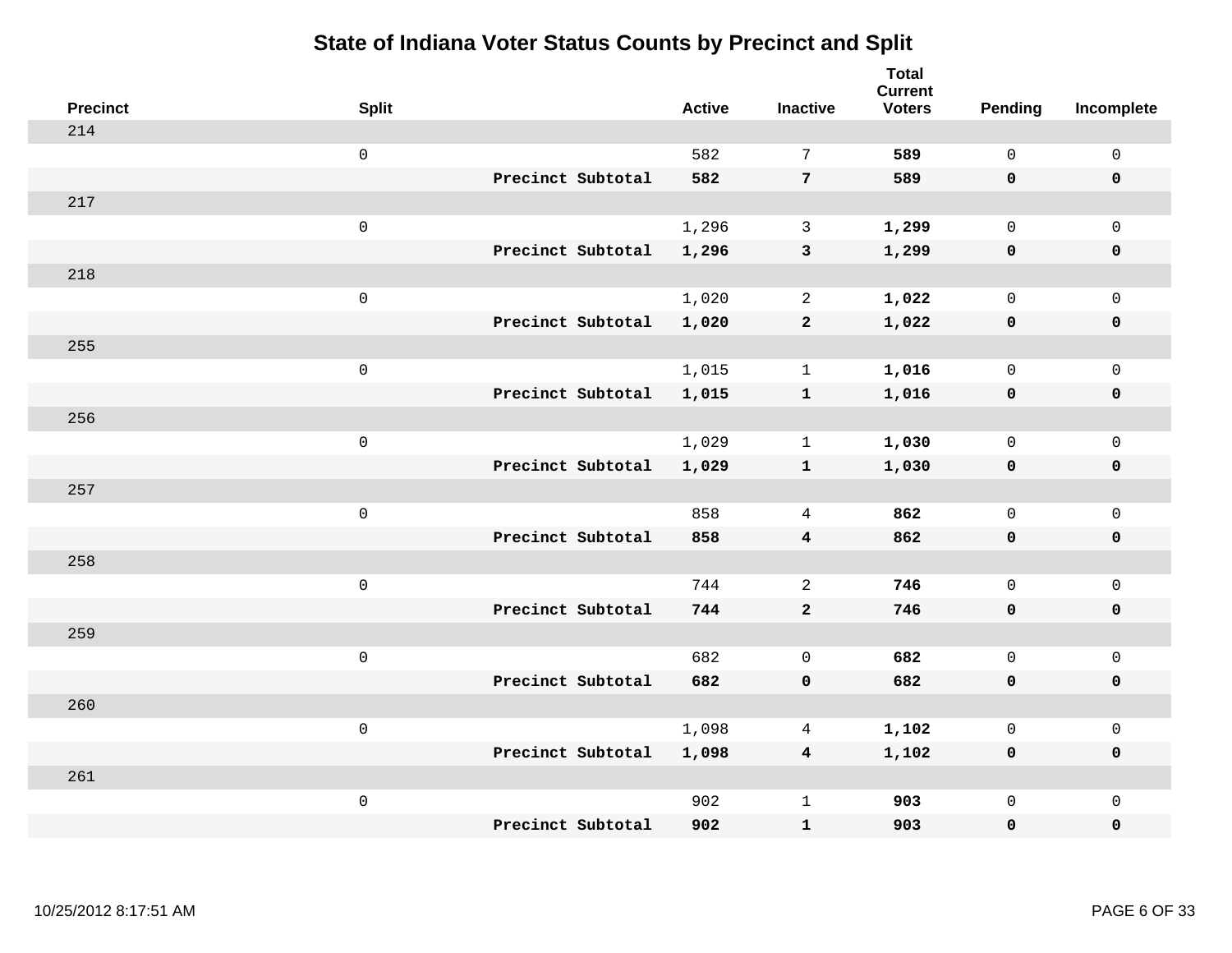| <b>Precinct</b> | <b>Split</b>        |                   | <b>Active</b> | <b>Inactive</b>         | <b>Total</b><br><b>Current</b><br><b>Voters</b> | <b>Pending</b> | Incomplete  |
|-----------------|---------------------|-------------------|---------------|-------------------------|-------------------------------------------------|----------------|-------------|
| 263             |                     |                   |               |                         |                                                 |                |             |
|                 | $\mathsf 0$         |                   | 506           | $\mathbf 0$             | 506                                             | $\mathsf{O}$   | $\mathsf 0$ |
|                 |                     | Precinct Subtotal | 506           | $\mathbf 0$             | 506                                             | $\mathbf 0$    | $\mathbf 0$ |
| 270             |                     |                   |               |                         |                                                 |                |             |
|                 | $\mathsf 0$         |                   | 649           | $\mathbf{1}$            | 650                                             | $\mathsf{O}$   | $\mathbf 0$ |
|                 |                     | Precinct Subtotal | 649           | ${\bf 1}$               | 650                                             | $\mathbf 0$    | $\mathbf 0$ |
| 285             |                     |                   |               |                         |                                                 |                |             |
|                 | $\mathsf{O}\xspace$ |                   | 632           | $\overline{2}$          | 634                                             | $\mathbf 0$    | $\mathbf 0$ |
|                 |                     | Precinct Subtotal | 632           | $\mathbf{2}$            | 634                                             | 0              | $\mathbf 0$ |
| 286             |                     |                   |               |                         |                                                 |                |             |
|                 | $\mathsf 0$         |                   | 1,027         | $\mathsf{O}$            | 1,027                                           | $\mathsf{O}$   | $\mathbf 0$ |
|                 |                     | Precinct Subtotal | 1,027         | $\pmb{0}$               | 1,027                                           | $\mathbf 0$    | $\pmb{0}$   |
| 287             |                     |                   |               |                         |                                                 |                |             |
|                 | $\mathsf 0$         |                   | 1,124         | $\mathbf{1}$            | 1,125                                           | $\mathbf 0$    | $\mathsf 0$ |
|                 |                     | Precinct Subtotal | 1,124         | $\mathbf{1}$            | 1,125                                           | $\mathbf 0$    | $\mathbf 0$ |
| 288             |                     |                   |               |                         |                                                 |                |             |
|                 | $\mathsf 0$         |                   | 999           | $\mathbf{1}$            | 1,000                                           | $\mathbf 0$    | $\mathbf 0$ |
|                 |                     | Precinct Subtotal | 999           | $\mathbf{1}$            | 1,000                                           | $\mathbf 0$    | $\mathbf 0$ |
| 289             |                     |                   |               |                         |                                                 |                |             |
|                 | $\mathsf 0$         |                   | 1,282         | 0                       | 1,282                                           | $\mathsf{O}$   | $\mathbf 0$ |
|                 |                     | Precinct Subtotal | 1,282         | $\mathbf 0$             | 1,282                                           | 0              | $\mathbf 0$ |
| 290             |                     |                   |               |                         |                                                 |                |             |
|                 | $\mathsf 0$         |                   | 771           | $\mathbf{1}$            | 772                                             | $\mathbf 0$    | $\mathsf 0$ |
|                 |                     | Precinct Subtotal | 771           | $\mathbf{1}$            | 772                                             | $\mathbf 0$    | $\mathbf 0$ |
| 291             |                     |                   |               |                         |                                                 |                |             |
|                 | $\mathsf 0$         |                   | 651           | 2                       | 653                                             | $\mathbf 0$    | $\mathsf 0$ |
|                 |                     | Precinct Subtotal | 651           | $\mathbf{2}$            | 653                                             | $\mathbf 0$    | $\mathbf 0$ |
| 292             |                     |                   |               |                         |                                                 |                |             |
|                 | $\mathsf 0$         |                   | 1,142         | 4                       | 1,146                                           | $\mathsf{O}$   | $\mathbf 0$ |
|                 |                     | Precinct Subtotal | 1,142         | $\overline{\mathbf{4}}$ | 1,146                                           | 0              | $\pmb{0}$   |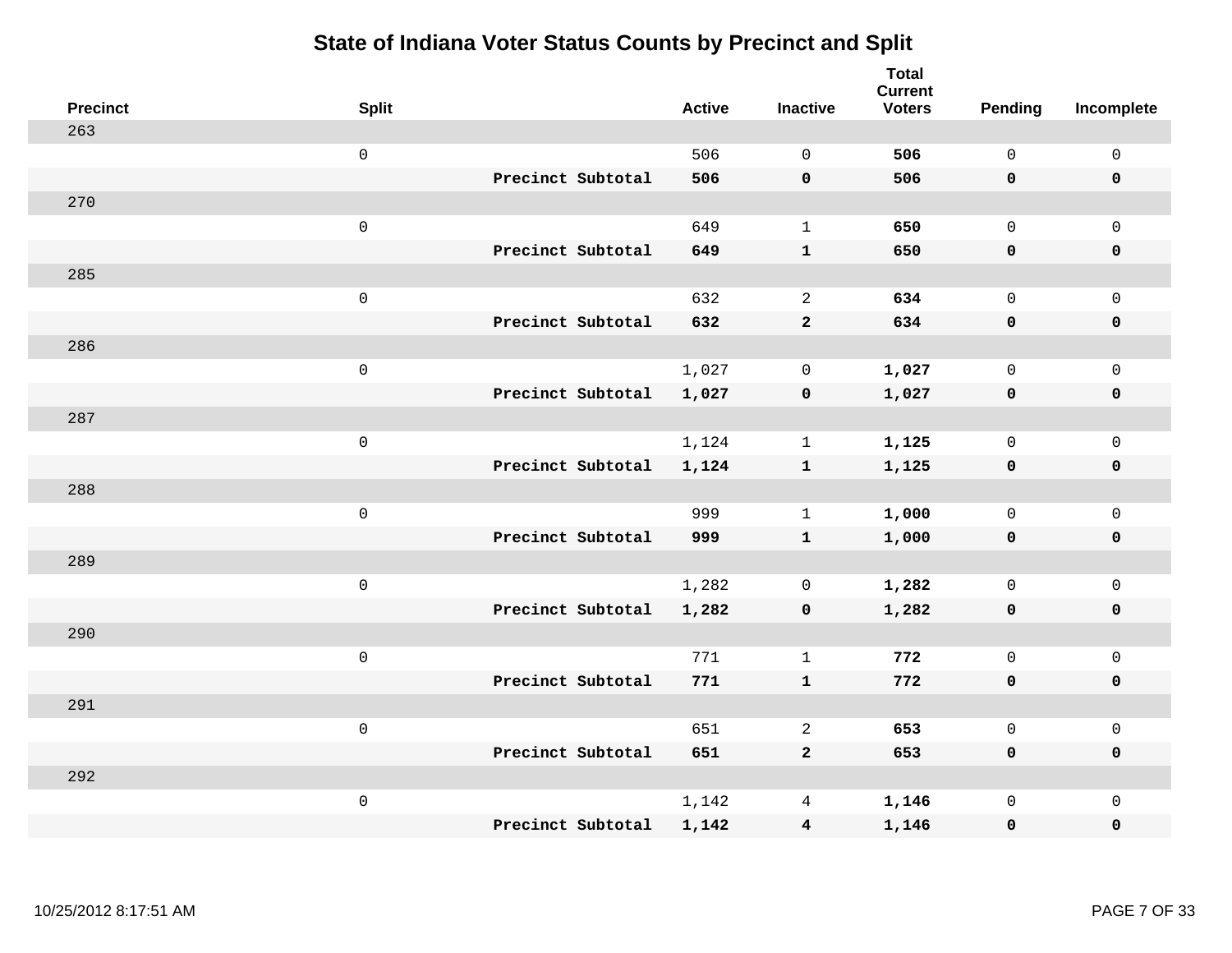| <b>Precinct</b> | <b>Split</b>        |                   | <b>Active</b> | <b>Inactive</b>     | <b>Total</b><br><b>Current</b><br><b>Voters</b> | <b>Pending</b> | Incomplete          |
|-----------------|---------------------|-------------------|---------------|---------------------|-------------------------------------------------|----------------|---------------------|
| 293             |                     |                   |               |                     |                                                 |                |                     |
|                 | $\mathbf 0$         |                   | 1,106         | 3                   | 1,109                                           | $\mathbf{0}$   | $\mathsf{O}$        |
|                 |                     | Precinct Subtotal | 1,106         | $\mathbf{3}$        | 1,109                                           | $\mathbf 0$    | $\mathbf 0$         |
| 296             |                     |                   |               |                     |                                                 |                |                     |
|                 | $\mathsf 0$         |                   | 786           | $\overline{7}$      | 793                                             | 0              | $\mathsf{O}$        |
|                 |                     | Precinct Subtotal | 786           | 7                   | 793                                             | $\mathbf 0$    | $\pmb{0}$           |
| 297             |                     |                   |               |                     |                                                 |                |                     |
|                 | $\mathsf{O}\xspace$ |                   | 952           | 3                   | 955                                             | $\mathbf{0}$   | $\mathsf{O}$        |
|                 |                     | Precinct Subtotal | 952           | $\mathbf{3}$        | 955                                             | 0              | $\mathbf 0$         |
| 298             |                     |                   |               |                     |                                                 |                |                     |
|                 | $\mathsf{O}\xspace$ |                   | 594           | 2                   | 596                                             | $\mathbf{0}$   | $\mathbf 0$         |
|                 |                     | Precinct Subtotal | 594           | $\mathbf{2}$        | 596                                             | $\mathbf 0$    | $\mathbf 0$         |
| 299             |                     |                   |               |                     |                                                 |                |                     |
|                 | $\mathsf{O}\xspace$ |                   | 512           | $\mathbf 0$         | 512                                             | $\mathbf{0}$   | $\mathbf{0}$        |
|                 |                     | Precinct Subtotal | 512           | $\mathbf 0$         | 512                                             | 0              | $\mathbf 0$         |
| 303             |                     |                   |               |                     |                                                 |                |                     |
|                 | $\mathsf 0$         |                   | 396           | $\mathsf{O}\xspace$ | 396                                             | 0              | $\mathsf{O}$        |
|                 |                     | Precinct Subtotal | 396           | $\pmb{0}$           | 396                                             | 0              | $\pmb{0}$           |
| 304             |                     |                   |               |                     |                                                 |                |                     |
|                 | $\mathsf 0$         |                   | 792           | 7                   | 799                                             | 0              | $\mathsf{O}\xspace$ |
|                 |                     | Precinct Subtotal | 792           | 7                   | 799                                             | 0              | $\mathbf 0$         |
| 305             |                     |                   |               |                     |                                                 |                |                     |
|                 | $\mathsf{O}\xspace$ |                   | 553           | $\mathbf{1}$        | 554                                             | 0              | $\mathbf 0$         |
|                 |                     | Precinct Subtotal | 553           | $\mathbf{1}$        | 554                                             | 0              | $\mathbf 0$         |
| 306             |                     |                   |               |                     |                                                 |                |                     |
|                 | $\mathsf 0$         |                   | 865           | $\mathbf 0$         | 865                                             | $\mathbf{0}$   | $\mathbf 0$         |
|                 |                     | Precinct Subtotal | 865           | $\mathbf 0$         | 865                                             | 0              | $\mathbf 0$         |
| 307             |                     |                   |               |                     |                                                 |                |                     |
|                 | $\mathsf 0$         |                   | 896           | $\overline{c}$      | 898                                             | 0              | $\mathsf{O}$        |
|                 |                     | Precinct Subtotal | 896           | $\mathbf{2}$        | 898                                             | 0              | $\mathbf 0$         |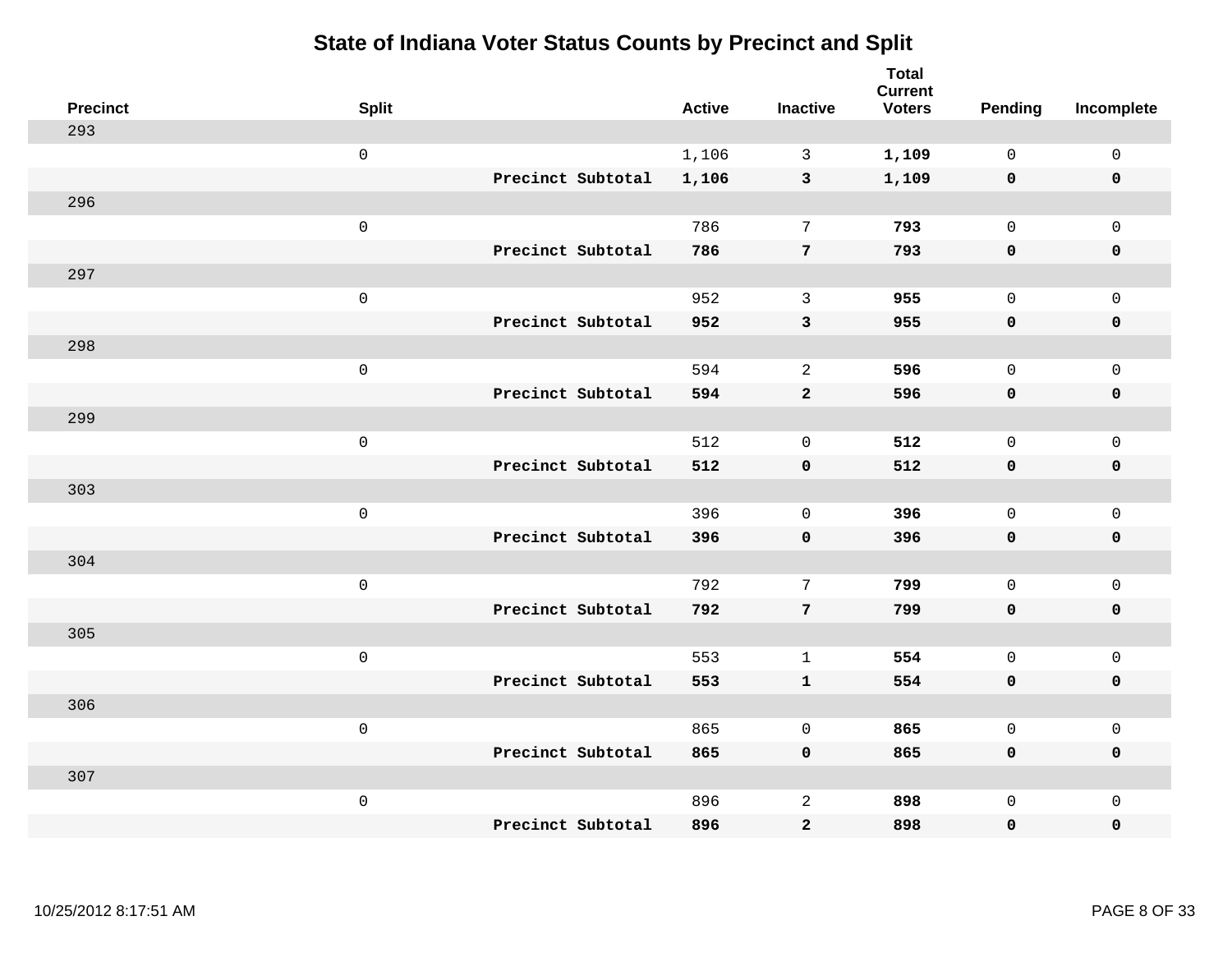| <b>Precinct</b> | <b>Split</b>        |                   | <b>Active</b> | <b>Inactive</b>  | <b>Total</b><br><b>Current</b><br><b>Voters</b> | Pending      | Incomplete  |
|-----------------|---------------------|-------------------|---------------|------------------|-------------------------------------------------|--------------|-------------|
| 308             |                     |                   |               |                  |                                                 |              |             |
|                 | $\mathsf{O}\xspace$ |                   | 755           | $\Omega$         | 755                                             | $\mathsf{O}$ | $\mathbf 0$ |
|                 |                     | Precinct Subtotal | 755           | $\mathbf 0$      | 755                                             | $\mathbf 0$  | $\mathbf 0$ |
| 309             |                     |                   |               |                  |                                                 |              |             |
|                 | $\mathsf 0$         |                   | 1,158         | 6                | 1,164                                           | $\mathbf 0$  | $\mathbf 0$ |
|                 |                     | Precinct Subtotal | 1,158         | $\boldsymbol{6}$ | 1,164                                           | $\mathbf 0$  | $\mathbf 0$ |
| 310             |                     |                   |               |                  |                                                 |              |             |
|                 | $\mathsf 0$         |                   | 975           | 6                | 981                                             | $\mathbf 0$  | $\mathbf 0$ |
|                 |                     | Precinct Subtotal | 975           | 6                | 981                                             | $\mathbf 0$  | $\mathbf 0$ |
| 311             |                     |                   |               |                  |                                                 |              |             |
|                 | $\mathsf 0$         |                   | 1,092         | $\mathbf{3}$     | 1,095                                           | $\mathsf{O}$ | $\mathbf 0$ |
|                 |                     | Precinct Subtotal | 1,092         | $\mathbf{3}$     | 1,095                                           | $\mathbf 0$  | $\mathbf 0$ |
| 312             |                     |                   |               |                  |                                                 |              |             |
|                 | $\mathsf 0$         |                   | 1,155         | 3                | 1,158                                           | $\mathbf 0$  | $\mathbf 0$ |
|                 |                     | Precinct Subtotal | 1,155         | $\mathbf{3}$     | 1,158                                           | 0            | $\mathbf 0$ |
| 313             |                     |                   |               |                  |                                                 |              |             |
|                 | $\mathsf 0$         |                   | 710           | $\mathbf{1}$     | 711                                             | $\mathbf 0$  | $\mathsf 0$ |
|                 |                     | Precinct Subtotal | 710           | $\mathbf{1}$     | 711                                             | $\mathbf 0$  | $\mathbf 0$ |
| 314             |                     |                   |               |                  |                                                 |              |             |
|                 | $\mathbf 0$         |                   | 1,213         | 8                | 1,221                                           | 0            | $\mathbf 0$ |
|                 |                     | Precinct Subtotal | 1,213         | 8                | 1,221                                           | 0            | 0           |
| 315             |                     |                   |               |                  |                                                 |              |             |
|                 | $\mathsf 0$         |                   | 1,046         | $\mathbf{1}$     | 1,047                                           | $\mathsf{O}$ | $\mathbf 0$ |
|                 |                     | Precinct Subtotal | 1,046         | $\mathbf{1}$     | 1,047                                           | 0            | $\pmb{0}$   |
| 316             |                     |                   |               |                  |                                                 |              |             |
|                 | $\mathbf 0$         |                   | 1,002         | 0                | 1,002                                           | $\mathbf 0$  | $\mathbf 0$ |
|                 |                     | Precinct Subtotal | 1,002         | $\mathbf 0$      | 1,002                                           | $\mathbf 0$  | $\mathbf 0$ |
| 317             |                     |                   |               |                  |                                                 |              |             |
|                 | $\mathsf 0$         |                   | 354           | $\mathsf 0$      | 354                                             | $\mathsf{O}$ | $\mathbf 0$ |
|                 |                     | Precinct Subtotal | 354           | $\pmb{0}$        | 354                                             | 0            | 0           |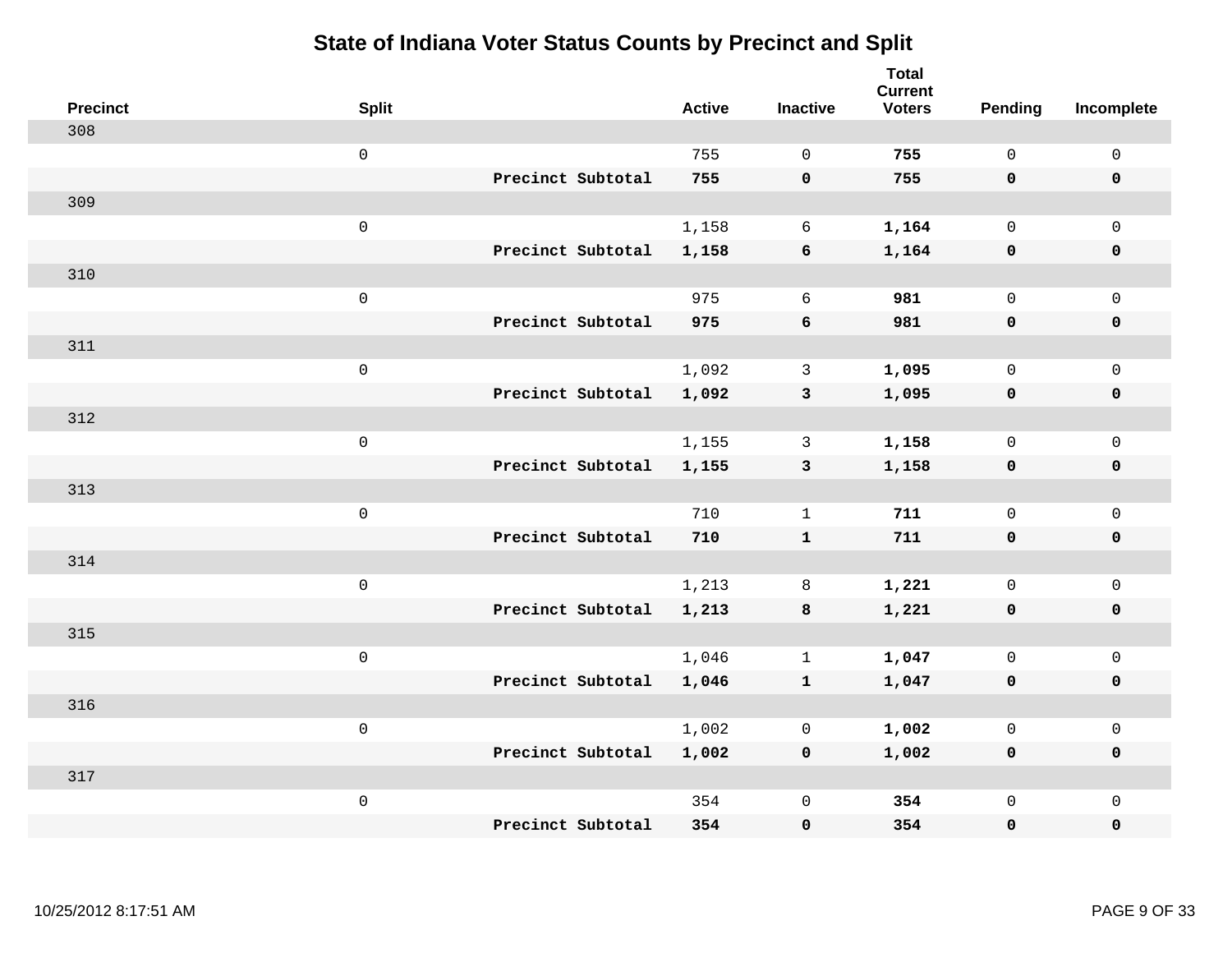| <b>Precinct</b> | <b>Split</b>        | <b>Active</b> | <b>Inactive</b> | <b>Total</b><br><b>Current</b><br><b>Voters</b> | Pending      | Incomplete          |
|-----------------|---------------------|---------------|-----------------|-------------------------------------------------|--------------|---------------------|
| 318             |                     |               |                 |                                                 |              |                     |
|                 | $\mathsf{O}\xspace$ | 996           | $\Omega$        | 996                                             | $\mathsf{O}$ | $\mathbf 0$         |
|                 | Precinct Subtotal   | 996           | $\mathbf 0$     | 996                                             | $\mathbf 0$  | $\mathbf 0$         |
| 319             |                     |               |                 |                                                 |              |                     |
|                 | $\mathsf 0$         | 347           | $\mathbf 0$     | 347                                             | $\mathbf 0$  | $\mathbf{0}$        |
|                 | Precinct Subtotal   | 347           | $\pmb{0}$       | 347                                             | $\mathbf 0$  | $\pmb{0}$           |
| 320             |                     |               |                 |                                                 |              |                     |
|                 | $\mathsf 0$         | 1,005         | $\mathbf 0$     | 1,005                                           | $\mathbf 0$  | $\mathbf 0$         |
|                 | Precinct Subtotal   | 1,005         | $\mathbf 0$     | 1,005                                           | $\mathbf 0$  | $\mathbf 0$         |
| 321             |                     |               |                 |                                                 |              |                     |
|                 | $\mathsf 0$         | 776           | $\mathbf 0$     | 776                                             | $\mathsf{O}$ | $\mathbf 0$         |
|                 | Precinct Subtotal   | 776           | $\mathbf 0$     | 776                                             | $\mathbf 0$  | $\mathbf 0$         |
| 322             |                     |               |                 |                                                 |              |                     |
|                 | $\mathsf 0$         | 1,014         | 3               | 1,017                                           | $\mathbf 0$  | $\mathsf{O}\xspace$ |
|                 | Precinct Subtotal   | 1,014         | $\mathbf{3}$    | 1,017                                           | 0            | $\mathbf 0$         |
| 323             |                     |               |                 |                                                 |              |                     |
|                 | $\mathsf 0$         | 1,145         | $\mathbf{1}$    | 1,146                                           | $\mathbf 0$  | $\mathsf{O}\xspace$ |
|                 | Precinct Subtotal   | 1,145         | $\mathbf{1}$    | 1,146                                           | $\mathbf 0$  | $\mathbf 0$         |
| 324             |                     |               |                 |                                                 |              |                     |
|                 | $\mathbf 0$         | 909           | $\mathbf 0$     | 909                                             | $\mathsf{O}$ | $\mathbf 0$         |
|                 | Precinct Subtotal   | 909           | $\mathbf 0$     | 909                                             | $\mathbf 0$  | 0                   |
| 325             |                     |               |                 |                                                 |              |                     |
|                 | $\mathsf 0$         | 546           | $\mathbf{2}$    | 548                                             | $\mathbf 0$  | $\mathsf{O}\xspace$ |
|                 | Precinct Subtotal   | 546           | $\mathbf{2}$    | 548                                             | $\mathbf 0$  | $\pmb{0}$           |
| 326             |                     |               |                 |                                                 |              |                     |
|                 | $\mathbf 0$         | 765           | $\mathbf{1}$    | 766                                             | $\mathbf 0$  | $\mathbf 0$         |
|                 | Precinct Subtotal   | 765           | $\mathbf{1}$    | 766                                             | 0            | $\mathbf 0$         |
| 327             |                     |               |                 |                                                 |              |                     |
|                 | $\mathbf 0$         | 745           | $\mathbf{1}$    | 746                                             | $\mathsf{O}$ | $\mathbf 0$         |
|                 | Precinct Subtotal   | 745           | ${\bf 1}$       | 746                                             | 0            | 0                   |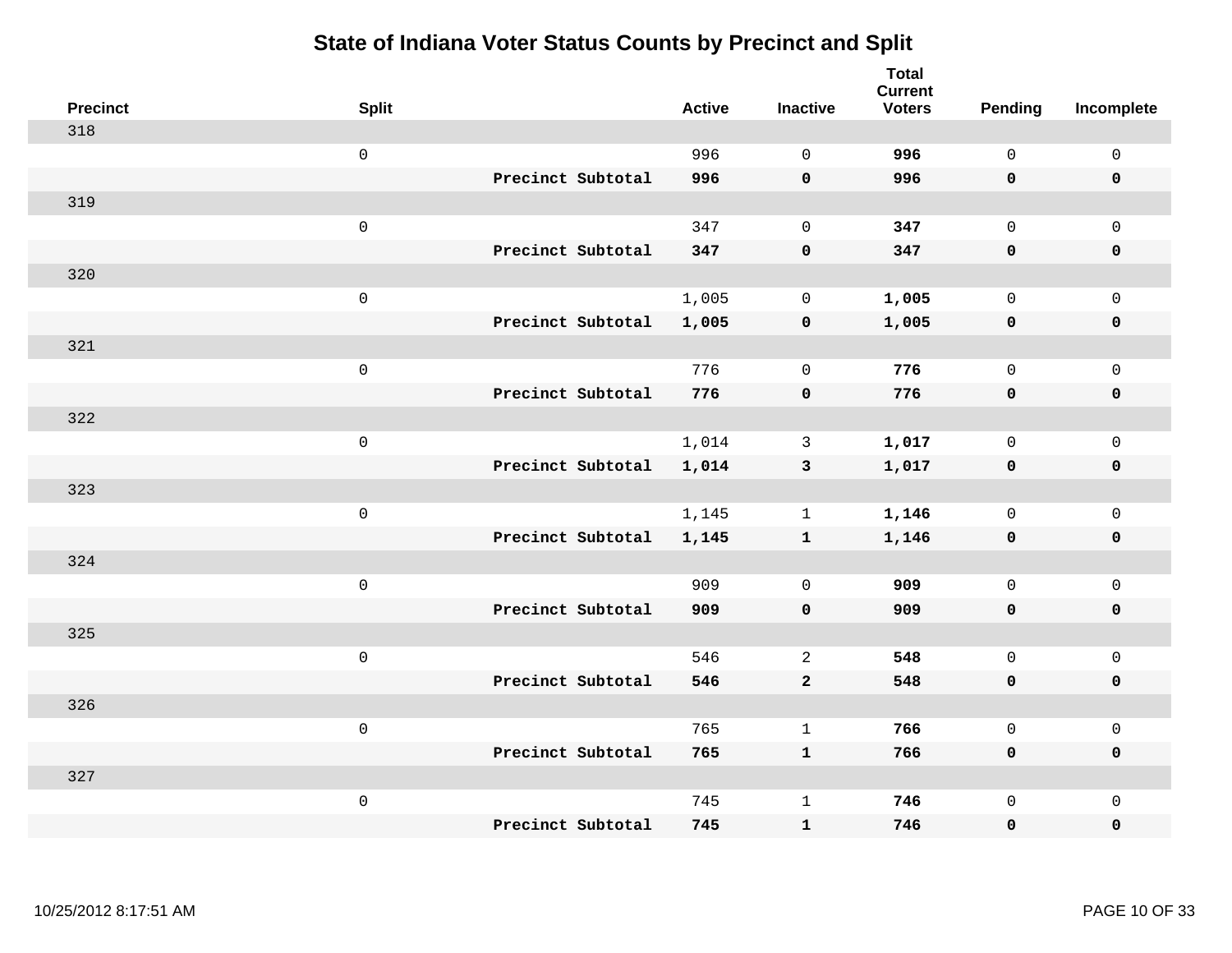| <b>Precinct</b> | <b>Split</b>        | <b>Active</b> | <b>Inactive</b>         | <b>Total</b><br><b>Current</b><br><b>Voters</b> | <b>Pending</b> | Incomplete          |
|-----------------|---------------------|---------------|-------------------------|-------------------------------------------------|----------------|---------------------|
| 354             |                     |               |                         |                                                 |                |                     |
|                 | $\mathsf{O}\xspace$ | 1,352         | $\mathbf{3}$            | 1,355                                           | $\mathbf 0$    | $\mathsf{O}\xspace$ |
|                 | Precinct Subtotal   | 1,352         | $\mathbf{3}$            | 1,355                                           | $\mathbf 0$    | $\mathbf 0$         |
| 359             |                     |               |                         |                                                 |                |                     |
|                 | $\mathsf 0$         | 834           | $\overline{4}$          | 838                                             | $\mathbf{0}$   | $\mathsf{O}$        |
|                 | Precinct Subtotal   | 834           | $\overline{\mathbf{4}}$ | 838                                             | $\mathbf 0$    | 0                   |
| 360             |                     |               |                         |                                                 |                |                     |
|                 | $\mathsf 0$         | 1,143         | $\mathbf 0$             | 1,143                                           | $\mathbf 0$    | $\mathsf{O}\xspace$ |
|                 | Precinct Subtotal   | 1,143         | $\pmb{0}$               | 1,143                                           | $\mathbf 0$    | $\pmb{0}$           |
| 364             |                     |               |                         |                                                 |                |                     |
|                 | $\mathsf 0$         | 659           | $\mathbf 0$             | 659                                             | $\mathbf 0$    | $\mathsf{O}$        |
|                 | Precinct Subtotal   | 659           | $\mathbf 0$             | 659                                             | $\mathbf 0$    | 0                   |
| 365             |                     |               |                         |                                                 |                |                     |
|                 | $\mathsf 0$         | 801           | $\mathbf{1}$            | 802                                             | $\mathbf 0$    | $\mathsf{O}\xspace$ |
|                 | Precinct Subtotal   | 801           | $\mathbf{1}$            | 802                                             | $\mathbf 0$    | 0                   |
| 366             |                     |               |                         |                                                 |                |                     |
|                 | $\mathsf{O}\xspace$ | 1,028         | 3                       | 1,031                                           | $\mathbf 0$    | $\mathsf{O}\xspace$ |
|                 | Precinct Subtotal   | 1,028         | $\mathbf{3}$            | 1,031                                           | $\mathbf 0$    | 0                   |
| 367             |                     |               |                         |                                                 |                |                     |
|                 | $\mathsf 0$         | 860           | 2                       | 862                                             | $\mathbf 0$    | $\mathsf{O}$        |
|                 | Precinct Subtotal   | 860           | $\overline{2}$          | 862                                             | $\mathbf 0$    | 0                   |
| 368             |                     |               |                         |                                                 |                |                     |
|                 | $\mathsf 0$         | 1,191         | $\mathbf{3}$            | 1,194                                           | $\mathsf{O}$   | $\mathsf{O}\xspace$ |
|                 | Precinct Subtotal   | 1,191         | 3                       | 1,194                                           | 0              | 0                   |
| 369             |                     |               |                         |                                                 |                |                     |
|                 | $\mathsf 0$         | 669           | 11                      | 680                                             | $\mathbf{0}$   | $\mathsf{O}$        |
|                 | Precinct Subtotal   | 669           | ${\bf 11}$              | 680                                             | 0              | 0                   |
| 370             |                     |               |                         |                                                 |                |                     |
|                 | $\mathsf 0$         | 1,132         | $\mathbf 0$             | 1,132                                           | $\mathsf{O}$   | $\mathsf{O}$        |
|                 | Precinct Subtotal   | 1,132         | $\mathbf 0$             | 1,132                                           | 0              | 0                   |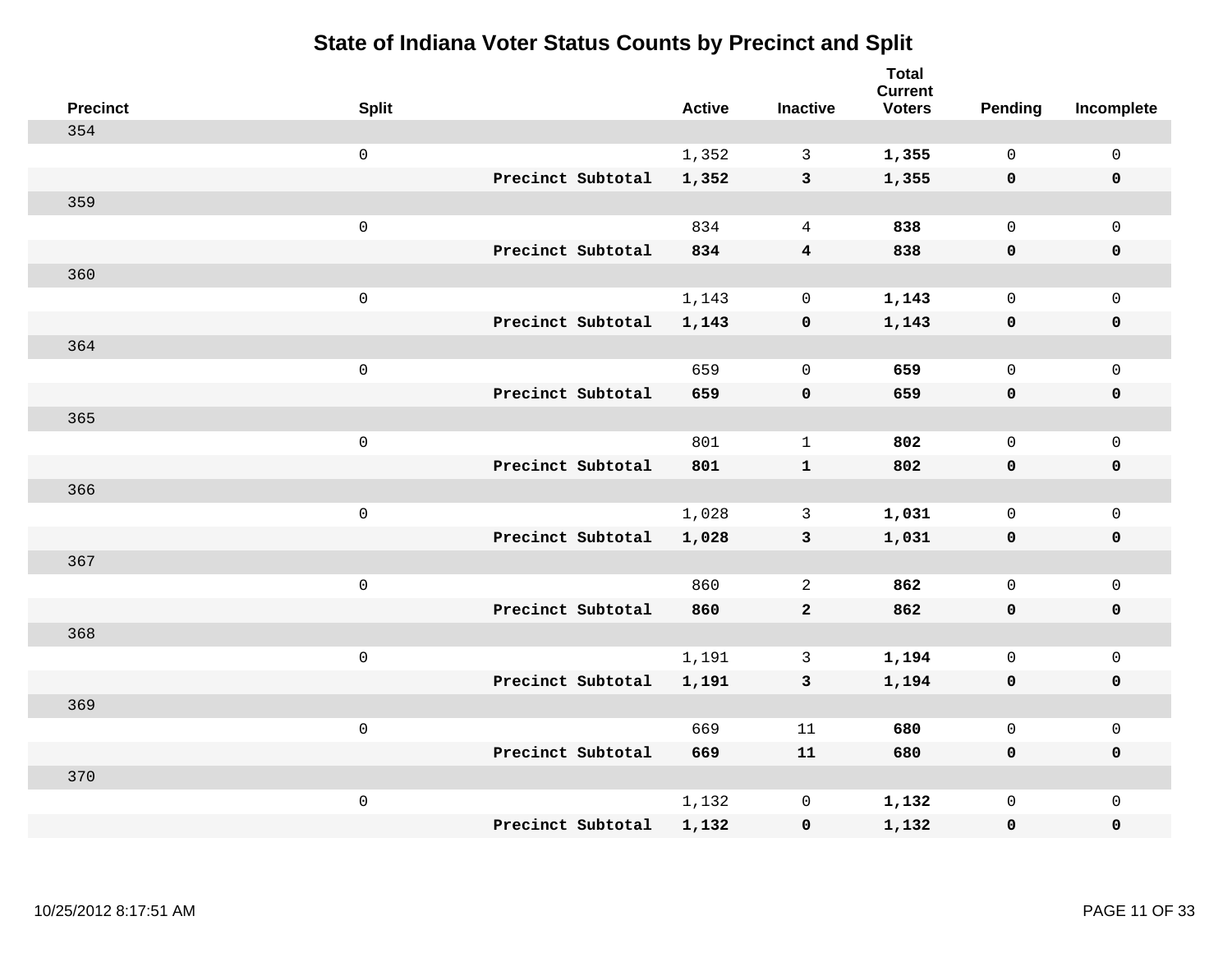| <b>Precinct</b> | <b>Split</b>        |                   | <b>Active</b> | <b>Inactive</b>         | <b>Total</b><br><b>Current</b><br><b>Voters</b> | Pending             | Incomplete          |
|-----------------|---------------------|-------------------|---------------|-------------------------|-------------------------------------------------|---------------------|---------------------|
| 371             |                     |                   |               |                         |                                                 |                     |                     |
|                 | $\mathsf{O}$        |                   | 1,240         | $\mathbf{1}$            | 1,241                                           | $\mathbf 0$         | $\mathsf{O}$        |
|                 |                     | Precinct Subtotal | 1,240         | $\mathbf{1}$            | 1,241                                           | $\mathbf 0$         | $\mathbf 0$         |
| 372             |                     |                   |               |                         |                                                 |                     |                     |
|                 | $\mathsf{O}\xspace$ |                   | 538           | $\mathbf 0$             | 538                                             | $\mathbf 0$         | $\mathsf{O}$        |
|                 |                     | Precinct Subtotal | 538           | $\mathbf 0$             | 538                                             | 0                   | 0                   |
| 373             |                     |                   |               |                         |                                                 |                     |                     |
|                 | $\mathsf 0$         |                   | 49            | $\mathbf 0$             | 49                                              | $\mathbf 0$         | $\mathsf{O}\xspace$ |
|                 |                     | Precinct Subtotal | 49            | $\mathbf 0$             | 49                                              | $\mathbf 0$         | 0                   |
| 410             |                     |                   |               |                         |                                                 |                     |                     |
|                 | $\mathsf{O}\xspace$ |                   | 1,073         | 5                       | 1,078                                           | $\mathsf{O}\xspace$ | $\mathsf{O}\xspace$ |
|                 |                     | Precinct Subtotal | 1,073         | 5                       | 1,078                                           | $\mathbf 0$         | 0                   |
| 411             |                     |                   |               |                         |                                                 |                     |                     |
|                 | $\mathsf{O}\xspace$ |                   | 1,014         | $\mathbf 1$             | 1,015                                           | $\mathbf 0$         | $\mathsf{O}$        |
|                 |                     | Precinct Subtotal | 1,014         | $\mathbf{1}$            | 1,015                                           | $\mathbf 0$         | 0                   |
| 415             |                     |                   |               |                         |                                                 |                     |                     |
|                 | $\mathsf 0$         |                   | 1,009         | $\mathbf{3}$            | 1,012                                           | $\mathbf 0$         | $\mathsf{O}$        |
|                 |                     | Precinct Subtotal | 1,009         | $\mathbf{3}$            | 1,012                                           | 0                   | 0                   |
| 418             |                     |                   |               |                         |                                                 |                     |                     |
|                 | $\mathsf{O}\xspace$ |                   | 708           | $\mathbf 0$             | 708                                             | $\mathsf 0$         | $\mathsf{O}\xspace$ |
|                 |                     | Precinct Subtotal | 708           | $\mathbf 0$             | 708                                             | 0                   | 0                   |
| 452             |                     |                   |               |                         |                                                 |                     |                     |
|                 | $\mathsf{O}\xspace$ |                   | 1,161         | 2                       | 1,163                                           | $\mathsf{O}$        | $\mathsf{O}\xspace$ |
|                 |                     | Precinct Subtotal | 1,161         | $\mathbf{2}$            | 1,163                                           | $\mathbf 0$         | 0                   |
| 453             |                     |                   |               |                         |                                                 |                     |                     |
|                 | $\mathsf{O}\xspace$ |                   | 687           | $\mathbf 0$             | 687                                             | $\mathbf 0$         | $\mathsf{O}\xspace$ |
|                 |                     | Precinct Subtotal | 687           | $\mathbf 0$             | 687                                             | 0                   | 0                   |
| 454             |                     |                   |               |                         |                                                 |                     |                     |
|                 | $\mathsf 0$         |                   | 842           | 4                       | 846                                             | $\mathsf{O}$        | $\mathsf{O}$        |
|                 |                     | Precinct Subtotal | 842           | $\overline{\mathbf{4}}$ | 846                                             | 0                   | 0                   |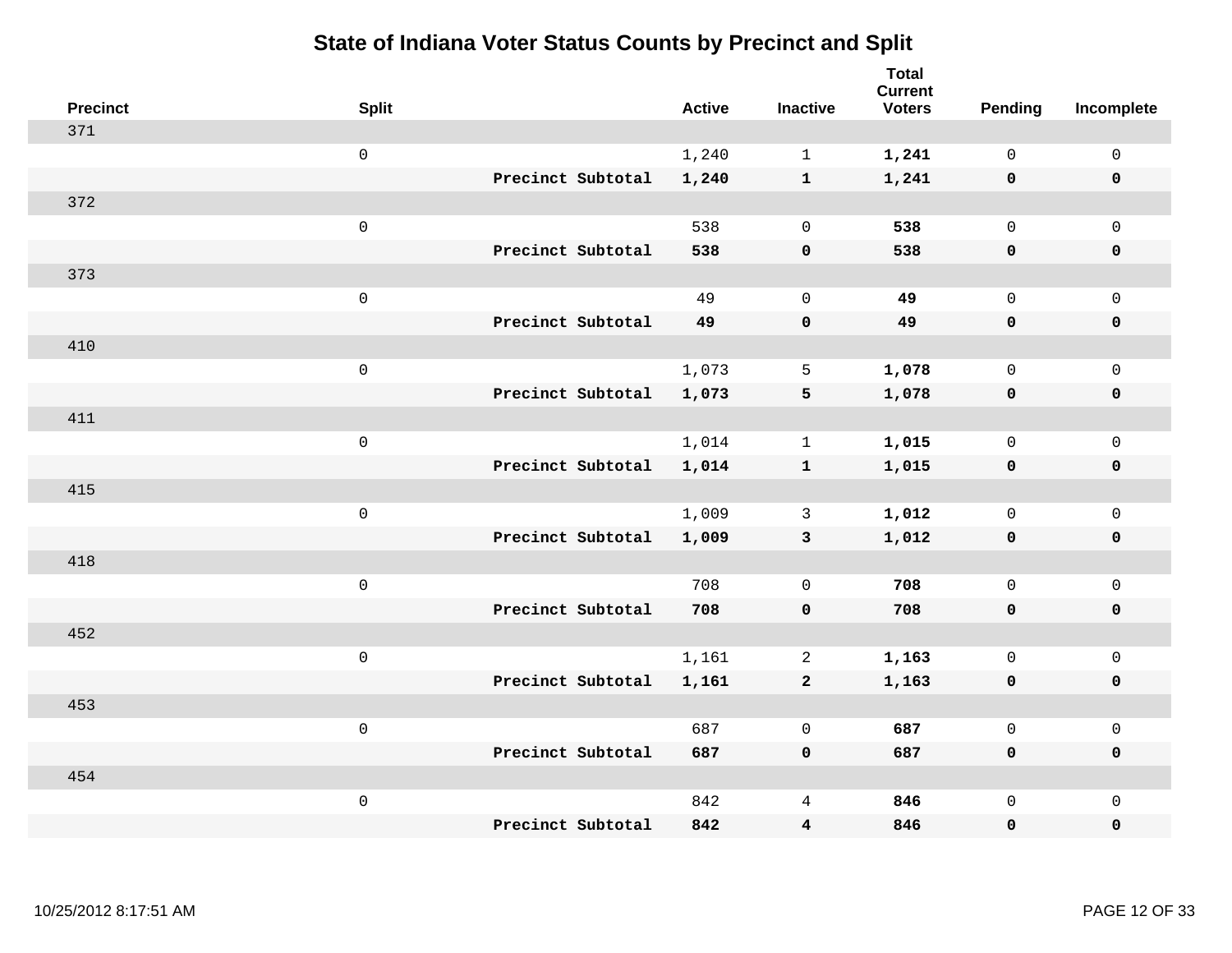| <b>Precinct</b> | <b>Split</b>        | <b>Active</b> | <b>Inactive</b> | <b>Total</b><br><b>Current</b><br><b>Voters</b> | <b>Pending</b> | Incomplete          |
|-----------------|---------------------|---------------|-----------------|-------------------------------------------------|----------------|---------------------|
| 455             |                     |               |                 |                                                 |                |                     |
|                 | $\mathsf 0$         | 850           | 3               | 853                                             | $\mathbf 0$    | $\mathsf 0$         |
|                 | Precinct Subtotal   | 850           | $\mathbf{3}$    | 853                                             | $\mathbf 0$    | $\mathbf 0$         |
| 456             |                     |               |                 |                                                 |                |                     |
|                 | $\mathsf{O}\xspace$ | 876           | $\mathbf{3}$    | 879                                             | $\mathbf{0}$   | $\mathsf{O}$        |
|                 | Precinct Subtotal   | 876           | $\mathsf 3$     | 879                                             | $\mathbf 0$    | 0                   |
| 457             |                     |               |                 |                                                 |                |                     |
|                 | $\mathsf 0$         | 778           | $\mathbf{1}$    | 779                                             | $\mathbf{0}$   | $\mathsf{O}\xspace$ |
|                 | Precinct Subtotal   | 778           | $\mathbf{1}$    | 779                                             | 0              | $\mathbf 0$         |
| 458             |                     |               |                 |                                                 |                |                     |
|                 | $\mathsf{O}\xspace$ | 758           | $\mathbf 0$     | 758                                             | $\mathbf 0$    | $\mathsf{O}$        |
|                 | Precinct Subtotal   | 758           | $\mathbf 0$     | 758                                             | 0              | 0                   |
| 459             |                     |               |                 |                                                 |                |                     |
|                 | $\mathsf{O}\xspace$ | 856           | $\mathbf 0$     | 856                                             | $\mathbf{0}$   | $\mathsf{O}\xspace$ |
|                 | Precinct Subtotal   | 856           | $\mathbf 0$     | 856                                             | 0              | 0                   |
| 460             |                     |               |                 |                                                 |                |                     |
|                 | $\mathsf 0$         | 976           | $\mathbf{1}$    | 977                                             | $\mathbf 0$    | $\mathsf{O}$        |
|                 | Precinct Subtotal   | 976           | $\mathbf{1}$    | 977                                             | 0              | 0                   |
| 461             |                     |               |                 |                                                 |                |                     |
|                 | $\mathsf 0$         | 46            | $\mathbf{1}$    | 47                                              | $\mathsf{O}$   | $\mathsf{O}$        |
|                 | Precinct Subtotal   | 46            | $\mathbf{1}$    | 47                                              | $\mathbf 0$    | 0                   |
| 468             |                     |               |                 |                                                 |                |                     |
|                 | $\mathsf 0$         | 1,019         | $\mathbf{3}$    | 1,022                                           | $\mathsf{O}$   | $\mathsf{O}$        |
|                 | Precinct Subtotal   | 1,019         | $\mathbf{3}$    | 1,022                                           | 0              | 0                   |
| 469             |                     |               |                 |                                                 |                |                     |
|                 | $\mathsf{O}\xspace$ | 693           | $\mathbf 0$     | 693                                             | $\mathbf 0$    | $\mathsf{O}$        |
|                 | Precinct Subtotal   | 693           | $\mathbf 0$     | 693                                             | 0              | 0                   |
| 470             |                     |               |                 |                                                 |                |                     |
|                 | $\mathsf 0$         | 998           | $\mathbf{1}$    | 999                                             | $\mathsf{O}$   | $\mathsf{O}$        |
|                 | Precinct Subtotal   | 998           | $\mathbf{1}$    | 999                                             | 0              | $\mathbf 0$         |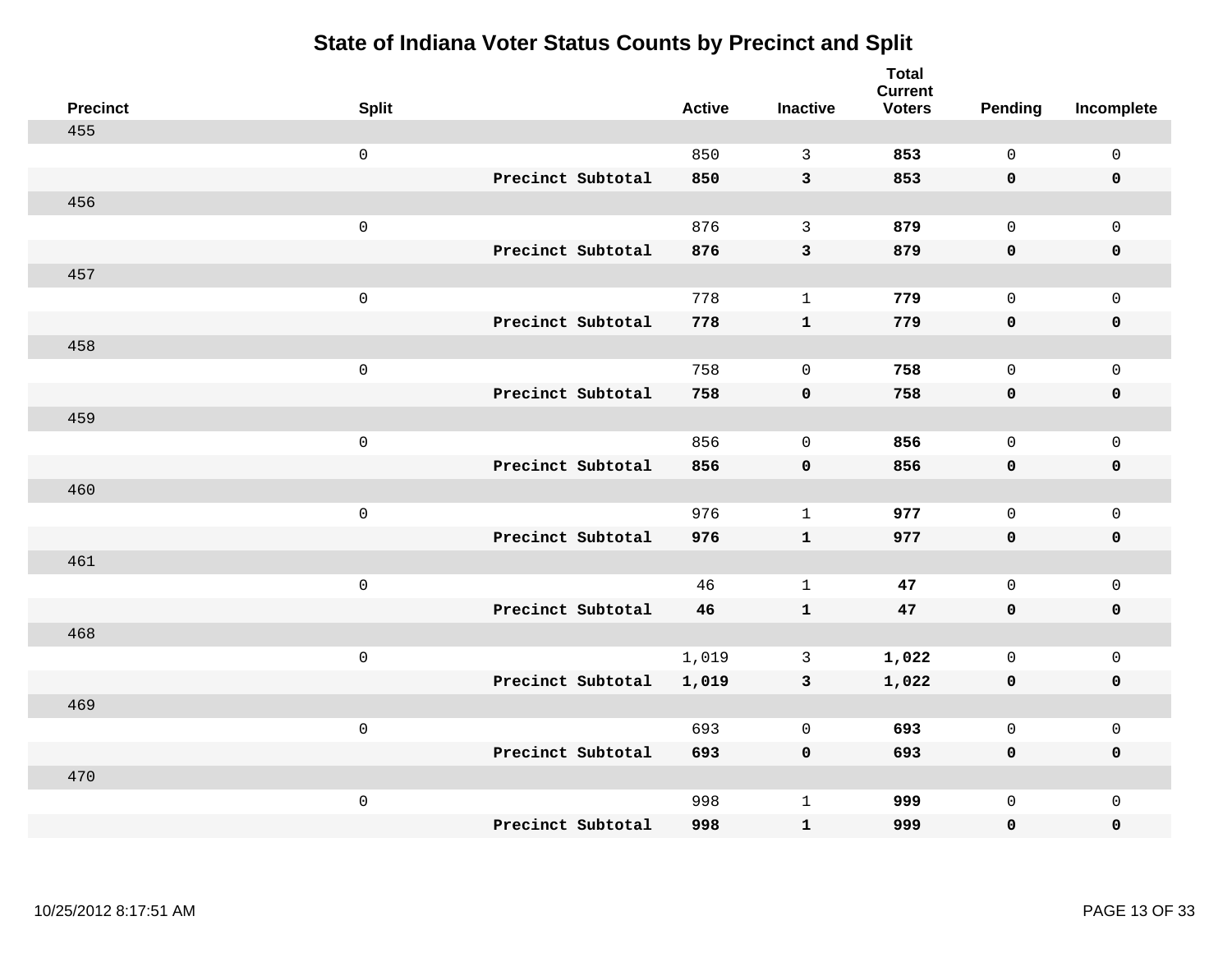| <b>Precinct</b> | <b>Split</b>        |                   | <b>Active</b> | <b>Inactive</b>         | <b>Total</b><br><b>Current</b><br><b>Voters</b> | <b>Pending</b> | Incomplete          |
|-----------------|---------------------|-------------------|---------------|-------------------------|-------------------------------------------------|----------------|---------------------|
| 471             |                     |                   |               |                         |                                                 |                |                     |
|                 | $\mathsf 0$         |                   | 887           | $\overline{4}$          | 891                                             | $\mathbf 0$    | $\mathsf{O}\xspace$ |
|                 |                     | Precinct Subtotal | 887           | $\overline{\mathbf{4}}$ | 891                                             | $\mathbf 0$    | $\mathbf 0$         |
| 472             |                     |                   |               |                         |                                                 |                |                     |
|                 | $\mathsf{O}$        |                   | 1,010         | $\overline{2}$          | 1,012                                           | $\mathbf{0}$   | $\mathsf{O}$        |
|                 |                     | Precinct Subtotal | 1,010         | $\mathbf{2}$            | 1,012                                           | $\mathbf 0$    | 0                   |
| 473             |                     |                   |               |                         |                                                 |                |                     |
|                 | $\mathsf 0$         |                   | 1,139         | $\mathbf 0$             | 1,139                                           | $\mathbf 0$    | $\mathsf{O}\xspace$ |
|                 |                     | Precinct Subtotal | 1,139         | $\mathbf 0$             | 1,139                                           | $\mathbf 0$    | $\pmb{0}$           |
| 474             |                     |                   |               |                         |                                                 |                |                     |
|                 | $\mathsf{O}\xspace$ |                   | 1,372         | 4                       | 1,376                                           | $\mathbf 0$    | $\mathsf{O}$        |
|                 |                     | Precinct Subtotal | 1,372         | $\overline{\mathbf{4}}$ | 1,376                                           | $\mathbf 0$    | 0                   |
| 475             |                     |                   |               |                         |                                                 |                |                     |
|                 | $\mathbf 0$         |                   | 763           | $\mathbf{1}$            | 764                                             | $\mathbf 0$    | $\mathsf{O}\xspace$ |
|                 |                     | Precinct Subtotal | 763           | $\mathbf{1}$            | 764                                             | 0              | 0                   |
| 476             |                     |                   |               |                         |                                                 |                |                     |
|                 | $\mathsf{O}\xspace$ |                   | 684           | $\mathbf 0$             | 684                                             | $\mathbf 0$    | $\mathsf{O}\xspace$ |
|                 |                     | Precinct Subtotal | 684           | $\mathbf 0$             | 684                                             | 0              | 0                   |
| 477             |                     |                   |               |                         |                                                 |                |                     |
|                 | $\mathbf 0$         |                   | 1,032         | 0                       | 1,032                                           | $\mathbf 0$    | $\mathsf{O}$        |
|                 |                     | Precinct Subtotal | 1,032         | 0                       | 1,032                                           | 0              | 0                   |
| 478             |                     |                   |               |                         |                                                 |                |                     |
|                 | $\mathbf 0$         |                   | 753           | $\mathbf 0$             | 753                                             | $\mathbf{0}$   | $\mathsf{O}\xspace$ |
|                 |                     | Precinct Subtotal | 753           | $\mathbf 0$             | 753                                             | 0              | 0                   |
| 479             |                     |                   |               |                         |                                                 |                |                     |
|                 | $\mathbf 0$         |                   | 960           | $\mathbf{1}$            | 961                                             | $\mathbf{0}$   | $\mathsf{O}$        |
|                 |                     | Precinct Subtotal | 960           | $\mathbf{1}$            | 961                                             | 0              | 0                   |
| 480             |                     |                   |               |                         |                                                 |                |                     |
|                 | $\mathbf 0$         |                   | 935           | $\mathbf 0$             | 935                                             | $\mathsf{O}$   | $\mathsf{O}$        |
|                 |                     | Precinct Subtotal | 935           | $\mathbf 0$             | 935                                             | 0              | 0                   |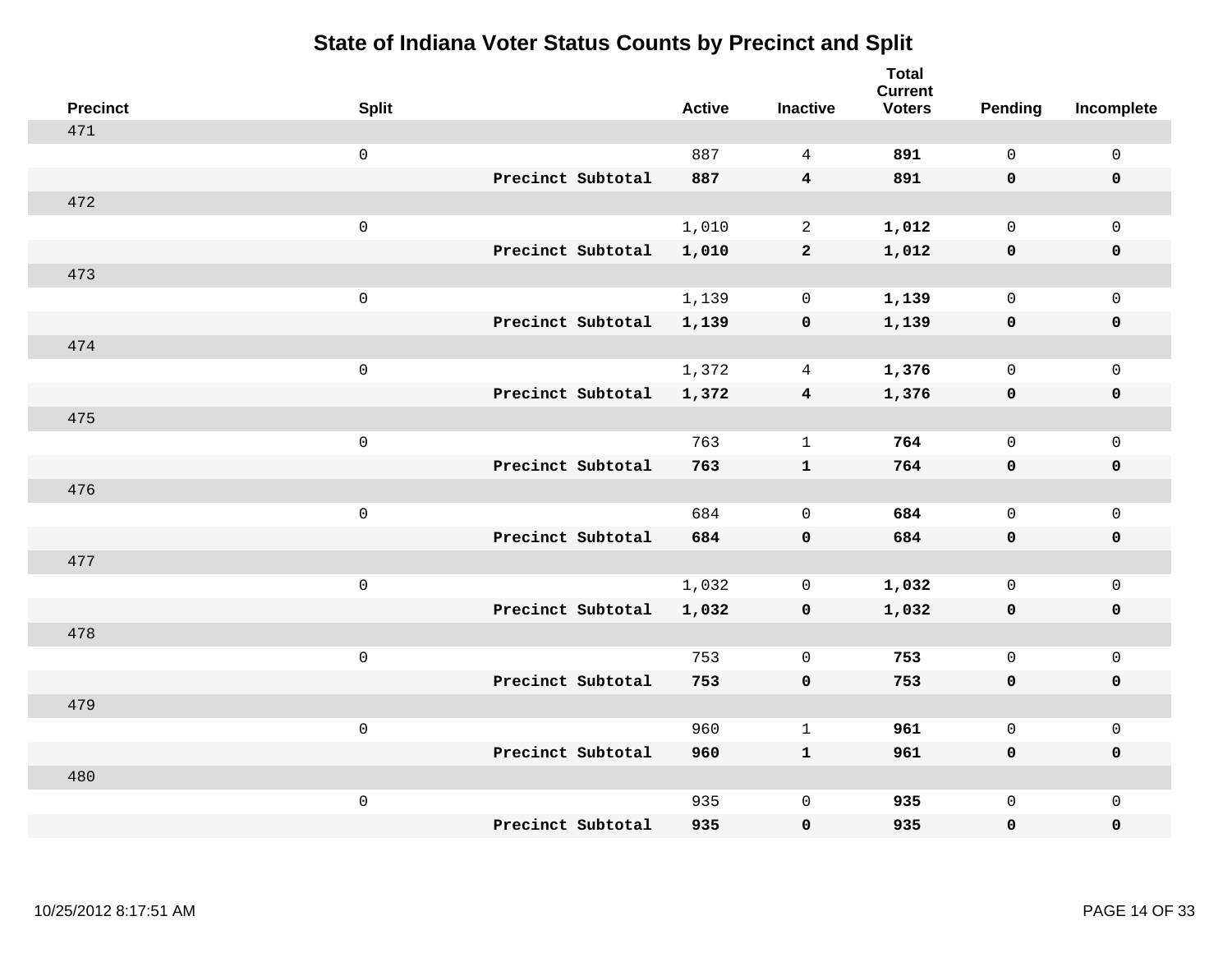| <b>Precinct</b> | <b>Split</b>        |                   | <b>Active</b> | <b>Inactive</b> | <b>Total</b><br><b>Current</b><br><b>Voters</b> | <b>Pending</b> | Incomplete          |
|-----------------|---------------------|-------------------|---------------|-----------------|-------------------------------------------------|----------------|---------------------|
| 481             |                     |                   |               |                 |                                                 |                |                     |
|                 | $\mathsf 0$         |                   | 931           | $\sqrt{2}$      | 933                                             | $\mathsf{O}$   | $\mathsf 0$         |
|                 |                     | Precinct Subtotal | 931           | $\mathbf 2$     | 933                                             | $\mathbf 0$    | $\mathbf 0$         |
| 482             |                     |                   |               |                 |                                                 |                |                     |
|                 | $\mathsf 0$         |                   | 1,080         | $\mathsf{O}$    | 1,080                                           | $\mathsf{O}$   | $\mathsf 0$         |
|                 |                     | Precinct Subtotal | 1,080         | $\pmb{0}$       | 1,080                                           | $\mathbf 0$    | $\pmb{0}$           |
| 483             |                     |                   |               |                 |                                                 |                |                     |
|                 | $\mathsf 0$         |                   | 863           | $\overline{a}$  | 865                                             | $\mathsf{O}$   | $\mathbf 0$         |
|                 |                     | Precinct Subtotal | 863           | $\mathbf{2}$    | 865                                             | $\mathbf 0$    | $\pmb{0}$           |
| 484             |                     |                   |               |                 |                                                 |                |                     |
|                 | $\mathsf 0$         |                   | 833           | $\overline{c}$  | 835                                             | $\mathsf{O}$   | $\mathbf 0$         |
|                 |                     | Precinct Subtotal | 833           | $\mathbf 2$     | 835                                             | $\mathbf 0$    | $\pmb{0}$           |
| 485             |                     |                   |               |                 |                                                 |                |                     |
|                 | $\mathsf{O}\xspace$ |                   | 1,065         | $\mathbf{1}$    | 1,066                                           | $\mathbf 0$    | $\mathsf{O}\xspace$ |
|                 |                     | Precinct Subtotal | 1,065         | $\mathbf{1}$    | 1,066                                           | $\mathbf 0$    | $\pmb{0}$           |
| 486             |                     |                   |               |                 |                                                 |                |                     |
|                 | $\mathbf 0$         |                   | 1,194         | 2               | 1,196                                           | $\mathbf 0$    | $\mathbf 0$         |
|                 |                     | Precinct Subtotal | 1,194         | $\mathbf{2}$    | 1,196                                           | $\mathbf 0$    | $\pmb{0}$           |
| 487             |                     |                   |               |                 |                                                 |                |                     |
|                 | $\mathsf 0$         |                   | 1,131         | 0               | 1,131                                           | $\mathsf{O}$   | $\mathbf 0$         |
|                 |                     | Precinct Subtotal | 1,131         | $\pmb{0}$       | 1,131                                           | 0              | $\mathbf 0$         |
| 488             |                     |                   |               |                 |                                                 |                |                     |
|                 | $\mathbf 0$         |                   | 910           | 3               | 913                                             | $\mathbf 0$    | $\mathsf{O}\xspace$ |
|                 |                     | Precinct Subtotal | 910           | $\mathbf{3}$    | 913                                             | $\mathbf 0$    | $\mathbf 0$         |
| 489             |                     |                   |               |                 |                                                 |                |                     |
|                 | $\mathsf 0$         |                   | 400           | $\mathbf 0$     | 400                                             | $\mathbf 0$    | $\mathsf 0$         |
|                 |                     | Precinct Subtotal | 400           | $\mathbf 0$     | 400                                             | $\mathbf 0$    | $\mathbf 0$         |
| 490             |                     |                   |               |                 |                                                 |                |                     |
|                 | $\mathbf 0$         |                   | 1,050         | 5               | 1,055                                           | $\mathsf{O}$   | $\mathbf 0$         |
|                 |                     | Precinct Subtotal | 1,050         | 5               | 1,055                                           | 0              | $\pmb{0}$           |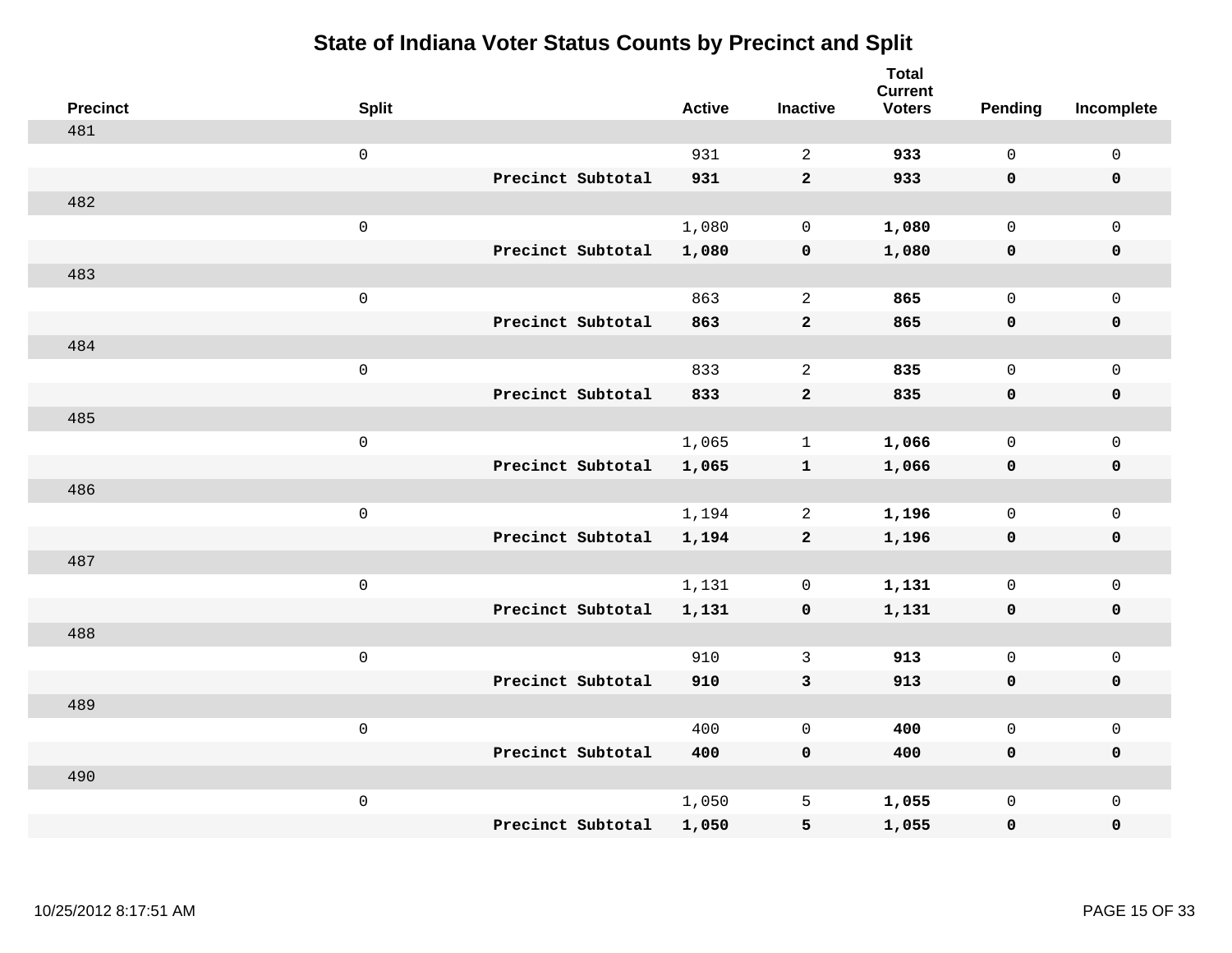| <b>Precinct</b> | <b>Split</b>        |                   | <b>Active</b> | <b>Inactive</b> | <b>Total</b><br><b>Current</b><br><b>Voters</b> | <b>Pending</b> | Incomplete          |
|-----------------|---------------------|-------------------|---------------|-----------------|-------------------------------------------------|----------------|---------------------|
| 502             |                     |                   |               |                 |                                                 |                |                     |
|                 | $\mathsf{O}$        |                   | 670           | $\Omega$        | 670                                             | $\mathbf 0$    | $\mathsf 0$         |
|                 |                     | Precinct Subtotal | 670           | $\mathbf 0$     | 670                                             | $\mathbf 0$    | $\mathbf 0$         |
| 503             |                     |                   |               |                 |                                                 |                |                     |
|                 | $\mathsf{O}$        |                   | 1,033         | $\mathbf{3}$    | 1,036                                           | $\mathbf{0}$   | $\mathsf{O}$        |
|                 |                     | Precinct Subtotal | 1,033         | $\mathbf{3}$    | 1,036                                           | $\mathbf 0$    | 0                   |
| 504             |                     |                   |               |                 |                                                 |                |                     |
|                 | $\mathsf{O}\xspace$ |                   | 794           | 5               | 799                                             | $\mathsf{O}$   | $\mathsf{O}\xspace$ |
|                 |                     | Precinct Subtotal | 794           | 5               | 799                                             | 0              | $\mathbf 0$         |
| 505             |                     |                   |               |                 |                                                 |                |                     |
|                 | $\mathsf{O}\xspace$ |                   | 729           | 7               | 736                                             | $\mathbf 0$    | $\mathsf{O}$        |
|                 |                     | Precinct Subtotal | 729           | 7               | 736                                             | 0              | 0                   |
| 509             |                     |                   |               |                 |                                                 |                |                     |
|                 | $\mathbf 0$         |                   | 965           | $\overline{a}$  | 967                                             | $\mathbf 0$    | $\mathsf{O}\xspace$ |
|                 |                     | Precinct Subtotal | 965           | $\mathbf{2}$    | 967                                             | 0              | 0                   |
| 512             |                     |                   |               |                 |                                                 |                |                     |
|                 | $\mathsf{O}\xspace$ |                   | 565           | $\mathbf 0$     | 565                                             | $\mathbf 0$    | $\mathsf{O}$        |
|                 |                     | Precinct Subtotal | 565           | $\mathbf 0$     | 565                                             | 0              | 0                   |
| 516             |                     |                   |               |                 |                                                 |                |                     |
|                 | $\mathbf 0$         |                   | 697           | 24              | 721                                             | $\mathbf 0$    | $\mathsf{O}$        |
|                 |                     | Precinct Subtotal | 697           | 24              | 721                                             | 0              | 0                   |
| 518             |                     |                   |               |                 |                                                 |                |                     |
|                 | $\mathbf 0$         |                   | 596           | 2               | 598                                             | $\mathbf 0$    | $\mathsf{O}\xspace$ |
|                 |                     | Precinct Subtotal | 596           | $\mathbf{2}$    | 598                                             | 0              | 0                   |
| 519             |                     |                   |               |                 |                                                 |                |                     |
|                 | $\mathbf 0$         |                   | 1,018         | 9               | 1,027                                           | $\mathbf 0$    | $\mathsf{O}$        |
|                 |                     | Precinct Subtotal | 1,018         | 9               | 1,027                                           | 0              | 0                   |
| 553             |                     |                   |               |                 |                                                 |                |                     |
|                 | $\mathbf 0$         |                   | 1,064         | $\mathbf 1$     | 1,065                                           | $\mathsf{O}$   | $\mathsf{O}$        |
|                 |                     | Precinct Subtotal | 1,064         | ${\bf 1}$       | 1,065                                           | 0              | 0                   |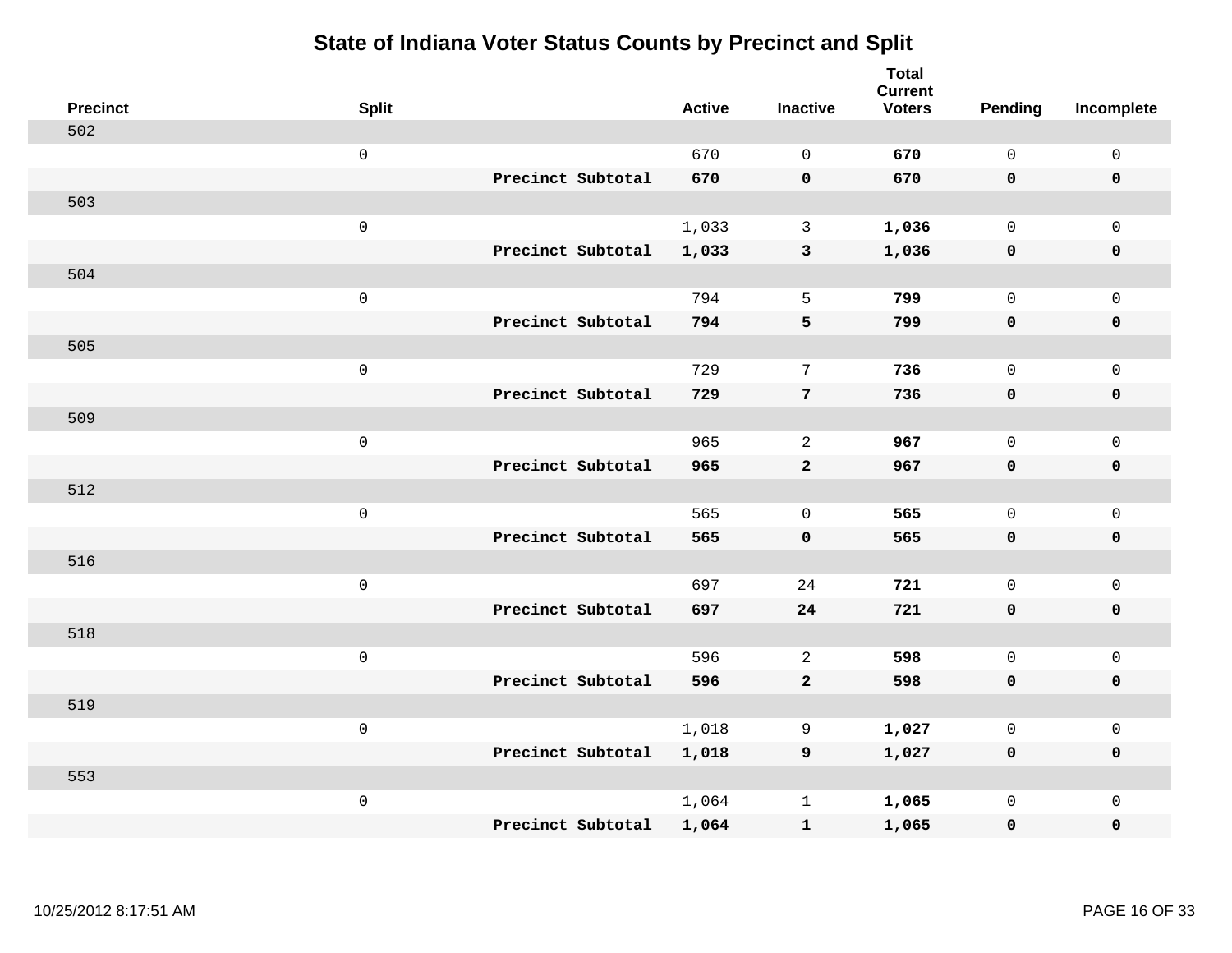| <b>Precinct</b> | <b>Split</b>        |                   | <b>Active</b> | <b>Inactive</b> | <b>Total</b><br><b>Current</b><br><b>Voters</b> | Pending      | Incomplete          |
|-----------------|---------------------|-------------------|---------------|-----------------|-------------------------------------------------|--------------|---------------------|
| 554             |                     |                   |               |                 |                                                 |              |                     |
|                 | $\mathsf{O}$        |                   | 1,166         | $\mathbf 0$     | 1,166                                           | $\mathbf 0$  | $\mathsf{O}$        |
|                 |                     | Precinct Subtotal | 1,166         | $\mathbf 0$     | 1,166                                           | $\mathbf 0$  | $\mathbf 0$         |
| 555             |                     |                   |               |                 |                                                 |              |                     |
|                 | $\mathsf{O}\xspace$ |                   | 777           | $\mathbf{1}$    | 778                                             | $\mathbf 0$  | $\mathsf{O}$        |
|                 |                     | Precinct Subtotal | 777           | $\mathbf{1}$    | 778                                             | 0            | 0                   |
| 557             |                     |                   |               |                 |                                                 |              |                     |
|                 | $\mathsf{O}\xspace$ |                   | 983           | 9               | 992                                             | $\mathbf 0$  | $\mathsf{O}\xspace$ |
|                 |                     | Precinct Subtotal | 983           | 9               | 992                                             | 0            | 0                   |
| 558             |                     |                   |               |                 |                                                 |              |                     |
|                 | $\mathsf{O}\xspace$ |                   | 619           | $\mathbf{3}$    | 622                                             | $\mathbf 0$  | $\mathsf{O}\xspace$ |
|                 |                     | Precinct Subtotal | 619           | $\mathbf{3}$    | 622                                             | 0            | 0                   |
| 561             |                     |                   |               |                 |                                                 |              |                     |
|                 | $\mathsf{O}\xspace$ |                   | 614           | $\mathbf 0$     | 614                                             | $\mathbf{0}$ | $\mathbf 0$         |
|                 |                     | Precinct Subtotal | 614           | $\mathbf 0$     | 614                                             | 0            | 0                   |
| 562             |                     |                   |               |                 |                                                 |              |                     |
|                 | $\mathsf{O}\xspace$ |                   | 670           | 4               | 674                                             | $\mathbf 0$  | $\mathsf{O}$        |
|                 |                     | Precinct Subtotal | 670           | $\overline{4}$  | 674                                             | 0            | 0                   |
| 563             |                     |                   |               |                 |                                                 |              |                     |
|                 | $\mathsf{O}\xspace$ |                   | 778           | 5               | 783                                             | $\mathsf{O}$ | $\mathsf{O}$        |
|                 |                     | Precinct Subtotal | 778           | 5               | 783                                             | 0            | 0                   |
| 565             |                     |                   |               |                 |                                                 |              |                     |
|                 | $\mathsf{O}\xspace$ |                   | 380           | 11              | 391                                             | $\mathsf{O}$ | $\mathsf{O}\xspace$ |
|                 |                     | Precinct Subtotal | 380           | 11              | 391                                             | 0            | 0                   |
| 566             |                     |                   |               |                 |                                                 |              |                     |
|                 | $\mathsf{O}\xspace$ |                   | 403           | $\mathbf{1}$    | 404                                             | $\mathbf{0}$ | $\mathbf 0$         |
|                 |                     | Precinct Subtotal | 403           | $\mathbf{1}$    | 404                                             | 0            | 0                   |
| 567             |                     |                   |               |                 |                                                 |              |                     |
|                 | $\mathsf{O}\xspace$ |                   | 982           | 5               | 987                                             | $\mathsf{O}$ | $\mathsf{O}$        |
|                 |                     | Precinct Subtotal | 982           | 5               | 987                                             | 0            | $\mathbf 0$         |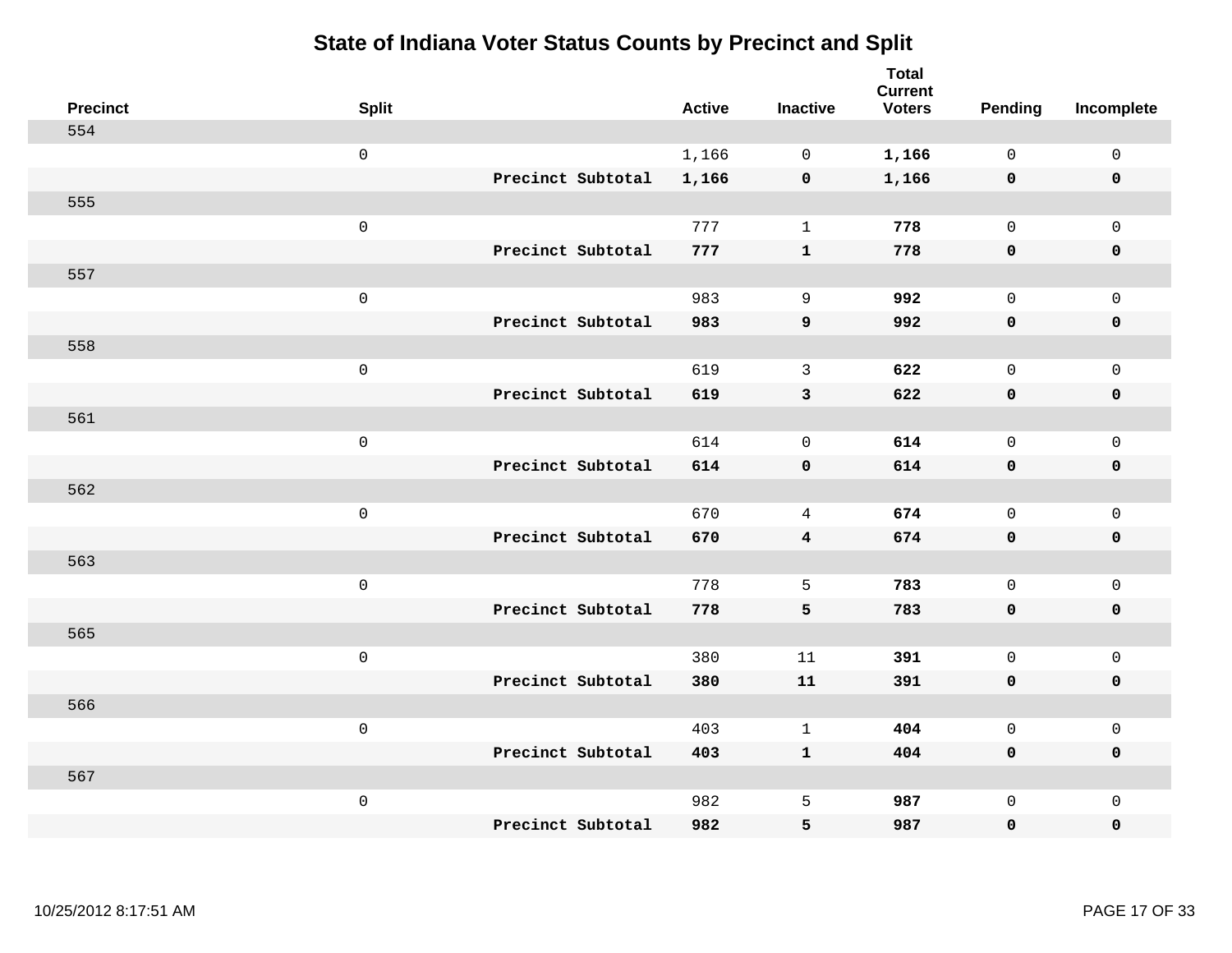| <b>Precinct</b> | <b>Split</b>        |                   | <b>Active</b> | <b>Inactive</b>  | <b>Total</b><br><b>Current</b><br><b>Voters</b> | Pending      | Incomplete  |
|-----------------|---------------------|-------------------|---------------|------------------|-------------------------------------------------|--------------|-------------|
| 569             |                     |                   |               |                  |                                                 |              |             |
|                 | $\mathsf{O}\xspace$ |                   | 705           | $\overline{3}$   | 708                                             | $\Omega$     | $\mathbf 0$ |
|                 |                     | Precinct Subtotal | 705           | $\mathbf{3}$     | 708                                             | $\mathbf 0$  | $\mathbf 0$ |
| 570             |                     |                   |               |                  |                                                 |              |             |
|                 | $\mathsf 0$         |                   | 439           | $\overline{4}$   | 443                                             | $\mathbf 0$  | $\mathbf 0$ |
|                 |                     | Precinct Subtotal | 439           | $\boldsymbol{4}$ | 443                                             | $\mathbf 0$  | $\pmb{0}$   |
| 575             |                     |                   |               |                  |                                                 |              |             |
|                 | $\mathsf 0$         |                   | 1,240         | $7\phantom{.0}$  | 1,247                                           | $\mathbf 0$  | $\mathbf 0$ |
|                 |                     | Precinct Subtotal | 1,240         | $7\phantom{.0}$  | 1,247                                           | $\mathbf 0$  | $\mathbf 0$ |
| 576             |                     |                   |               |                  |                                                 |              |             |
|                 | $\mathsf 0$         |                   | 946           | 3                | 949                                             | $\mathbf 0$  | $\mathbf 0$ |
|                 |                     | Precinct Subtotal | 946           | $\mathbf{3}$     | 949                                             | $\mathbf 0$  | $\mathbf 0$ |
| 577             |                     |                   |               |                  |                                                 |              |             |
|                 | $\mathsf 0$         |                   | 516           | $\mathbf{1}$     | 517                                             | $\mathbf 0$  | $\mathsf 0$ |
|                 |                     | Precinct Subtotal | 516           | $\mathbf{1}$     | 517                                             | $\mathbf 0$  | $\mathbf 0$ |
| 578             |                     |                   |               |                  |                                                 |              |             |
|                 | $\mathsf 0$         |                   | 693           | $\mathbf{1}$     | 694                                             | $\mathbf 0$  | $\mathbf 0$ |
|                 |                     | Precinct Subtotal | 693           | $\mathbf{1}$     | 694                                             | $\mathbf 0$  | $\mathbf 0$ |
| 579             |                     |                   |               |                  |                                                 |              |             |
|                 | $\mathbf 0$         |                   | 984           | 2                | 986                                             | $\mathbf 0$  | $\mathbf 0$ |
|                 |                     | Precinct Subtotal | 984           | $\overline{a}$   | 986                                             | $\mathbf 0$  | 0           |
| 580             |                     |                   |               |                  |                                                 |              |             |
|                 | $\mathsf 0$         |                   | 184           | $\mathbf 0$      | 184                                             | $\mathbf 0$  | $\mathsf 0$ |
|                 |                     | Precinct Subtotal | 184           | $\mathbf 0$      | 184                                             | $\mathbf 0$  | $\pmb{0}$   |
| 581             |                     |                   |               |                  |                                                 |              |             |
|                 | $\mathbf 0$         |                   | 1,058         | 9                | 1,067                                           | $\mathbf 0$  | $\mathbf 0$ |
|                 |                     | Precinct Subtotal | 1,058         | 9                | 1,067                                           | $\mathbf 0$  | $\mathbf 0$ |
| 582             |                     |                   |               |                  |                                                 |              |             |
|                 | $\mathbf 0$         |                   | 927           | $\mathsf 0$      | 927                                             | $\mathsf{O}$ | $\mathbf 0$ |
|                 |                     | Precinct Subtotal | 927           | $\mathbf 0$      | 927                                             | 0            | 0           |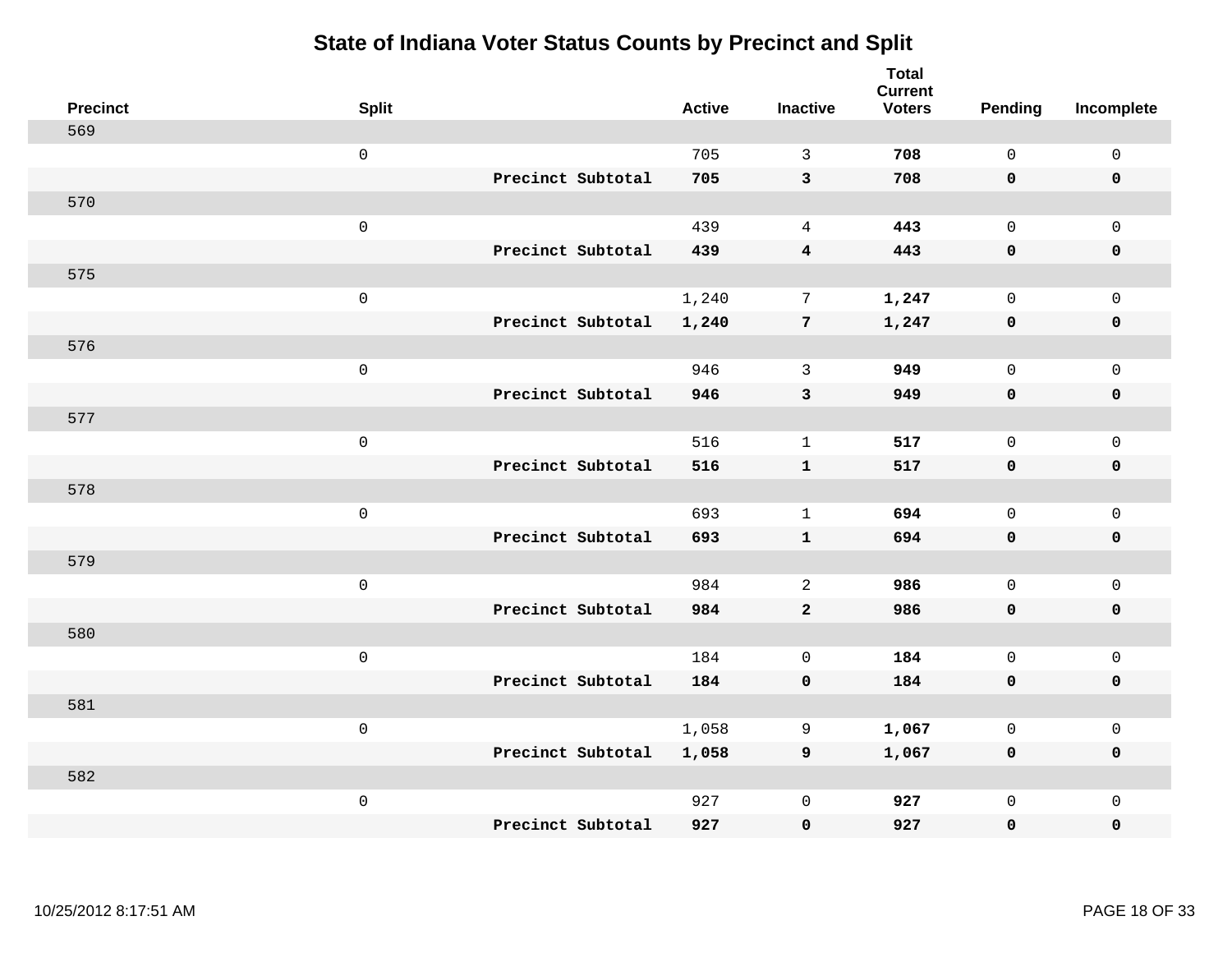| <b>Precinct</b> | <b>Split</b>        |                   | <b>Active</b> | <b>Inactive</b> | <b>Total</b><br><b>Current</b><br><b>Voters</b> | Pending      | Incomplete          |
|-----------------|---------------------|-------------------|---------------|-----------------|-------------------------------------------------|--------------|---------------------|
| 583             |                     |                   |               |                 |                                                 |              |                     |
|                 | $\mathsf{O}\xspace$ |                   | 1,443         | 7               | 1,450                                           | $\mathbf 0$  | $\mathsf{O}\xspace$ |
|                 |                     | Precinct Subtotal | 1,443         | $7\phantom{.0}$ | 1,450                                           | $\mathbf 0$  | $\pmb{0}$           |
| 585             |                     |                   |               |                 |                                                 |              |                     |
|                 | $\mathsf 0$         |                   | 794           | $\mathbf 0$     | 794                                             | $\mathbf 0$  | $\mathbf{0}$        |
|                 |                     | Precinct Subtotal | 794           | $\pmb{0}$       | 794                                             | $\mathbf 0$  | $\pmb{0}$           |
| 602             |                     |                   |               |                 |                                                 |              |                     |
|                 | $\mathsf 0$         |                   | 790           | $\overline{4}$  | 794                                             | $\mathbf 0$  | $\mathsf{O}$        |
|                 |                     | Precinct Subtotal | 790           | $\overline{4}$  | 794                                             | 0            | 0                   |
| 603             |                     |                   |               |                 |                                                 |              |                     |
|                 | $\mathbf 0$         |                   | 678           | 5               | 683                                             | $\mathbf 0$  | $\mathsf{O}\xspace$ |
|                 |                     | Precinct Subtotal | 678           | 5               | 683                                             | $\mathbf 0$  | 0                   |
| 605             |                     |                   |               |                 |                                                 |              |                     |
|                 | $\mathbf 0$         |                   | 1,104         | 6               | 1,110                                           | $\mathbf 0$  | $\mathsf{O}\xspace$ |
|                 |                     | Precinct Subtotal | 1,104         | 6               | 1,110                                           | 0            | 0                   |
| 607             |                     |                   |               |                 |                                                 |              |                     |
|                 | $\mathsf{O}\xspace$ |                   | 1,057         | 8               | 1,065                                           | $\mathbf 0$  | $\mathsf{O}\xspace$ |
|                 |                     | Precinct Subtotal | 1,057         | 8               | 1,065                                           | $\mathbf 0$  | 0                   |
| 608             |                     |                   |               |                 |                                                 |              |                     |
|                 | $\mathbf 0$         |                   | 1,066         | 10              | 1,076                                           | $\mathbf 0$  | $\mathsf{O}$        |
|                 |                     | Precinct Subtotal | 1,066         | ${\bf 10}$      | 1,076                                           | $\mathbf 0$  | 0                   |
| 610             |                     |                   |               |                 |                                                 |              |                     |
|                 | $\mathsf{O}\xspace$ |                   | 1,071         | 2               | 1,073                                           | $\mathbf 0$  | $\mathsf{O}\xspace$ |
|                 |                     | Precinct Subtotal | 1,071         | $\mathbf{2}$    | 1,073                                           | 0            | 0                   |
| 611             |                     |                   |               |                 |                                                 |              |                     |
|                 | $\mathsf 0$         |                   | $\mathbf{1}$  | $\mathbf 0$     | $\mathbf{1}$                                    | $\mathbf 0$  | $\mathsf{O}\xspace$ |
|                 |                     | Precinct Subtotal | $\mathbf{1}$  | $\mathbf 0$     | $\mathbf 1$                                     | 0            | 0                   |
| 612             |                     |                   |               |                 |                                                 |              |                     |
|                 | $\mathbf 0$         |                   | 10            | $\mathbf 0$     | 10                                              | $\mathsf{O}$ | $\mathsf{O}$        |
|                 |                     | Precinct Subtotal | 10            | $\pmb{0}$       | 10                                              | 0            | $\pmb{0}$           |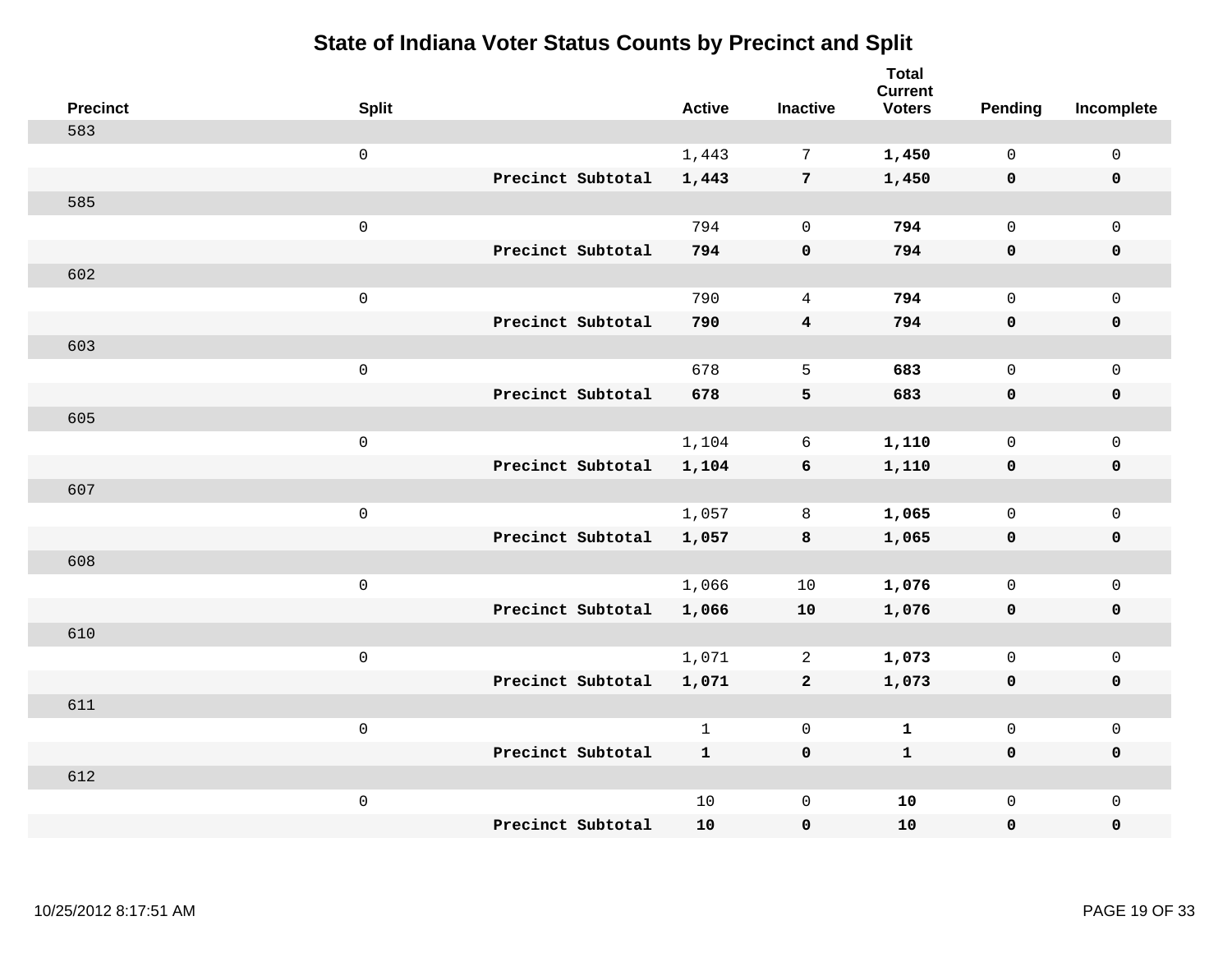| <b>Precinct</b> | <b>Split</b>        |                   | <b>Active</b> | <b>Inactive</b> | <b>Total</b><br><b>Current</b><br><b>Voters</b> | <b>Pending</b> | Incomplete          |
|-----------------|---------------------|-------------------|---------------|-----------------|-------------------------------------------------|----------------|---------------------|
| 651             |                     |                   |               |                 |                                                 |                |                     |
|                 | $\mathsf{O}\xspace$ |                   | 874           | 5               | 879                                             | $\mathbf 0$    | $\mathsf{O}\xspace$ |
|                 |                     | Precinct Subtotal | 874           | 5               | 879                                             | $\mathbf 0$    | $\mathbf 0$         |
| 652             |                     |                   |               |                 |                                                 |                |                     |
|                 | $\mathsf{O}\xspace$ |                   | 1,016         | $\overline{2}$  | 1,018                                           | $\mathbf{0}$   | $\mathsf{O}$        |
|                 |                     | Precinct Subtotal | 1,016         | $\mathbf{2}$    | 1,018                                           | $\mathbf 0$    | 0                   |
| 653             |                     |                   |               |                 |                                                 |                |                     |
|                 | $\mathsf{O}\xspace$ |                   | 968           | 3               | 971                                             | $\mathbf 0$    | $\mathsf{O}\xspace$ |
|                 |                     | Precinct Subtotal | 968           | 3               | 971                                             | 0              | $\pmb{0}$           |
| 654             |                     |                   |               |                 |                                                 |                |                     |
|                 | $\mathsf{O}\xspace$ |                   | 708           | $\mathbf{1}$    | 709                                             | $\mathbf 0$    | $\mathsf{O}$        |
|                 |                     | Precinct Subtotal | 708           | $\mathbf{1}$    | 709                                             | $\mathbf 0$    | 0                   |
| 655             |                     |                   |               |                 |                                                 |                |                     |
|                 | $\mathsf{O}\xspace$ |                   | 542           | $\overline{4}$  | 546                                             | $\mathbf 0$    | $\mathsf{O}\xspace$ |
|                 |                     | Precinct Subtotal | 542           | $\overline{4}$  | 546                                             | $\mathbf 0$    | 0                   |
| 656             |                     |                   |               |                 |                                                 |                |                     |
|                 | $\mathsf{O}\xspace$ |                   | 743           | 5               | 748                                             | $\mathbf 0$    | $\mathsf{O}\xspace$ |
|                 |                     | Precinct Subtotal | 743           | 5               | 748                                             | 0              | 0                   |
| 658             |                     |                   |               |                 |                                                 |                |                     |
|                 | $\mathsf{O}\xspace$ |                   | 1,114         | $\mathbf{1}$    | 1,115                                           | $\mathbf 0$    | $\mathsf{O}$        |
|                 |                     | Precinct Subtotal | 1,114         | $\mathbf{1}$    | 1,115                                           | 0              | 0                   |
| 660             |                     |                   |               |                 |                                                 |                |                     |
|                 | $\mathsf{O}\xspace$ |                   | 794           | 3               | 797                                             | $\mathbf{0}$   | $\mathsf{O}\xspace$ |
|                 |                     | Precinct Subtotal | 794           | 3               | 797                                             | 0              | 0                   |
| 661             |                     |                   |               |                 |                                                 |                |                     |
|                 | $\mathsf 0$         |                   | 545           | $\mathbf 1$     | 546                                             | $\mathbf 0$    | $\mathsf{O}$        |
|                 |                     | Precinct Subtotal | 545           | $\mathbf{1}$    | 546                                             | 0              | 0                   |
| 662             |                     |                   |               |                 |                                                 |                |                     |
|                 | $\mathsf{O}\xspace$ |                   | 961           | 5               | 966                                             | $\mathsf{O}$   | $\mathsf{O}$        |
|                 |                     | Precinct Subtotal | 961           | 5               | 966                                             | 0              | 0                   |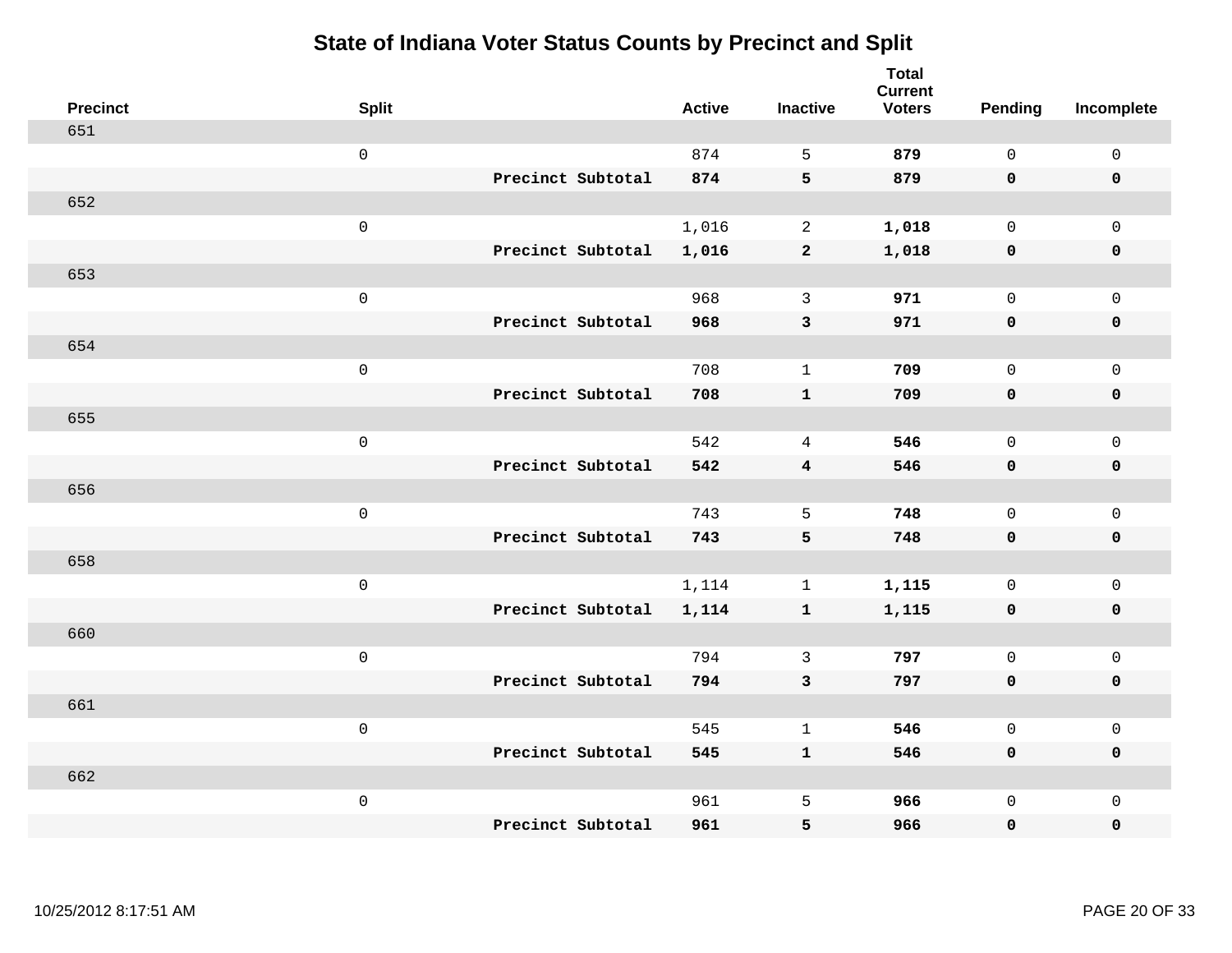| <b>Precinct</b> | <b>Split</b>        |                   | <b>Active</b>  | <b>Inactive</b> | <b>Total</b><br><b>Current</b><br><b>Voters</b> | <b>Pending</b> | Incomplete          |
|-----------------|---------------------|-------------------|----------------|-----------------|-------------------------------------------------|----------------|---------------------|
| 663             |                     |                   |                |                 |                                                 |                |                     |
|                 | $\mathsf{O}$        |                   | 739            | $\Omega$        | 739                                             | $\mathbf 0$    | $\mathsf{O}\xspace$ |
|                 |                     | Precinct Subtotal | 739            | $\mathbf 0$     | 739                                             | $\mathbf 0$    | $\mathbf 0$         |
| 665             |                     |                   |                |                 |                                                 |                |                     |
|                 | $\mathsf{O}$        |                   | 1,073          | $\mathbf{3}$    | 1,076                                           | $\mathbf{0}$   | $\mathsf{O}$        |
|                 |                     | Precinct Subtotal | 1,073          | $\mathbf{3}$    | 1,076                                           | $\mathbf 0$    | 0                   |
| 667             |                     |                   |                |                 |                                                 |                |                     |
|                 | $\mathsf{O}\xspace$ |                   | 46             | $\mathbf 0$     | 46                                              | $\mathbf{0}$   | $\mathsf{O}\xspace$ |
|                 |                     | Precinct Subtotal | 46             | $\mathbf 0$     | 46                                              | 0              | $\pmb{0}$           |
| 668             |                     |                   |                |                 |                                                 |                |                     |
|                 | $\mathsf{O}\xspace$ |                   | $\overline{4}$ | $\mathbf 0$     | $\overline{\mathbf{4}}$                         | $\mathbf 0$    | $\mathsf{O}$        |
|                 |                     | Precinct Subtotal | $\overline{4}$ | $\pmb{0}$       | $\overline{\mathbf{4}}$                         | 0              | 0                   |
| 669             |                     |                   |                |                 |                                                 |                |                     |
|                 | $\mathbf 0$         |                   | $\overline{4}$ | $\mathbf 0$     | $\overline{\mathbf{4}}$                         | $\mathbf 0$    | $\mathsf{O}\xspace$ |
|                 |                     | Precinct Subtotal | 4              | $\mathbf 0$     | $\overline{\mathbf{4}}$                         | 0              | 0                   |
| 670             |                     |                   |                |                 |                                                 |                |                     |
|                 | $\mathbf 0$         |                   | 1,178          | 22              | 1,200                                           | $\mathbf 0$    | $\mathsf{O}\xspace$ |
|                 |                     | Precinct Subtotal | 1,178          | 22              | 1,200                                           | $\mathbf 0$    | 0                   |
| 671             |                     |                   |                |                 |                                                 |                |                     |
|                 | $\mathbf 0$         |                   | 1,060          | 3               | 1,063                                           | $\mathbf 0$    | $\mathsf{O}$        |
|                 |                     | Precinct Subtotal | 1,060          | $\mathbf{3}$    | 1,063                                           | 0              | 0                   |
| 672             |                     |                   |                |                 |                                                 |                |                     |
|                 | $\mathbf 0$         |                   | 514            | 2               | 516                                             | $\mathbf 0$    | $\mathsf{O}\xspace$ |
|                 |                     | Precinct Subtotal | 514            | $\mathbf{2}$    | 516                                             | 0              | 0                   |
| 673             |                     |                   |                |                 |                                                 |                |                     |
|                 | $\mathbf 0$         |                   | 930            | 6               | 936                                             | $\mathbf 0$    | $\mathsf{O}$        |
|                 |                     | Precinct Subtotal | 930            | 6               | 936                                             | 0              | 0                   |
| 674             |                     |                   |                |                 |                                                 |                |                     |
|                 | $\mathbf 0$         |                   | 945            | 7               | 952                                             | $\mathsf{O}$   | $\mathsf{O}$        |
|                 |                     | Precinct Subtotal | 945            | 7               | 952                                             | 0              | 0                   |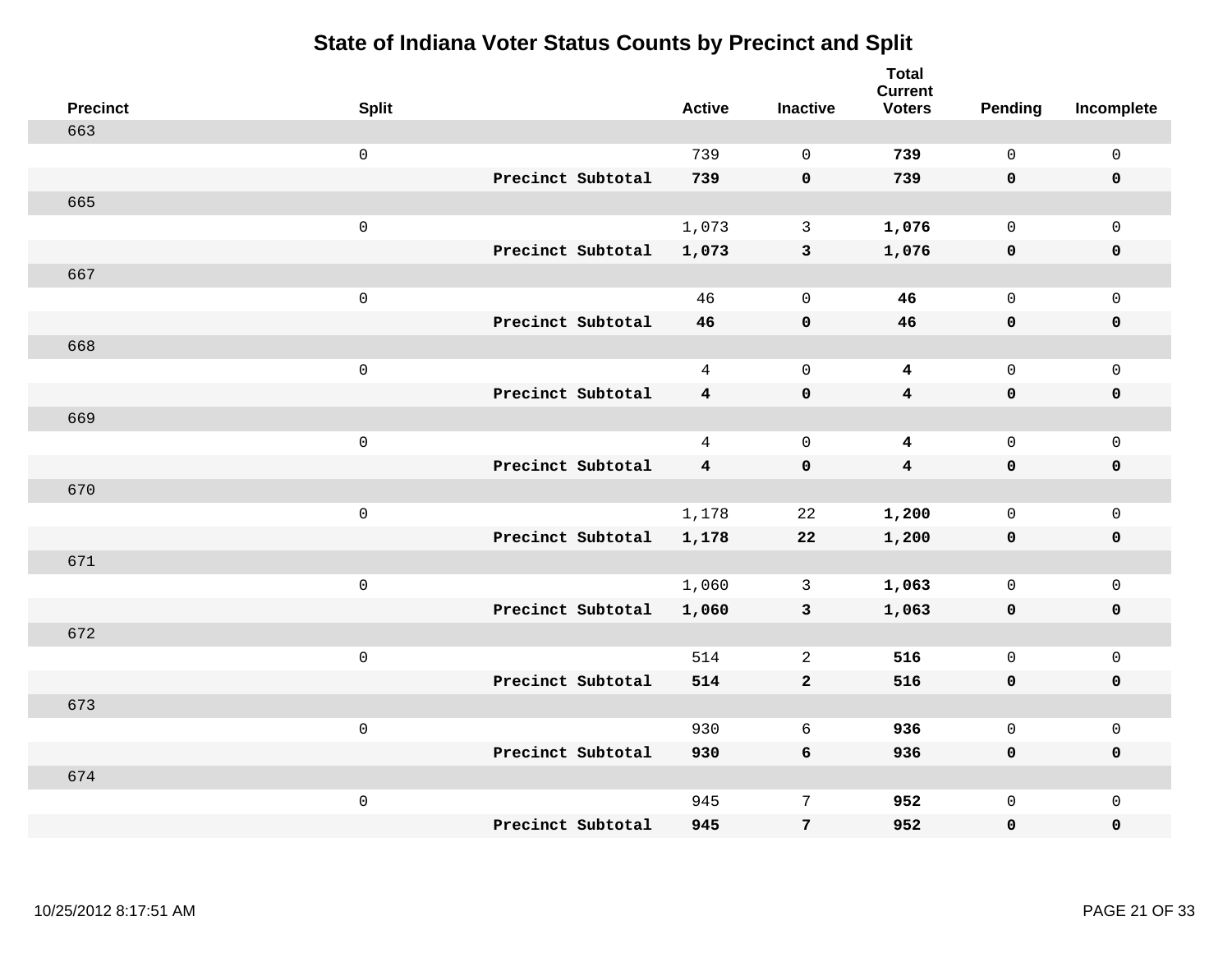| <b>Precinct</b> | <b>Split</b>        |                   | <b>Active</b>  | <b>Inactive</b>         | <b>Total</b><br><b>Current</b><br><b>Voters</b> | <b>Pending</b> | Incomplete   |
|-----------------|---------------------|-------------------|----------------|-------------------------|-------------------------------------------------|----------------|--------------|
| 675             |                     |                   |                |                         |                                                 |                |              |
|                 | $\mathsf{O}\xspace$ |                   | 31             | $\mathbf 1$             | 32                                              | $\mathsf{O}$   | $\mathsf 0$  |
|                 |                     | Precinct Subtotal | 31             | $\mathbf{1}$            | 32                                              | $\mathbf 0$    | $\mathbf 0$  |
| 676             |                     |                   |                |                         |                                                 |                |              |
|                 | $\mbox{O}$          |                   | 2              | $\mathbf 0$             | $\overline{2}$                                  | $\mathbf 0$    | $\mathbf{0}$ |
|                 |                     | Precinct Subtotal | $\overline{2}$ | $\mathbf 0$             | $\overline{2}$                                  | $\mathbf 0$    | 0            |
| 677             |                     |                   |                |                         |                                                 |                |              |
|                 | $\mathsf{O}\xspace$ |                   | 15             | $\mathbf 0$             | 15                                              | $\mathsf{O}$   | $\mathsf 0$  |
|                 |                     | Precinct Subtotal | 15             | $\pmb{\mathsf{O}}$      | 15                                              | $\mathbf 0$    | $\mathbf 0$  |
| 678             |                     |                   |                |                         |                                                 |                |              |
|                 | $\mathsf 0$         |                   | 619            | $\overline{c}$          | 621                                             | $\mathsf{O}$   | $\mathbf 0$  |
|                 |                     | Precinct Subtotal | 619            | $\mathbf{2}$            | 621                                             | $\mathbf 0$    | $\pmb{0}$    |
| 679             |                     |                   |                |                         |                                                 |                |              |
|                 | $\mathsf{O}\xspace$ |                   | 1,128          | 5                       | 1,133                                           | $\mathbf 0$    | $\mathsf 0$  |
|                 |                     | Precinct Subtotal | 1,128          | 5                       | 1,133                                           | $\mathbf 0$    | $\mathbf 0$  |
| 680             |                     |                   |                |                         |                                                 |                |              |
|                 | $\mathsf 0$         |                   | 572            | $\overline{c}$          | 574                                             | $\mathsf{O}$   | $\mathbf 0$  |
|                 |                     | Precinct Subtotal | 572            | $\mathbf{2}$            | 574                                             | $\mathbf 0$    | $\mathbf 0$  |
| 682             |                     |                   |                |                         |                                                 |                |              |
|                 | $\mathsf 0$         |                   | 1,128          | 11                      | 1,139                                           | $\mathbf 0$    | $\mathsf 0$  |
|                 |                     | Precinct Subtotal | 1,128          | 11                      | 1,139                                           | $\mathbf 0$    | $\mathbf 0$  |
| 683             |                     |                   |                |                         |                                                 |                |              |
|                 | $\mathsf 0$         |                   | 620            | $\mathbf 0$             | 620                                             | $\mathsf{O}$   | $\mathbf 0$  |
|                 |                     | Precinct Subtotal | 620            | $\mathbf 0$             | 620                                             | 0              | 0            |
| 684             |                     |                   |                |                         |                                                 |                |              |
|                 | $\mathbf 0$         |                   | 552            | 4                       | 556                                             | $\mathbf 0$    | $\mathbf 0$  |
|                 |                     | Precinct Subtotal | 552            | $\overline{\mathbf{4}}$ | 556                                             | $\mathbf 0$    | $\mathbf 0$  |
| ABOITE B        | $\mathbf 0$         |                   | 774            | $\mathsf 0$             | 774                                             | $\mathsf{O}$   | $\mathbf 0$  |
|                 |                     | Precinct Subtotal | 774            | $\mathbf 0$             | 774                                             | 0              | 0            |
|                 |                     |                   |                |                         |                                                 |                |              |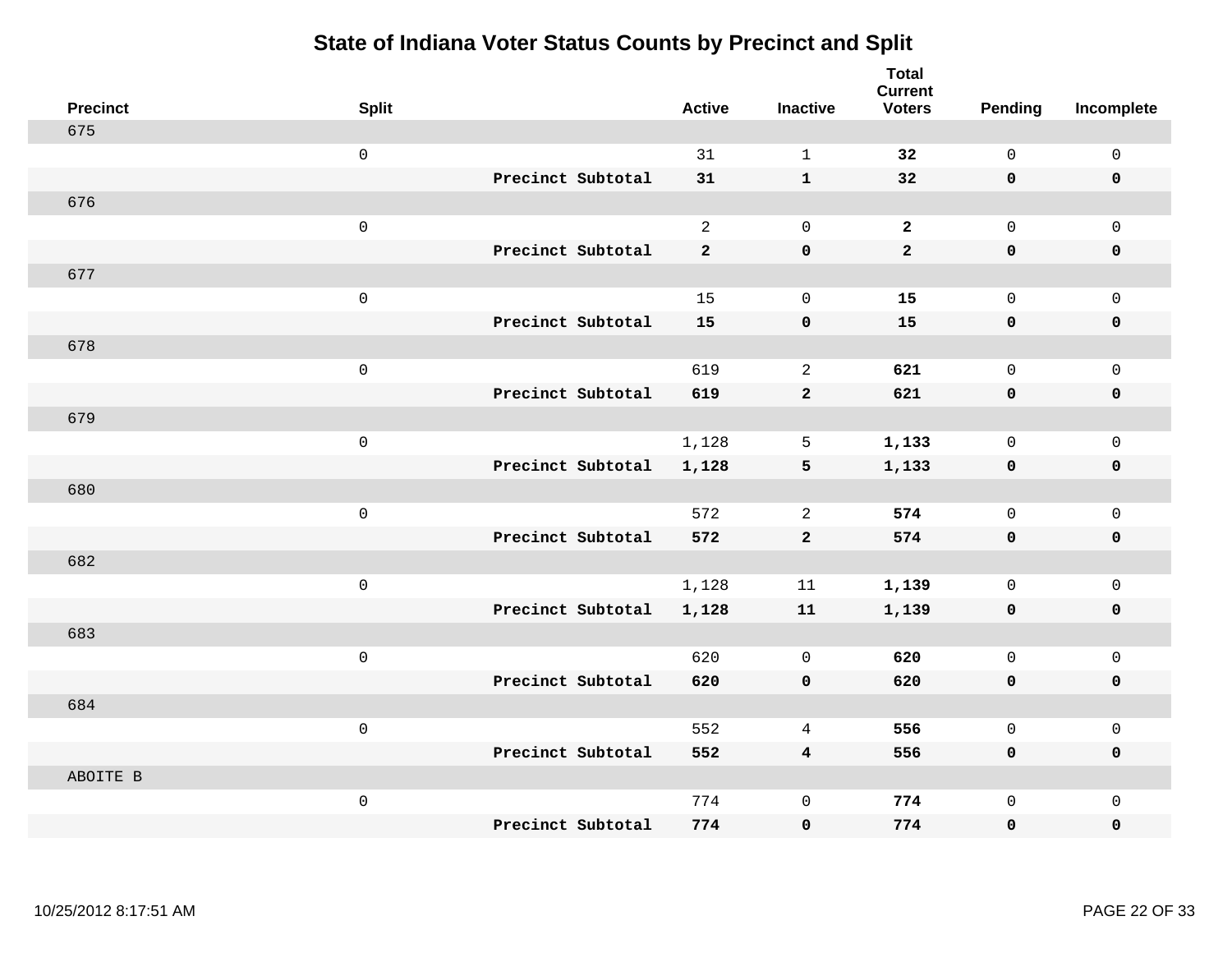| <b>Precinct</b> | <b>Split</b>      | <b>Active</b> | <b>Inactive</b> | <b>Total</b><br><b>Current</b><br><b>Voters</b> | <b>Pending</b>      | Incomplete          |
|-----------------|-------------------|---------------|-----------------|-------------------------------------------------|---------------------|---------------------|
| ABOITE C        |                   |               |                 |                                                 |                     |                     |
|                 | $\mathsf 0$       | 628           | $\mathbf{1}$    | 629                                             | $\mathbf 0$         | $\mathsf{O}$        |
|                 | Precinct Subtotal | 628           | $\mathbf{1}$    | 629                                             | 0                   | 0                   |
| ABOITE J        |                   |               |                 |                                                 |                     |                     |
|                 | $\mathsf 0$       | 1,490         | $\mathbf 0$     | 1,490                                           | $\mathbf 0$         | $\mathsf{O}$        |
|                 | Precinct Subtotal | 1,490         | $\pmb{0}$       | 1,490                                           | $\mathbf 0$         | $\pmb{0}$           |
| ABOITE K        |                   |               |                 |                                                 |                     |                     |
|                 | $\mathsf 0$       | 552           | 2               | 554                                             | $\mathbf 0$         | $\mathsf{O}$        |
|                 | Precinct Subtotal | 552           | $\overline{2}$  | 554                                             | 0                   | 0                   |
| ABOITE N        |                   |               |                 |                                                 |                     |                     |
|                 | $\mathsf 0$       | 969           | $\mathbf 0$     | 969                                             | $\mathbf 0$         | $\mathsf{O}$        |
|                 | Precinct Subtotal | 969           | $\mathbf 0$     | 969                                             | 0                   | 0                   |
| ABOITE S        |                   |               |                 |                                                 |                     |                     |
|                 | $\mathbf 0$       | 688           | $\Omega$        | 688                                             | $\Omega$            | $\mathbf 0$         |
|                 | Precinct Subtotal | 688           | $\mathbf 0$     | 688                                             | 0                   | $\mathbf 0$         |
| ABOITE T        |                   |               |                 |                                                 |                     |                     |
|                 | $\mathbf 0$       | 1,385         | $\mathsf{O}$    | 1,385                                           | $\mathbf 0$         | $\mathsf{O}\xspace$ |
|                 | Precinct Subtotal | 1,385         | 0               | 1,385                                           | $\mathbf 0$         | 0                   |
| ABOITE U        |                   |               |                 |                                                 |                     |                     |
|                 | $\mathsf 0$       | 847           | $\mathbf 0$     | 847                                             | $\mathbf 0$         | $\mathbf 0$         |
|                 | Precinct Subtotal | 847           | $\mathbf 0$     | 847                                             | $\mathbf 0$         | 0                   |
| ABOITE Z        |                   |               |                 |                                                 |                     |                     |
|                 | $\mathsf 0$       | 487           | 3               | 490                                             | $\mathbf 0$         | $\mathsf{O}$        |
|                 | Precinct Subtotal | 487           | 3               | 490                                             | 0                   | 0                   |
| ADAMS B1        |                   |               |                 |                                                 |                     |                     |
|                 | $\mathsf 0$       | 133           | 2               | 135                                             | $\mathsf{O}\xspace$ | $\mathsf{O}\xspace$ |
|                 | Precinct Subtotal | 133           | $\mathbf{2}$    | 135                                             | 0                   | 0                   |
| ADAMS B2        |                   |               |                 |                                                 |                     |                     |
|                 | $\mathsf 0$       | 26            | $\mathsf 0$     | 26                                              | $\mathbf 0$         | $\mathsf{O}$        |
|                 | Precinct Subtotal | 26            | 0               | 26                                              | 0                   | $\mathbf 0$         |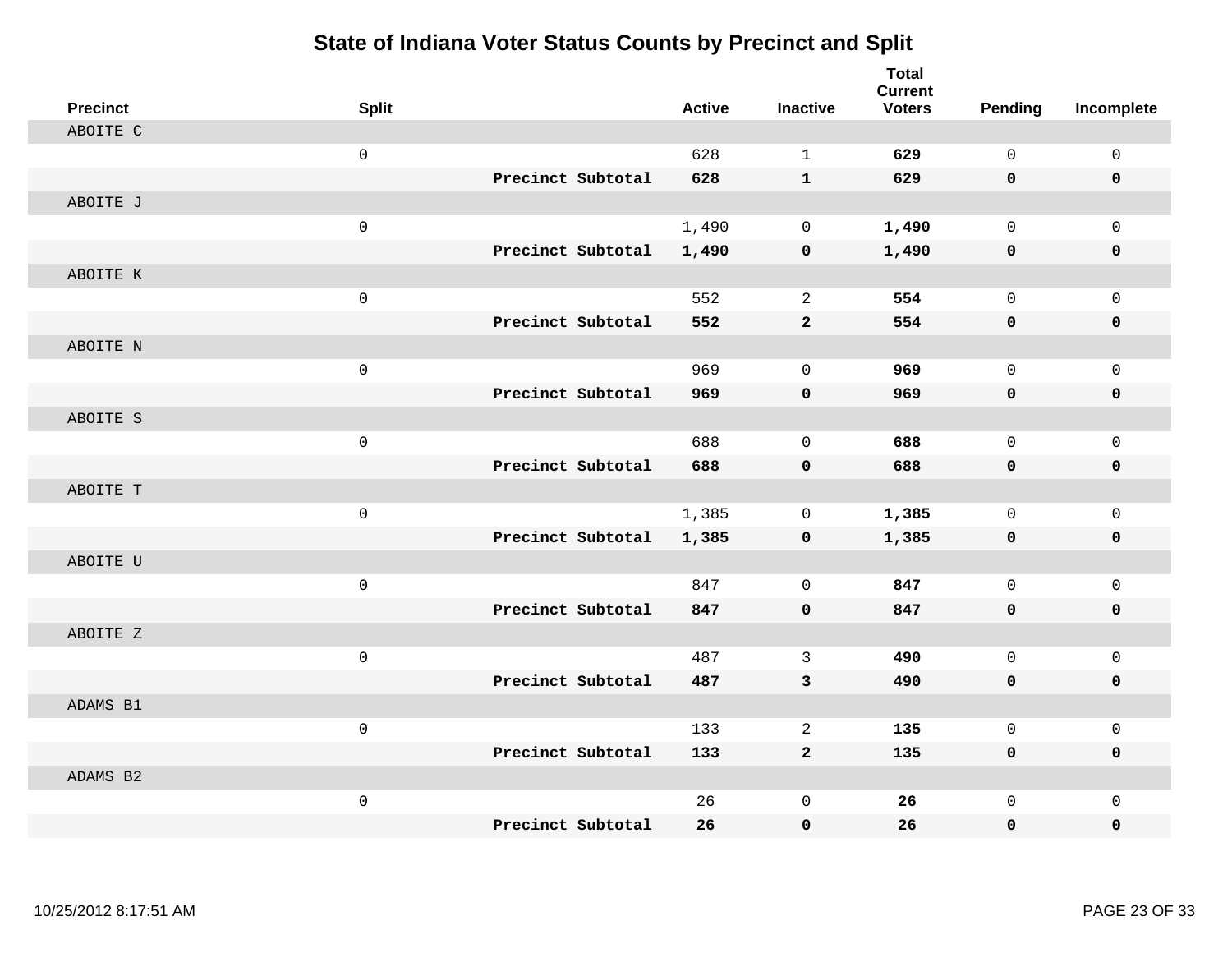| <b>Precinct</b> | <b>Split</b>        |                   | <b>Active</b>  | <b>Inactive</b> | <b>Total</b><br><b>Current</b><br><b>Voters</b> | <b>Pending</b> | Incomplete   |
|-----------------|---------------------|-------------------|----------------|-----------------|-------------------------------------------------|----------------|--------------|
| ADAMS E         |                     |                   |                |                 |                                                 |                |              |
|                 | $\mathsf{O}$        |                   | 287            | $\Omega$        | 287                                             | 0              | $\mathsf{O}$ |
|                 |                     | Precinct Subtotal | 287            | $\mathbf 0$     | 287                                             | 0              | 0            |
| ADAMS F         |                     |                   |                |                 |                                                 |                |              |
|                 | $\mathsf{O}$        |                   | 121            | $\mathbf 0$     | 121                                             | $\mathbf 0$    | $\mathbf{0}$ |
|                 |                     | Precinct Subtotal | 121            | $\pmb{0}$       | 121                                             | 0              | 0            |
| ADAMS G         |                     |                   |                |                 |                                                 |                |              |
|                 | $\mathsf{O}$        |                   | 386            | $\Omega$        | 386                                             | $\mathbf 0$    | $\mathsf{O}$ |
|                 |                     | Precinct Subtotal | 386            | $\mathbf 0$     | 386                                             | 0              | 0            |
| ADAMS K         |                     |                   |                |                 |                                                 |                |              |
|                 | $\mathsf{O}$        |                   | 359            | $\mathbf 0$     | 359                                             | $\mathbf 0$    | $\mathsf{O}$ |
|                 |                     | Precinct Subtotal | 359            | $\mathbf 0$     | 359                                             | 0              | 0            |
| ADAMS M         |                     |                   |                |                 |                                                 |                |              |
|                 | $\mathsf{O}$        |                   | 18             | $\mathbf 0$     | 18                                              | $\mathbf 0$    | $\mathbf 0$  |
|                 |                     | Precinct Subtotal | 18             | $\mathbf 0$     | 18                                              | 0              | 0            |
| ADAMS N         |                     |                   |                |                 |                                                 |                |              |
|                 | $\mathbf 0$         |                   | $\overline{2}$ | $\mathbf 0$     | $\overline{2}$                                  | $\mathbf 0$    | $\mathbf 0$  |
|                 |                     | Precinct Subtotal | $\overline{a}$ | $\mathbf 0$     | $\overline{a}$                                  | 0              | 0            |
| ADAMS O         |                     |                   |                |                 |                                                 |                |              |
|                 | $\mathbf 0$         |                   | $\mathbf{1}$   | $\mathbf 0$     | $\mathbf 1$                                     | 0              | $\mathsf{O}$ |
|                 |                     | Precinct Subtotal | $\mathbf{1}$   | $\mathbf 0$     | $\mathbf{1}$                                    | 0              | $\mathbf 0$  |
| CEDAR CREEK A   |                     |                   |                |                 |                                                 |                |              |
|                 | $\mathsf{O}\xspace$ |                   | 892            | $\mathbf{0}$    | 892                                             | $\mathbf 0$    | $\mathbf 0$  |
|                 |                     | Precinct Subtotal | 892            | $\mathbf 0$     | 892                                             | 0              | 0            |
| CEDAR CREEK B   |                     |                   |                |                 |                                                 |                |              |
|                 | $\mathbf 0$         |                   | 1,005          | $\mathbf 0$     | 1,005                                           | 0              | $\mathbf 0$  |
|                 |                     | Precinct Subtotal | 1,005          | $\mathbf 0$     | 1,005                                           | 0              | 0            |
| CEDAR CREEK C   |                     |                   |                |                 |                                                 |                |              |
|                 | $\mathsf{O}$        |                   | 738            | 1               | 739                                             | 0              | $\mathbf 0$  |
|                 |                     | Precinct Subtotal | 738            | $\mathbf{1}$    | 739                                             | 0              | $\mathbf 0$  |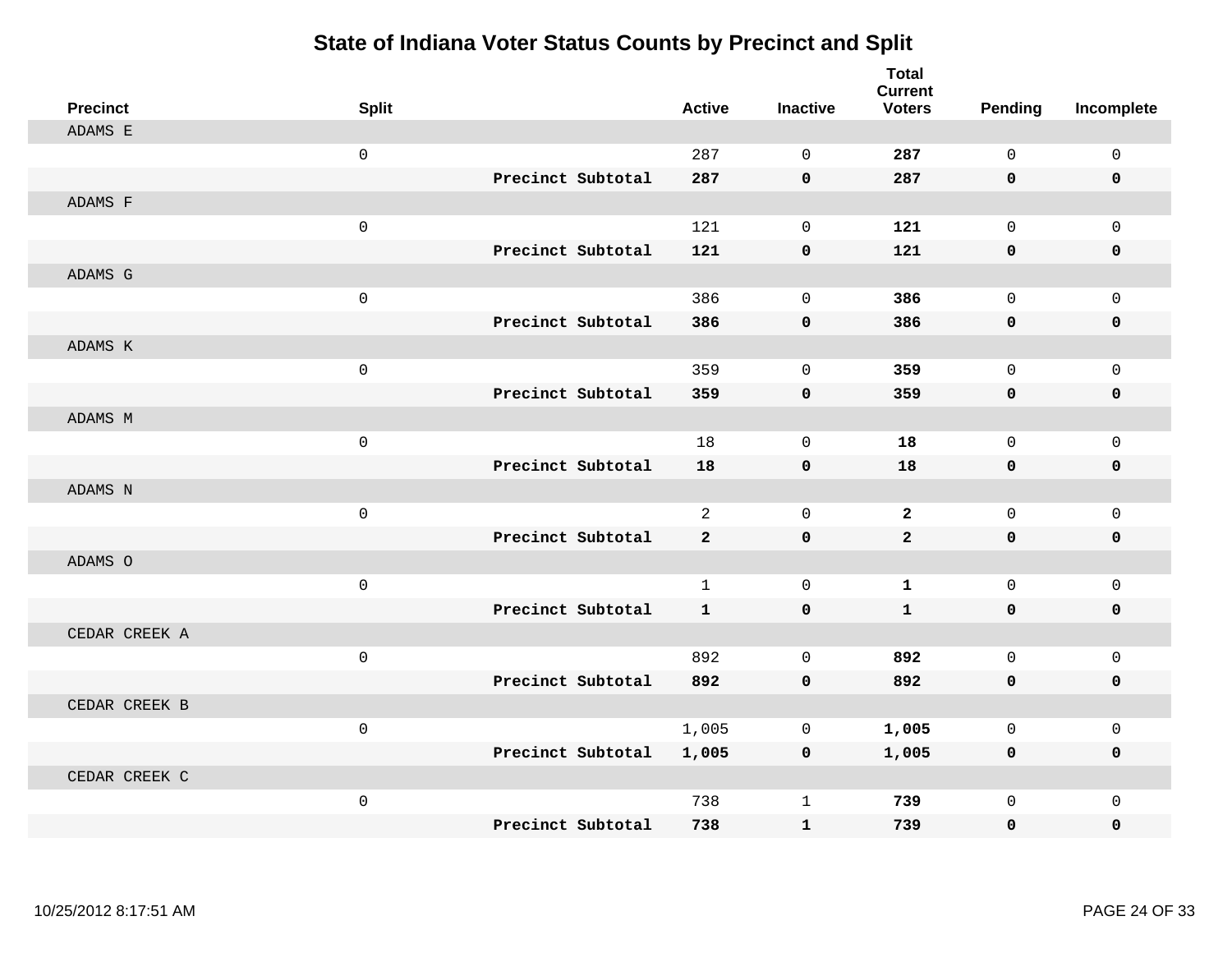| <b>Precinct</b> | <b>Split</b>        |                   | <b>Active</b> | <b>Inactive</b> | <b>Total</b><br><b>Current</b><br><b>Voters</b> | Pending      | Incomplete   |
|-----------------|---------------------|-------------------|---------------|-----------------|-------------------------------------------------|--------------|--------------|
| CEDAR CREEK D   |                     |                   |               |                 |                                                 |              |              |
|                 | $\mathbf 0$         |                   | 1,098         | $\Omega$        | 1,098                                           | $\Omega$     | $\mathsf{O}$ |
|                 |                     | Precinct Subtotal | 1,098         | $\mathbf 0$     | 1,098                                           | $\mathbf 0$  | 0            |
| CEDAR CREEK E   |                     |                   |               |                 |                                                 |              |              |
|                 | $\mathbf 0$         |                   | 1,131         | $\mathbf 0$     | 1,131                                           | $\mathbf 0$  | $\mathbf{0}$ |
|                 |                     | Precinct Subtotal | 1,131         | 0               | 1,131                                           | 0            | 0            |
| CEDAR CREEK F   |                     |                   |               |                 |                                                 |              |              |
|                 | $\mathbf 0$         |                   | 499           | $\Omega$        | 499                                             | $\Omega$     | $\Omega$     |
|                 |                     | Precinct Subtotal | 499           | $\mathbf 0$     | 499                                             | $\mathbf 0$  | 0            |
| EEL RIVER A     |                     |                   |               |                 |                                                 |              |              |
|                 | $\mathsf{O}\xspace$ |                   | 912           | $\mathbf 0$     | 912                                             | $\mathbf 0$  | $\mathbf{0}$ |
|                 |                     | Precinct Subtotal | 912           | $\mathbf 0$     | 912                                             | $\mathbf 0$  | 0            |
| EEL RIVER B     |                     |                   |               |                 |                                                 |              |              |
|                 | $\mathbf{0}$        |                   | 1,235         | $\mathbf 0$     | 1,235                                           | $\mathbf 0$  | $\mathbf 0$  |
|                 |                     | Precinct Subtotal | 1,235         | $\mathbf 0$     | 1,235                                           | $\mathbf 0$  | 0            |
| GRABILL         |                     |                   |               |                 |                                                 |              |              |
|                 | $\mathbf 0$         |                   | 654           | $\mathbf{1}$    | 655                                             | $\Omega$     | $\mathbf 0$  |
|                 |                     | Precinct Subtotal | 654           | $\mathbf{1}$    | 655                                             | $\mathbf 0$  | 0            |
| HUNTERTOWN A    |                     |                   |               |                 |                                                 |              |              |
|                 | $\mathbf 0$         |                   | 914           | 3               | 917                                             | $\mathbf 0$  | $\mathbf 0$  |
|                 |                     | Precinct Subtotal | 914           | 3               | 917                                             | $\mathbf{0}$ | $\mathbf 0$  |
| HUNTERTOWN B    |                     |                   |               |                 |                                                 |              |              |
|                 | $\mathbf 0$         |                   | 1,429         | $\mathbf 0$     | 1,429                                           | $\mathbf 0$  | $\mathbf 0$  |
|                 |                     | Precinct Subtotal | 1,429         | $\mathbf 0$     | 1,429                                           | 0            | 0            |
| HUNTERTOWN C    |                     |                   |               |                 |                                                 |              |              |
|                 | $\mathbf{0}$        |                   | 559           | $\Omega$        | 559                                             | $\Omega$     | $\mathbf 0$  |
|                 |                     | Precinct Subtotal | 559           | $\mathbf 0$     | 559                                             | 0            | $\mathbf 0$  |
| HUNTERTOWN ER   |                     |                   |               |                 |                                                 |              |              |
|                 | $\mathbf 0$         |                   | 533           | $\Omega$        | 533                                             | $\mathbf 0$  | $\mathbf 0$  |
|                 |                     | Precinct Subtotal | 533           | $\mathbf 0$     | 533                                             | 0            | $\mathbf{0}$ |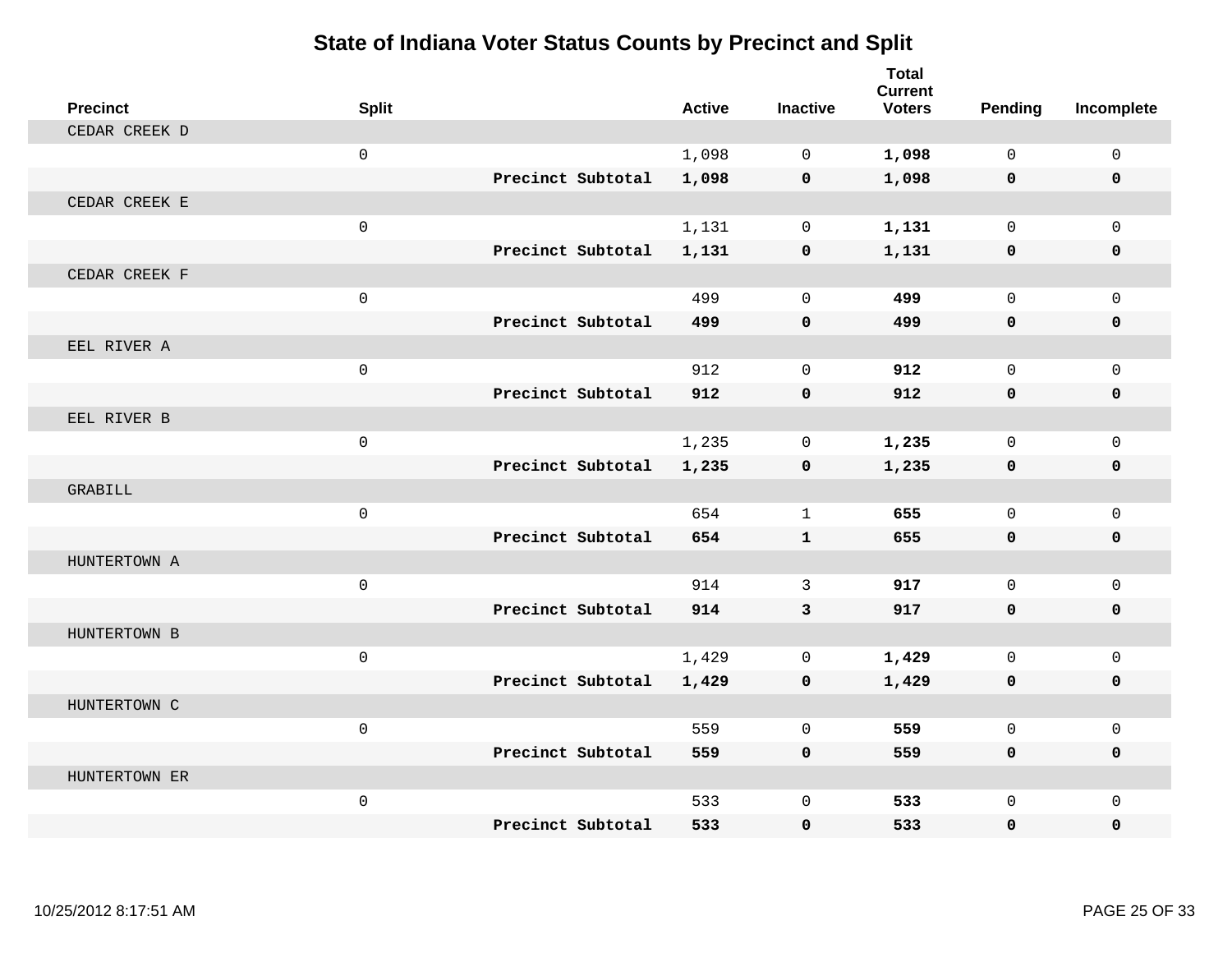| <b>Precinct</b>    | <b>Split</b>        |                   | <b>Active</b> | <b>Inactive</b> | <b>Total</b><br><b>Current</b><br><b>Voters</b> | Pending      | Incomplete   |
|--------------------|---------------------|-------------------|---------------|-----------------|-------------------------------------------------|--------------|--------------|
| <b>JACKSON</b>     |                     |                   |               |                 |                                                 |              |              |
|                    | $\mathbf 0$         |                   | 373           | $\mathbf 0$     | 373                                             | $\mathbf 0$  | $\mathsf{O}$ |
|                    |                     | Precinct Subtotal | 373           | $\mathbf 0$     | 373                                             | $\mathbf{0}$ | $\mathbf 0$  |
| <b>JEFFERSON A</b> |                     |                   |               |                 |                                                 |              |              |
|                    | $\mathbf 0$         |                   | 644           | 2               | 646                                             | $\Omega$     | $\mathbf{0}$ |
|                    |                     | Precinct Subtotal | 644           | $\mathbf{2}$    | 646                                             | 0            | 0            |
| <b>JEFFERSON B</b> |                     |                   |               |                 |                                                 |              |              |
|                    | $\mathbf 0$         |                   | 611           | $\Omega$        | 611                                             | $\Omega$     | $\mathsf{O}$ |
|                    |                     | Precinct Subtotal | 611           | $\mathbf 0$     | 611                                             | 0            | 0            |
| LAFAYETTE A        |                     |                   |               |                 |                                                 |              |              |
|                    | $\mathbf 0$         |                   | 847           | $\mathbf 0$     | 847                                             | $\mathbf 0$  | $\mathbf{0}$ |
|                    |                     | Precinct Subtotal | 847           | $\mathbf 0$     | 847                                             | 0            | 0            |
| LAFAYETTE B        |                     |                   |               |                 |                                                 |              |              |
|                    | $\mathbf 0$         |                   | 830           | $\mathbf{1}$    | 831                                             | $\Omega$     | $\mathbf 0$  |
|                    |                     | Precinct Subtotal | 830           | $\mathbf{1}$    | 831                                             | $\mathbf 0$  | $\mathbf 0$  |
| LAFAYETTE C        |                     |                   |               |                 |                                                 |              |              |
|                    | $\mathsf{O}\xspace$ |                   | 692           | $\mathbf{1}$    | 693                                             | $\mathbf 0$  | $\mathbf 0$  |
|                    |                     | Precinct Subtotal | 692           | $\mathbf{1}$    | 693                                             | 0            | 0            |
| LAKE A             |                     |                   |               |                 |                                                 |              |              |
|                    | $\mathsf 0$         |                   | 721           | $\mathbf{1}$    | 722                                             | $\Omega$     | $\mathbf 0$  |
|                    |                     | Precinct Subtotal | 721           | $\mathbf{1}$    | 722                                             | 0            | $\mathbf 0$  |
| LAKE B             |                     |                   |               |                 |                                                 |              |              |
|                    | $\mathsf{O}\xspace$ |                   | 1,002         | $\mathbf{1}$    | 1,003                                           | $\mathbf 0$  | $\mathbf{0}$ |
|                    |                     | Precinct Subtotal | 1,002         | $\mathbf{1}$    | 1,003                                           | 0            | 0            |
| LEO-CEDARVILLE A   |                     |                   |               |                 |                                                 |              |              |
|                    | $\mathsf{O}$        |                   | 1,046         | 1               | 1,047                                           | $\mathbf 0$  | $\mathbf 0$  |
|                    |                     | Precinct Subtotal | 1,046         | $\mathbf{1}$    | 1,047                                           | 0            | 0            |
| LEO-CEDARVILLE B   |                     |                   |               |                 |                                                 |              |              |
|                    | $\mathbf 0$         |                   | 1,103         | 0               | 1,103                                           | $\Omega$     | $\Omega$     |
|                    |                     | Precinct Subtotal | 1,103         | $\mathbf 0$     | 1,103                                           | 0            | $\mathbf 0$  |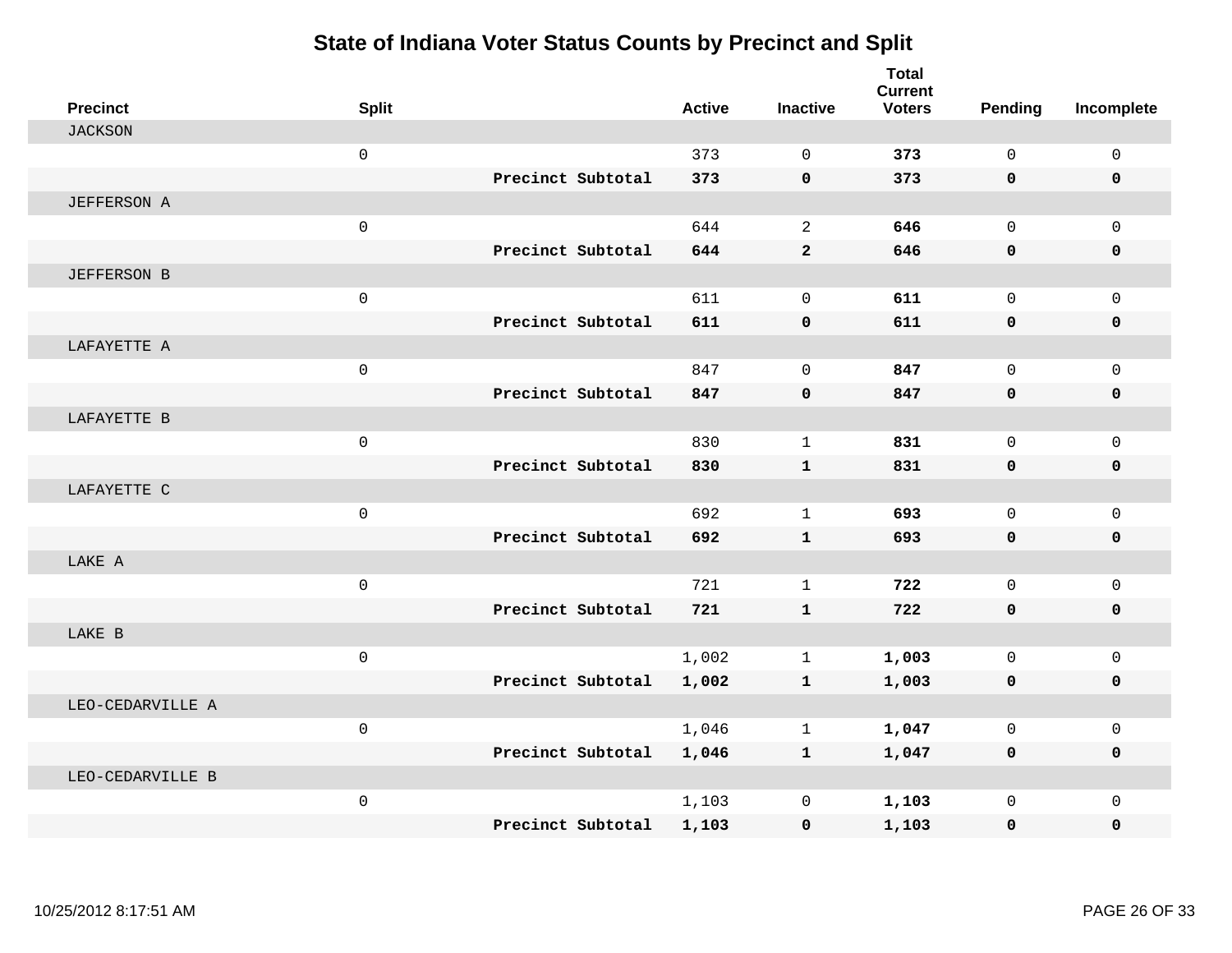| <b>Precinct</b>  | <b>Split</b> |                   | <b>Active</b> | <b>Inactive</b> | <b>Total</b><br><b>Current</b><br><b>Voters</b> | <b>Pending</b>      | Incomplete   |
|------------------|--------------|-------------------|---------------|-----------------|-------------------------------------------------|---------------------|--------------|
| LEO-CEDARVILLE C |              |                   |               |                 |                                                 |                     |              |
|                  | $\mathsf 0$  |                   | 366           | $\mathbf 0$     | 366                                             | $\mathbf 0$         | $\mathsf{O}$ |
|                  |              | Precinct Subtotal | 366           | $\mathbf 0$     | 366                                             | 0                   | 0            |
| MADISON          |              |                   |               |                 |                                                 |                     |              |
|                  | $\mathsf 0$  |                   | 1,288         | $\mathbf 0$     | 1,288                                           | $\mathbf 0$         | $\mathbf 0$  |
|                  |              | Precinct Subtotal | 1,288         | $\pmb{0}$       | 1,288                                           | $\mathbf 0$         | 0            |
| MARION A         |              |                   |               |                 |                                                 |                     |              |
|                  | $\mathsf 0$  |                   | 937           | $\mathbf 0$     | 937                                             | $\mathbf 0$         | $\mathsf{O}$ |
|                  |              | Precinct Subtotal | 937           | $\mathbf 0$     | 937                                             | 0                   | 0            |
| MARION B         |              |                   |               |                 |                                                 |                     |              |
|                  | $\mathsf 0$  |                   | 852           | $\mathbf 0$     | 852                                             | $\mathbf 0$         | $\mathbf 0$  |
|                  |              | Precinct Subtotal | 852           | $\mathbf 0$     | 852                                             | 0                   | 0            |
| MARION C         |              |                   |               |                 |                                                 |                     |              |
|                  | $\mathbf 0$  |                   | 1,001         | $\mathbf 0$     | 1,001                                           | $\Omega$            | $\mathbf 0$  |
|                  |              | Precinct Subtotal | 1,001         | $\mathbf 0$     | 1,001                                           | 0                   | $\mathbf 0$  |
| MAUMEE           |              |                   |               |                 |                                                 |                     |              |
|                  | $\mathsf 0$  |                   | 764           | $\mathbf{1}$    | 765                                             | $\mathbf 0$         | $\mathbf 0$  |
|                  |              | Precinct Subtotal | 764           | $\mathbf{1}$    | 765                                             | $\mathbf 0$         | 0            |
| MILAN A          |              |                   |               |                 |                                                 |                     |              |
|                  | $\mathsf 0$  |                   | 849           | $\mathbf{1}$    | 850                                             | $\mathbf 0$         | $\mathbf 0$  |
|                  |              | Precinct Subtotal | 849           | $\mathbf{1}$    | 850                                             | $\mathbf 0$         | 0            |
| MILAN B          |              |                   |               |                 |                                                 |                     |              |
|                  | $\mathsf 0$  |                   | 796           | $\mathbf{1}$    | 797                                             | $\mathbf 0$         | $\mathsf{O}$ |
|                  |              | Precinct Subtotal | 796           | $\mathbf{1}$    | 797                                             | $\mathbf 0$         | 0            |
| MONROE           |              |                   |               |                 |                                                 |                     |              |
|                  | $\mathsf 0$  |                   | 509           | $\mathbf 0$     | 509                                             | $\mathsf{O}\xspace$ | $\mathbf 0$  |
|                  |              | Precinct Subtotal | 509           | $\mathbf 0$     | 509                                             | 0                   | 0            |
| MONROEVILLE      |              |                   |               |                 |                                                 |                     |              |
|                  | $\mathsf 0$  |                   | 797           | $\mathbf 0$     | 797                                             | $\mathbf 0$         | $\mathbf 0$  |
|                  |              | Precinct Subtotal | 797           | 0               | 797                                             | 0                   | $\mathbf 0$  |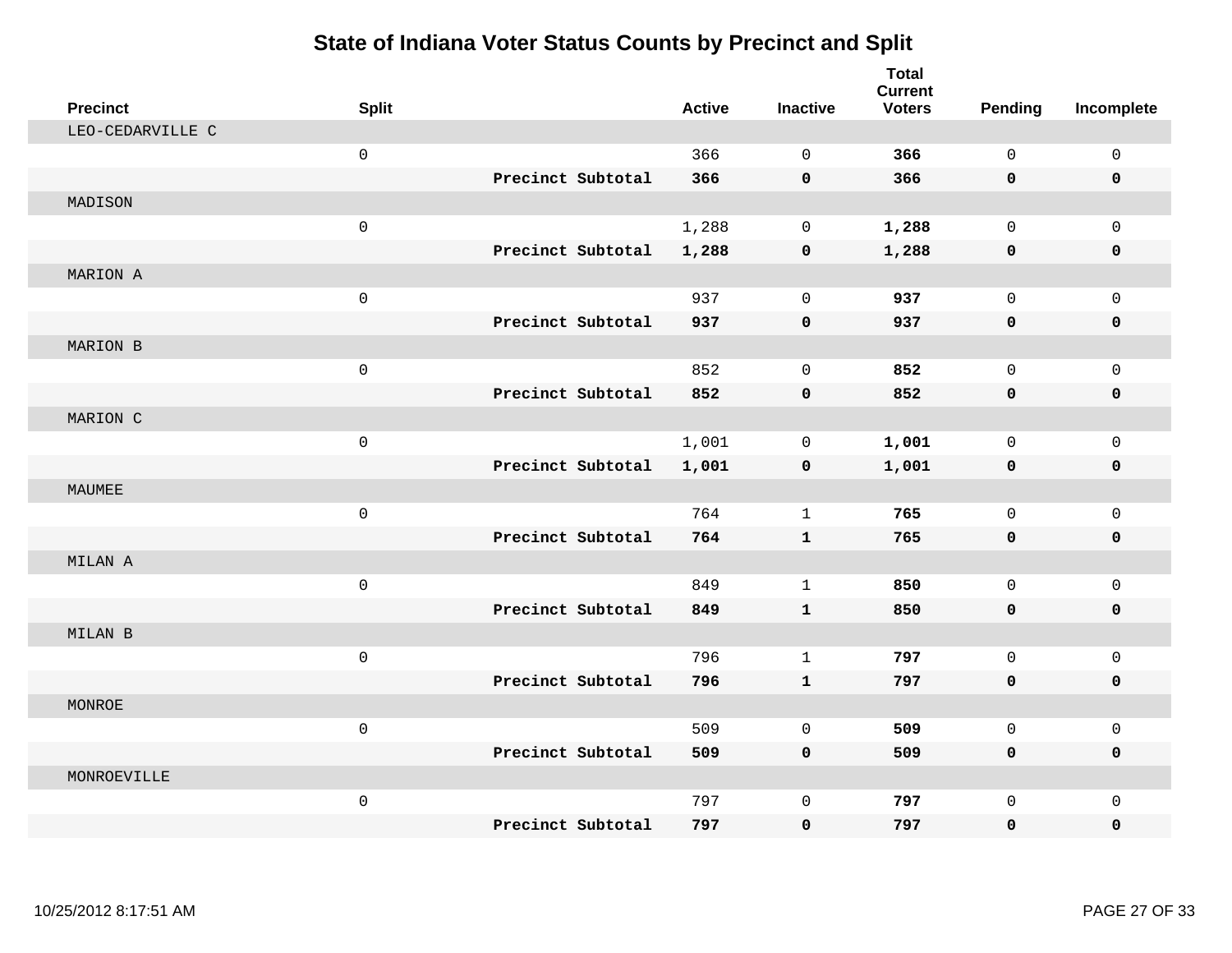| <b>Precinct</b> | <b>Split</b>        |                   | <b>Active</b> | <b>Inactive</b> | <b>Total</b><br><b>Current</b><br><b>Voters</b> | <b>Pending</b> | Incomplete   |
|-----------------|---------------------|-------------------|---------------|-----------------|-------------------------------------------------|----------------|--------------|
| NH 1            |                     |                   |               |                 |                                                 |                |              |
|                 | $\mathsf{O}$        |                   | 1,206         | 3               | 1,209                                           | $\mathbf 0$    | 0            |
|                 |                     | Precinct Subtotal | 1,206         | $\mathbf{3}$    | 1,209                                           | $\mathbf 0$    | $\mathbf 0$  |
| NH 1J           |                     |                   |               |                 |                                                 |                |              |
|                 | $\mathsf 0$         |                   | 22            | $\mathbf 0$     | 22                                              | 0              | $\mathsf{O}$ |
|                 |                     | Precinct Subtotal | 22            | 0               | 22                                              | $\mathbf 0$    | $\pmb{0}$    |
| NH 1SJ          |                     |                   |               |                 |                                                 |                |              |
|                 | $\mathsf 0$         |                   | 616           | $\mathbf 0$     | 616                                             | 0              | $\mathsf{O}$ |
|                 |                     | Precinct Subtotal | 616           | $\mathbf 0$     | 616                                             | $\mathbf 0$    | $\mathbf 0$  |
| NH 2A           |                     |                   |               |                 |                                                 |                |              |
|                 | $\mathsf{O}\xspace$ |                   | 938           | $\mathbf{1}$    | 939                                             | 0              | $\mathbf 0$  |
|                 |                     | Precinct Subtotal | 938           | $\mathbf{1}$    | 939                                             | $\mathbf 0$    | $\mathbf 0$  |
| NH 2B           |                     |                   |               |                 |                                                 |                |              |
|                 | $\mathsf 0$         |                   | 1,242         | 2               | 1,244                                           | 0              | $\mathbf 0$  |
|                 |                     | Precinct Subtotal | 1,242         | $\mathbf{2}$    | 1,244                                           | $\mathbf 0$    | $\mathbf 0$  |
| $NH 2J-1$       |                     |                   |               |                 |                                                 |                |              |
|                 | $\mathsf 0$         |                   | 190           | $\mathbf 0$     | 190                                             | $\mathsf{O}$   | $\mathsf{O}$ |
|                 |                     | Precinct Subtotal | 190           | 0               | 190                                             | $\mathbf 0$    | $\pmb{0}$    |
| NH 2J-2         |                     |                   |               |                 |                                                 |                |              |
|                 | $\mathsf 0$         |                   | 41            | $\mathbf 0$     | 41                                              | $\mathsf{O}$   | $\mathsf{O}$ |
|                 |                     | Precinct Subtotal | 41            | 0               | 41                                              | 0              | $\mathbf 0$  |
| NH 2J-3         |                     |                   |               |                 |                                                 |                |              |
|                 | $\mathsf{O}\xspace$ |                   | 3             | $\mathbf 0$     | $\mathbf{3}$                                    | $\mathsf 0$    | $\mathbf 0$  |
|                 |                     | Precinct Subtotal | 3             | $\pmb{0}$       | $\mathbf{3}$                                    | $\mathbf 0$    | $\mathbf 0$  |
| NH 3A           |                     |                   |               |                 |                                                 |                |              |
|                 | $\mathsf 0$         |                   | 1,079         | 6               | 1,085                                           | 0              | $\mathsf 0$  |
| NH 3B           |                     | Precinct Subtotal | 1,079         | 6               | 1,085                                           | $\mathbf 0$    | $\mathbf 0$  |
|                 | $\mathsf 0$         |                   | 1,117         | $\mathbf 1$     |                                                 | 0              | $\mathsf{O}$ |
|                 |                     | Precinct Subtotal | 1,117         |                 | 1,118                                           |                | $\pmb{0}$    |
|                 |                     |                   |               | $\mathbf{1}$    | 1,118                                           | 0              |              |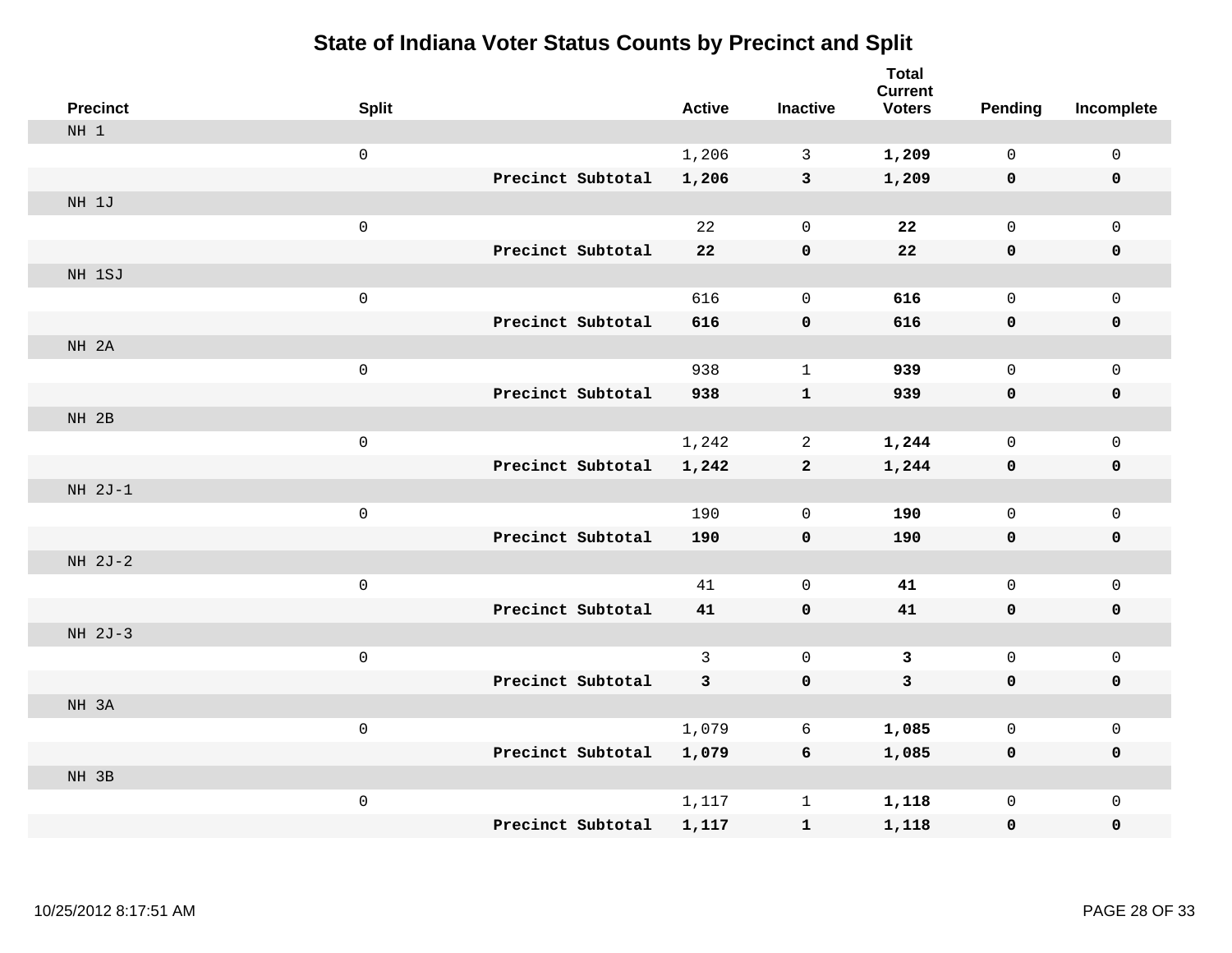| <b>Precinct</b> | <b>Split</b>        |                   |                   | <b>Active</b> | <b>Inactive</b> | <b>Total</b><br><b>Current</b><br><b>Voters</b> | <b>Pending</b> | Incomplete   |
|-----------------|---------------------|-------------------|-------------------|---------------|-----------------|-------------------------------------------------|----------------|--------------|
| NH 4A           |                     |                   |                   |               |                 |                                                 |                |              |
|                 | $\mathsf{O}\xspace$ |                   |                   | 1,088         | $\mathbf{1}$    | 1,089                                           | $\mathsf{O}$   | $\mathsf{O}$ |
|                 |                     |                   | Precinct Subtotal | 1,088         | $\mathbf{1}$    | 1,089                                           | $\mathbf 0$    | $\mathbf 0$  |
| NH 4B           |                     |                   |                   |               |                 |                                                 |                |              |
|                 | $\mathsf{O}\xspace$ |                   |                   | 34            | $\mathbf{1}$    | 35                                              | $\mathsf{O}$   | $\mathbf 0$  |
|                 |                     |                   | Precinct Subtotal | 34            | $\mathbf 1$     | 35                                              | $\mathbf 0$    | $\mathbf 0$  |
| NH 4C           |                     |                   |                   |               |                 |                                                 |                |              |
|                 | $\mathsf{O}\xspace$ |                   |                   | 101           | $\mathbf 0$     | 101                                             | 0              | $\mathbf 0$  |
|                 |                     | Precinct Subtotal |                   | 101           | 0               | 101                                             | $\mathbf 0$    | $\mathbf 0$  |
| NH 4D           |                     |                   |                   |               |                 |                                                 |                |              |
|                 | $\mathsf{O}\xspace$ |                   |                   | 809           | $\mathbf 0$     | 809                                             | 0              | $\mathsf{O}$ |
|                 |                     |                   | Precinct Subtotal | 809           | 0               | 809                                             | $\mathbf 0$    | $\pmb{0}$    |
| NH 5A           |                     |                   |                   |               |                 |                                                 |                |              |
|                 | $\mathsf{O}\xspace$ |                   |                   | 113           | 6               | 119                                             | 0              | $\mathsf{O}$ |
|                 |                     | Precinct Subtotal |                   | 113           | 6               | 119                                             | $\mathbf 0$    | $\mathbf 0$  |
| NH 5B           |                     |                   |                   |               |                 |                                                 |                |              |
|                 | $\mathsf{O}\xspace$ |                   |                   | 605           | $\overline{a}$  | 607                                             | 0              | $\mathbf 0$  |
|                 |                     | Precinct Subtotal |                   | 605           | $\mathbf{2}$    | 607                                             | $\mathbf 0$    | $\mathbf 0$  |
| NH 5C           |                     |                   |                   |               |                 |                                                 |                |              |
|                 | $\mathsf{O}\xspace$ |                   |                   | 808           | 3               | 811                                             | 0              | $\mathsf{O}$ |
|                 |                     | Precinct Subtotal |                   | 808           | 3               | 811                                             | $\mathbf 0$    | 0            |
| NH 5E           |                     |                   |                   |               |                 |                                                 |                |              |
|                 | $\mathsf{O}\xspace$ |                   |                   | 60            | $\mathbf{0}$    | 60                                              | 0              | $\mathsf{O}$ |
|                 |                     |                   | Precinct Subtotal | 60            | 0               | 60                                              | $\mathbf 0$    | $\mathbf 0$  |
| PERRY A         |                     |                   |                   |               |                 |                                                 |                |              |
|                 | $\mathbf 0$         |                   |                   | 1,074         | 0               | 1,074                                           | 0              | $\mathsf{O}$ |
|                 |                     |                   | Precinct Subtotal | 1,074         | $\mathbf 0$     | 1,074                                           | $\mathbf 0$    | $\mathbf 0$  |
| PERRY B         |                     |                   |                   |               |                 |                                                 |                |              |
|                 | $\mathsf{O}\xspace$ |                   |                   | 1,204         | $\mathbf 1$     | 1,205                                           | 0              | $\mathsf{O}$ |
|                 |                     |                   | Precinct Subtotal | 1,204         | $\mathbf{1}$    | 1,205                                           | 0              | 0            |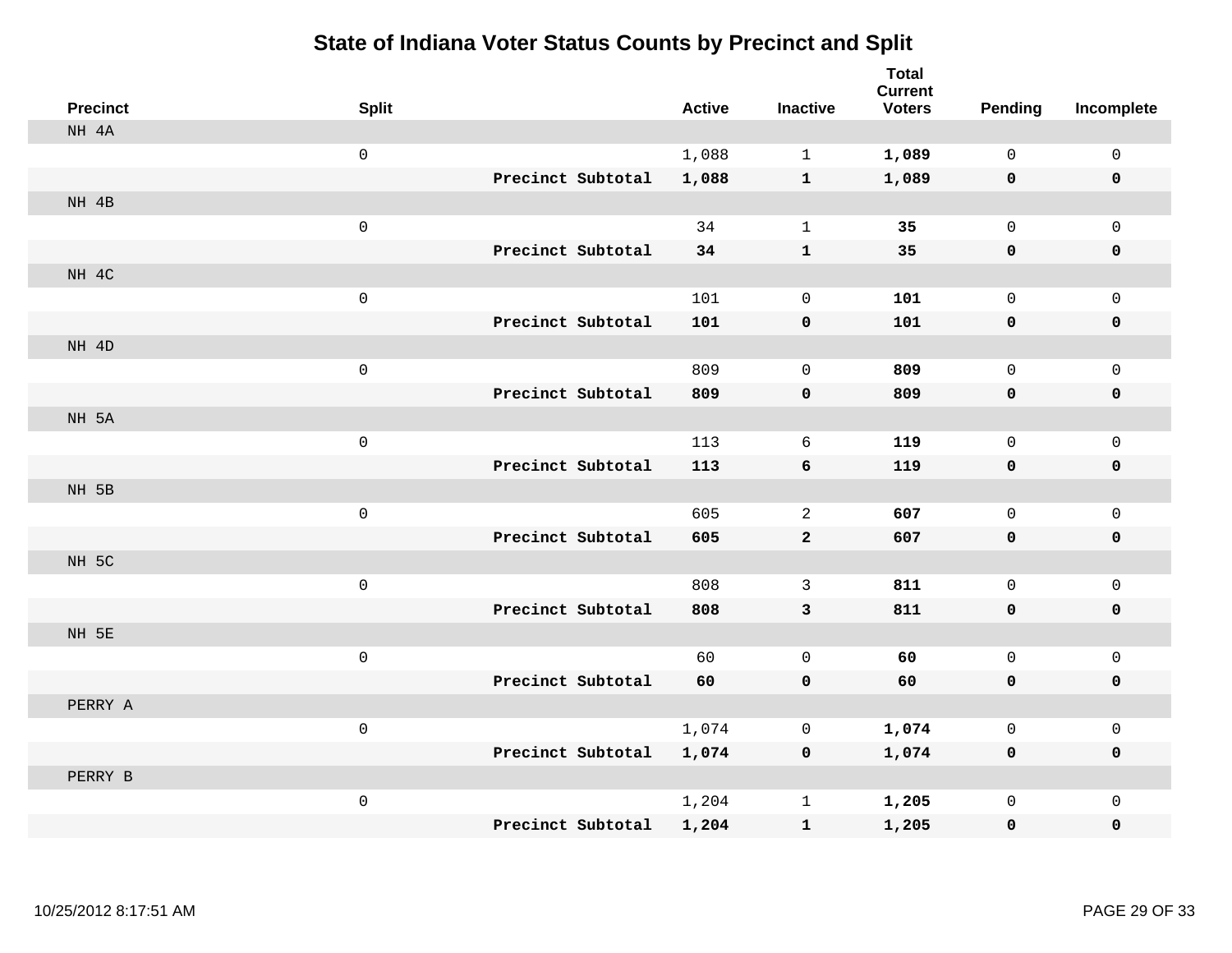| <b>Precinct</b> | <b>Split</b> |                   | <b>Active</b>  | <b>Inactive</b> | <b>Total</b><br><b>Current</b><br><b>Voters</b> | <b>Pending</b> | Incomplete   |
|-----------------|--------------|-------------------|----------------|-----------------|-------------------------------------------------|----------------|--------------|
| PERRY E         |              |                   |                |                 |                                                 |                |              |
|                 | $\mathsf 0$  |                   | 1,480          | $\mathbf{1}$    | 1,481                                           | $\mathbf 0$    | $\mathsf{O}$ |
|                 |              | Precinct Subtotal | 1,480          | $\mathbf{1}$    | 1,481                                           | $\mathbf 0$    | $\mathbf 0$  |
| PERRY H         |              |                   |                |                 |                                                 |                |              |
|                 | $\mathsf 0$  |                   | 1,255          | $\mathbf{1}$    | 1,256                                           | $\mathbf 0$    | $\mathsf{O}$ |
|                 |              | Precinct Subtotal | 1,255          | $\mathbf{1}$    | 1,256                                           | $\mathbf 0$    | 0            |
| PERRY J         |              |                   |                |                 |                                                 |                |              |
|                 | $\mathsf 0$  |                   | 643            | $\mathbf{1}$    | 644                                             | $\mathbf{0}$   | $\mathbf 0$  |
|                 |              | Precinct Subtotal | 643            | $\mathbf{1}$    | 644                                             | 0              | 0            |
| PERRY K         |              |                   |                |                 |                                                 |                |              |
|                 | $\mathsf 0$  |                   | 805            | $\mathbf 0$     | 805                                             | $\mathbf 0$    | $\mathsf{O}$ |
|                 |              | Precinct Subtotal | 805            | $\mathbf 0$     | 805                                             | $\mathbf 0$    | 0            |
| PERRY L         |              |                   |                |                 |                                                 |                |              |
|                 | $\mathsf 0$  |                   | 1,126          | $\mathbf{1}$    | 1,127                                           | $\mathbf{0}$   | $\mathsf{O}$ |
|                 |              | Precinct Subtotal | 1,126          | $\mathbf{1}$    | 1,127                                           | 0              | 0            |
| PERRY M         |              |                   |                |                 |                                                 |                |              |
|                 | $\mathbf 0$  |                   | $\overline{2}$ | $\mathbf 0$     | $\mathbf{2}$                                    | $\mathbf 0$    | $\mathsf{O}$ |
|                 |              | Precinct Subtotal | $\overline{a}$ | $\mathbf 0$     | $\overline{a}$                                  | $\mathbf 0$    | 0            |
| PERRY N         |              |                   |                |                 |                                                 |                |              |
|                 | $\mathsf 0$  |                   | 1,160          | 0               | 1,160                                           | $\mathbf 0$    | $\mathsf{O}$ |
|                 |              | Precinct Subtotal | 1,160          | $\mathbf 0$     | 1,160                                           | 0              | 0            |
| PERRY O         |              |                   |                |                 |                                                 |                |              |
|                 | $\mathsf 0$  |                   | 893            | $\mathbf 0$     | 893                                             | $\mathbf{0}$   | $\mathsf{O}$ |
|                 |              | Precinct Subtotal | 893            | $\mathbf 0$     | 893                                             | 0              | 0            |
| PERRY R         |              |                   |                |                 |                                                 |                |              |
|                 | $\mathsf 0$  |                   | 560            | $\mathbf 0$     | 560                                             | $\mathbf{0}$   | $\mathbf 0$  |
|                 |              | Precinct Subtotal | 560            | $\mathbf 0$     | 560                                             | 0              | 0            |
| PERRY S         |              |                   |                |                 |                                                 |                |              |
|                 | $\mathsf 0$  |                   | 552            | $\mathsf 0$     | 552                                             | $\mathbf 0$    | $\mathsf{O}$ |
|                 |              | Precinct Subtotal | 552            | 0               | 552                                             | 0              | $\mathbf 0$  |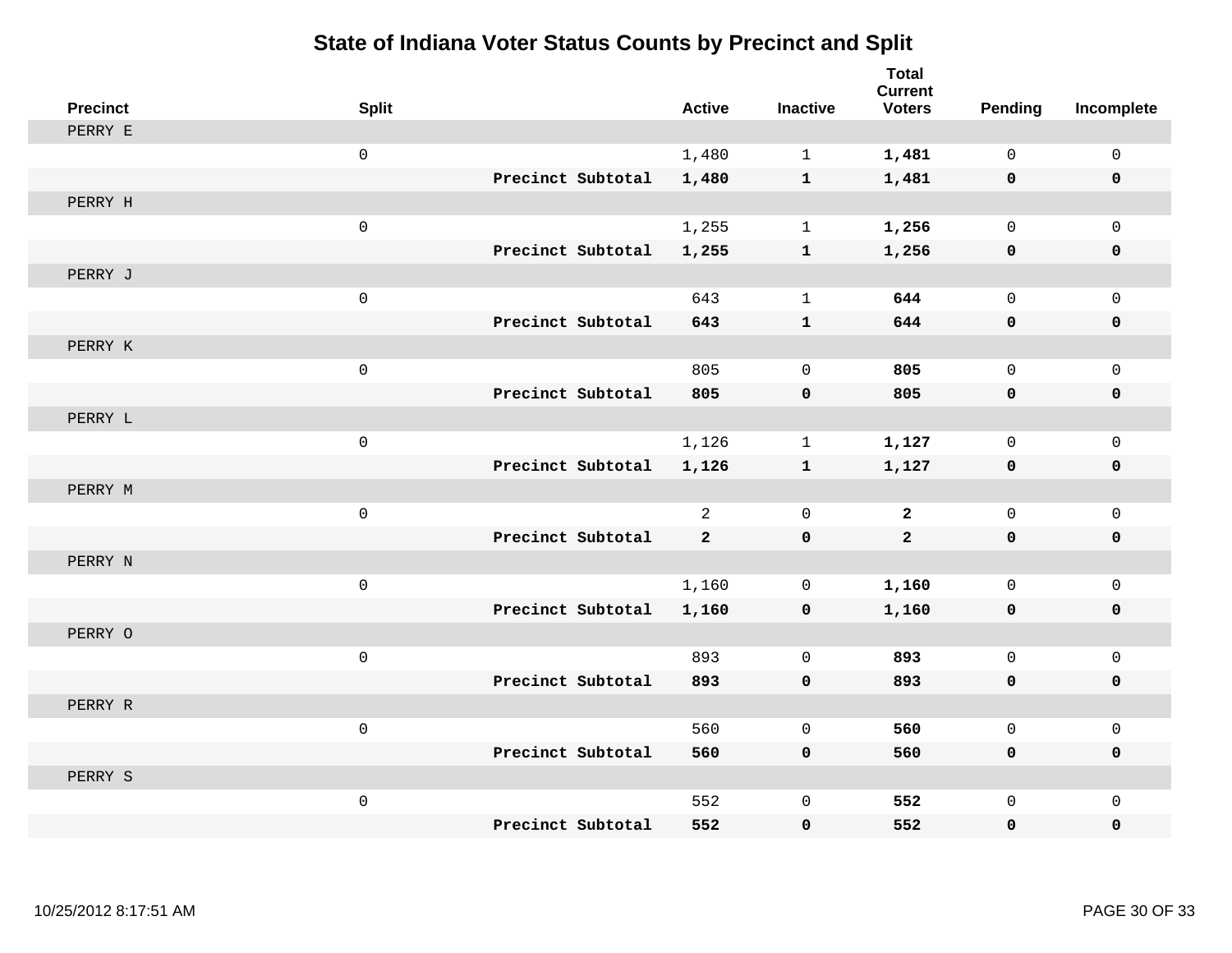| <b>Precinct</b> | <b>Split</b>   |                   | <b>Active</b> | <b>Inactive</b> | <b>Total</b><br><b>Current</b><br><b>Voters</b> | Pending     | Incomplete  |
|-----------------|----------------|-------------------|---------------|-----------------|-------------------------------------------------|-------------|-------------|
| PERRY T         |                |                   |               |                 |                                                 |             |             |
|                 | $\mathbf 0$    |                   | 474           | $\Omega$        | 474                                             | $\Omega$    | $\mathsf 0$ |
|                 |                | Precinct Subtotal | 474           | $\mathbf 0$     | 474                                             | $\mathbf 0$ | $\mathbf 0$ |
| PLEASANT A      |                |                   |               |                 |                                                 |             |             |
|                 | $\mathsf 0$    |                   | 433           | $\mathbf{1}$    | 434                                             | $\mathbf 0$ | $\mathbf 0$ |
|                 |                | Precinct Subtotal | 433           | $\mathbf{1}$    | 434                                             | $\mathbf 0$ | 0           |
| PLEASANT B      |                |                   |               |                 |                                                 |             |             |
|                 | $\mathsf 0$    |                   | 934           | $\Omega$        | 934                                             | $\Omega$    | $\mathbf 0$ |
|                 |                | Precinct Subtotal | 934           | $\mathbf 0$     | 934                                             | $\mathbf 0$ | $\mathbf 0$ |
| PLEASANT C      |                |                   |               |                 |                                                 |             |             |
|                 | $\mathsf 0$    |                   | 892           | $\mathbf{1}$    | 893                                             | $\mathbf 0$ | $\mathbf 0$ |
|                 |                | Precinct Subtotal | 892           | $\mathbf{1}$    | 893                                             | $\mathbf 0$ | 0           |
| SCIPIO          |                |                   |               |                 |                                                 |             |             |
|                 | $\mathsf 0$    |                   | 323           | $\mathbf{1}$    | 324                                             | $\mathbf 0$ | $\mathbf 0$ |
|                 |                | Precinct Subtotal | 323           | $\mathbf{1}$    | 324                                             | $\mathbf 0$ | $\mathbf 0$ |
| SPRINGFIELD A   |                |                   |               |                 |                                                 |             |             |
|                 | $\mathsf 0$    |                   | 915           | $\mathbf 0$     | 915                                             | $\mathbf 0$ | $\mathbf 0$ |
|                 |                | Precinct Subtotal | 915           | $\mathbf 0$     | 915                                             | $\mathbf 0$ | 0           |
| SPRINGFIELD B   |                |                   |               |                 |                                                 |             |             |
|                 | $\mathsf 0$    |                   | 1,053         | $\mathbf 1$     | 1,054                                           | $\mathbf 0$ | $\mathsf 0$ |
|                 |                | Precinct Subtotal | 1,053         | $\mathbf{1}$    | 1,054                                           | $\mathbf 0$ | 0           |
| ST JOE A        |                |                   |               |                 |                                                 |             |             |
|                 | $\mathsf 0$    |                   | 958           | $\mathbf{2}$    | 960                                             | $\mathbf 0$ | $\mathbf 0$ |
|                 |                | Precinct Subtotal | 958           | $\mathbf{2}$    | 960                                             | $\mathbf 0$ | 0           |
| ST JOE B1       |                |                   |               |                 |                                                 |             |             |
|                 | $\overline{0}$ |                   | 958           | $\mathbf{2}$    | 960                                             | $\Omega$    | $\mathbf 0$ |
|                 |                | Precinct Subtotal | 958           | $\overline{a}$  | 960                                             | $\mathbf 0$ | 0           |
| ST JOE B2       |                |                   |               |                 |                                                 |             |             |
|                 | $\mathsf 0$    |                   | 789           | $\overline{c}$  | 791                                             | $\mathbf 0$ | $\mathbf 0$ |
|                 |                | Precinct Subtotal | 789           | $\overline{a}$  | 791                                             | $\mathbf 0$ | 0           |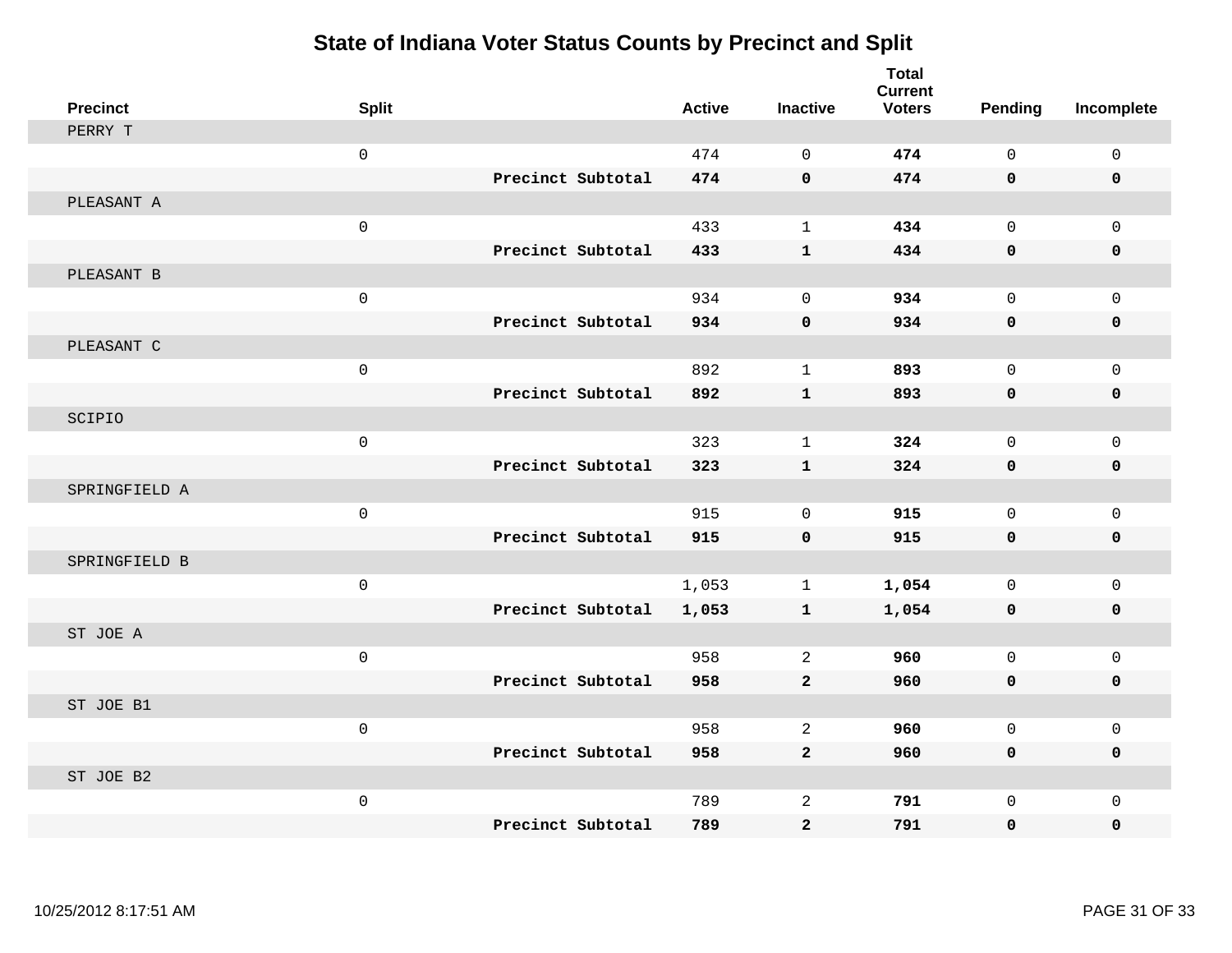| <b>Precinct</b> | <b>Split</b>        |                   | <b>Active</b> | <b>Inactive</b> | <b>Total</b><br><b>Current</b><br><b>Voters</b> | <b>Pending</b> | Incomplete   |
|-----------------|---------------------|-------------------|---------------|-----------------|-------------------------------------------------|----------------|--------------|
| ST JOE C        |                     |                   |               |                 |                                                 |                |              |
|                 | $\mathsf{O}\xspace$ |                   | 18            | $\mathbf 0$     | 18                                              | $\mathbf 0$    | $\mathsf{O}$ |
|                 |                     | Precinct Subtotal | 18            | $\mathbf 0$     | 18                                              | 0              | 0            |
| ST JOE D        |                     |                   |               |                 |                                                 |                |              |
|                 | $\mathsf 0$         |                   | 6             | $\mathbf{1}$    | $\overline{7}$                                  | $\mathbf 0$    | $\mathsf{O}$ |
|                 |                     | Precinct Subtotal | 6             | $\mathbf{1}$    | $7\phantom{.}$                                  | 0              | 0            |
| ST JOE E        |                     |                   |               |                 |                                                 |                |              |
|                 | $\mathsf 0$         |                   | 122           | $\mathbf 0$     | 122                                             | $\mathbf 0$    | $\mathsf{O}$ |
|                 |                     | Precinct Subtotal | 122           | $\mathbf 0$     | 122                                             | 0              | 0            |
| ST JOE F        |                     |                   |               |                 |                                                 |                |              |
|                 | $\mathsf 0$         |                   | 375           | $\mathbf{1}$    | 376                                             | $\mathbf 0$    | $\mathbf 0$  |
|                 |                     | Precinct Subtotal | 375           | $\mathbf{1}$    | 376                                             | 0              | 0            |
| ST JOE G        |                     |                   |               |                 |                                                 |                |              |
|                 | $\mathbf 0$         |                   | 718           | $\mathbf{1}$    | 719                                             | $\Omega$       | $\mathbf 0$  |
|                 |                     | Precinct Subtotal | 718           | $\mathbf{1}$    | 719                                             | 0              | $\mathbf 0$  |
| ST JOE V1       |                     |                   |               |                 |                                                 |                |              |
|                 | $\mathsf{O}\xspace$ |                   | 118           | $\mathbf 0$     | 118                                             | $\mathbf 0$    | $\mathbf{0}$ |
|                 |                     | Precinct Subtotal | 118           | $\mathbf 0$     | 118                                             | 0              | 0            |
| WASHINGTON E    |                     |                   |               |                 |                                                 |                |              |
|                 | $\mathbf 0$         |                   | 1,011         | 2               | 1,013                                           | $\mathbf 0$    | $\mathbf 0$  |
|                 |                     | Precinct Subtotal | 1,011         | $\overline{a}$  | 1,013                                           | $\mathbf 0$    | 0            |
| WASHINGTON F    |                     |                   |               |                 |                                                 |                |              |
|                 | $\mathsf{O}\xspace$ |                   | 994           | $\mathbf 1$     | 995                                             | $\mathbf 0$    | $\mathsf{O}$ |
|                 |                     | Precinct Subtotal | 994           | $\mathbf{1}$    | 995                                             | 0              | 0            |
| WASHINGTON G    |                     |                   |               |                 |                                                 |                |              |
|                 | $\mathsf 0$         |                   | 360           | $\mathbf 0$     | 360                                             | $\mathbf{0}$   | $\mathbf 0$  |
|                 |                     | Precinct Subtotal | 360           | $\mathbf 0$     | 360                                             | 0              | 0            |
| WAYNE A         |                     |                   |               |                 |                                                 |                |              |
|                 | $\mathsf 0$         |                   | 517           | $\mathbf 0$     | 517                                             | 0              | $\mathbf 0$  |
|                 |                     | Precinct Subtotal | 517           | $\mathbf 0$     | 517                                             | 0              | $\mathbf 0$  |